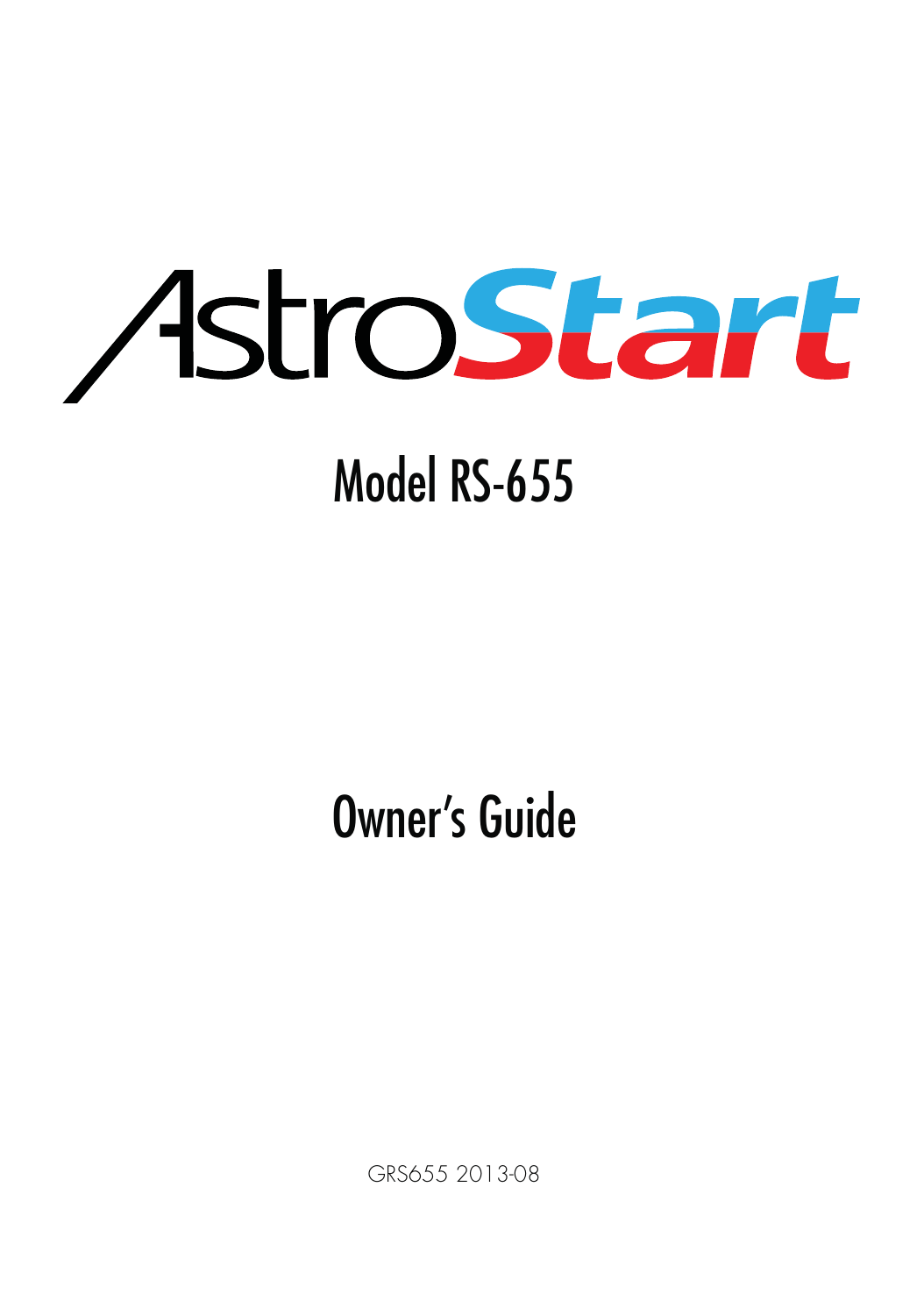## **Congratulations**

Congratulations on the purchase of your state-of-the-art remote start and keyless entry system. Reading this Owner's Guide prior to using your system will help maximize the use of your system and its many features. Please visit www.astrostart.com – for general and additional guide information. For any additional questions please contact your authorized Directed dealer or contact Directed at 1-800-753-0600. (U.S. only)

## What you get

Welcome to the best generation of keyless entry with remote start. Your system contains everything you need.

- Responder LCD remote control with SST technology for superior range and reliability (p/n 655-TX)
- 1-way Companion remote control (p/n AFRS-1553)
- AC adapter for charging your remote control (p/n 8602T)
- Owner's quide
- Warranty registration card

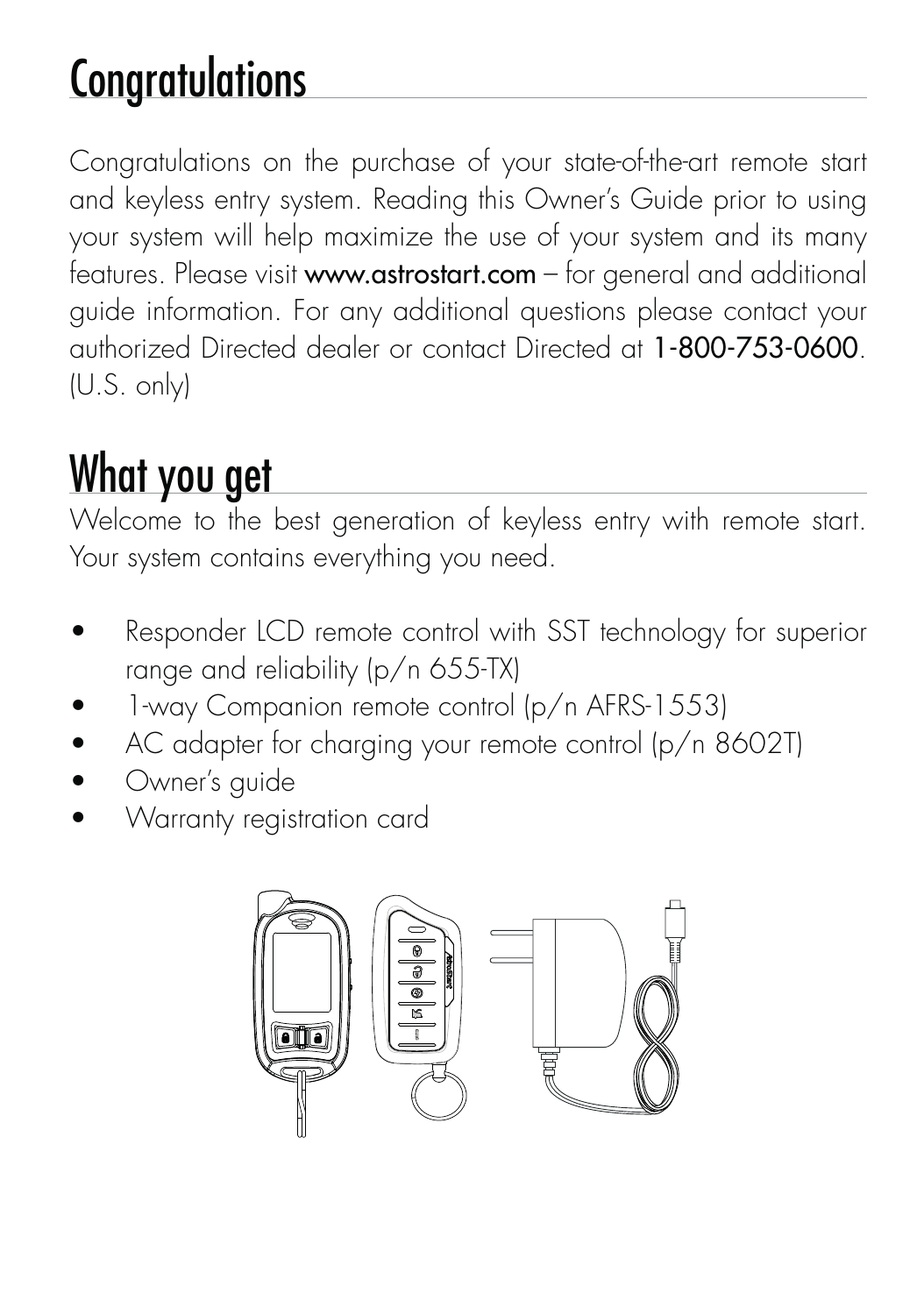## Important information

### Government Regulations and Safety information



Read the Government Regulations and Warning! Safety First sections of this manual prior to operating this system.

Warning! Failure to heed this information can result in death, personal injury or property damage and may also result in the illegal use of the system beyond its intended purpose.

#### Your Warranty

Your Responder LCD system comes with a warranty. Please make sure you receive the warranty registration card and proof of purchase from your dealer indicating the product was installed by an authorized Directed dealer. You can validate it online at www.prodregister.com/ directed or complete and return the warranty registration card.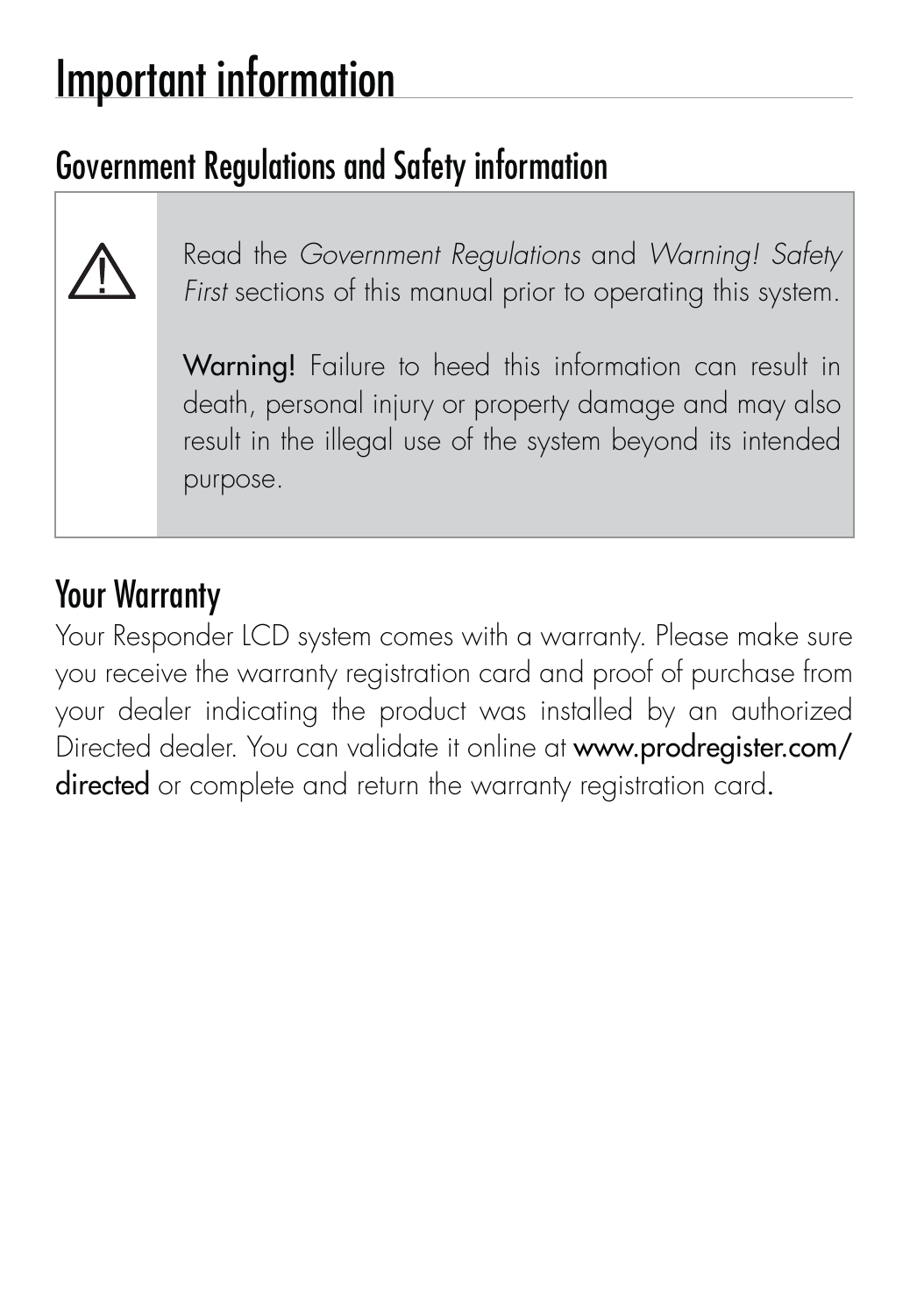## **Contents**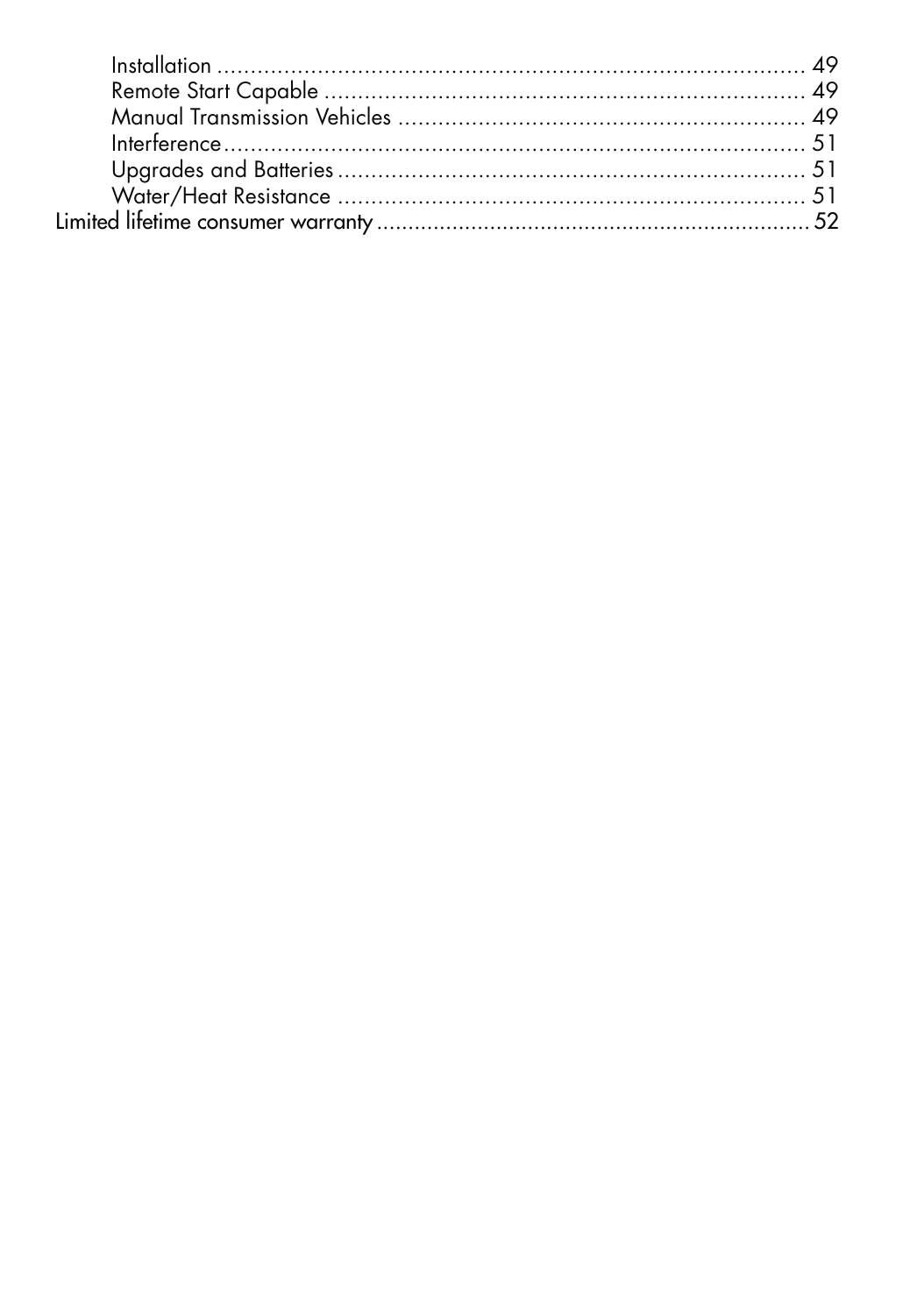## Getting Started

Your Responder LCD remote is powered by an internal rechargeable battery that can only be serviced by an authorized Directed dealer. Due to transit and storage time prior to your purchase, the battery charge may have depleted. To ensure proper operation, check the battery level and connect the battery charger if not fully charged. "Battery Information (Responder LCD)" on page 44 and "Status Screen Icons" on page 8 for more information about the battery.

### Charging the remote control:

- 1. Plug the AC adapter into a 110V AC outlet. Insert the mini-USB connector into the mini-USB port located on the side of the remote control ("Responder LCD 2-Way" on page 4). The text field will display **CHARGE** to indicate the remote control is charging (The remote remains operational while charging and can command the system).
- 2. Once fully charged the text field will display **FULL** .
- 3. The remote control is then ready for use. Disconnect the mini-USB end from the remote control first and then the AC adapter from the AC outlet
- Note If the battery is excessively depleted when the charger is connected, functionality may be delayed while it charges to the minimum voltage required to operate the display, after which normal charging resumes.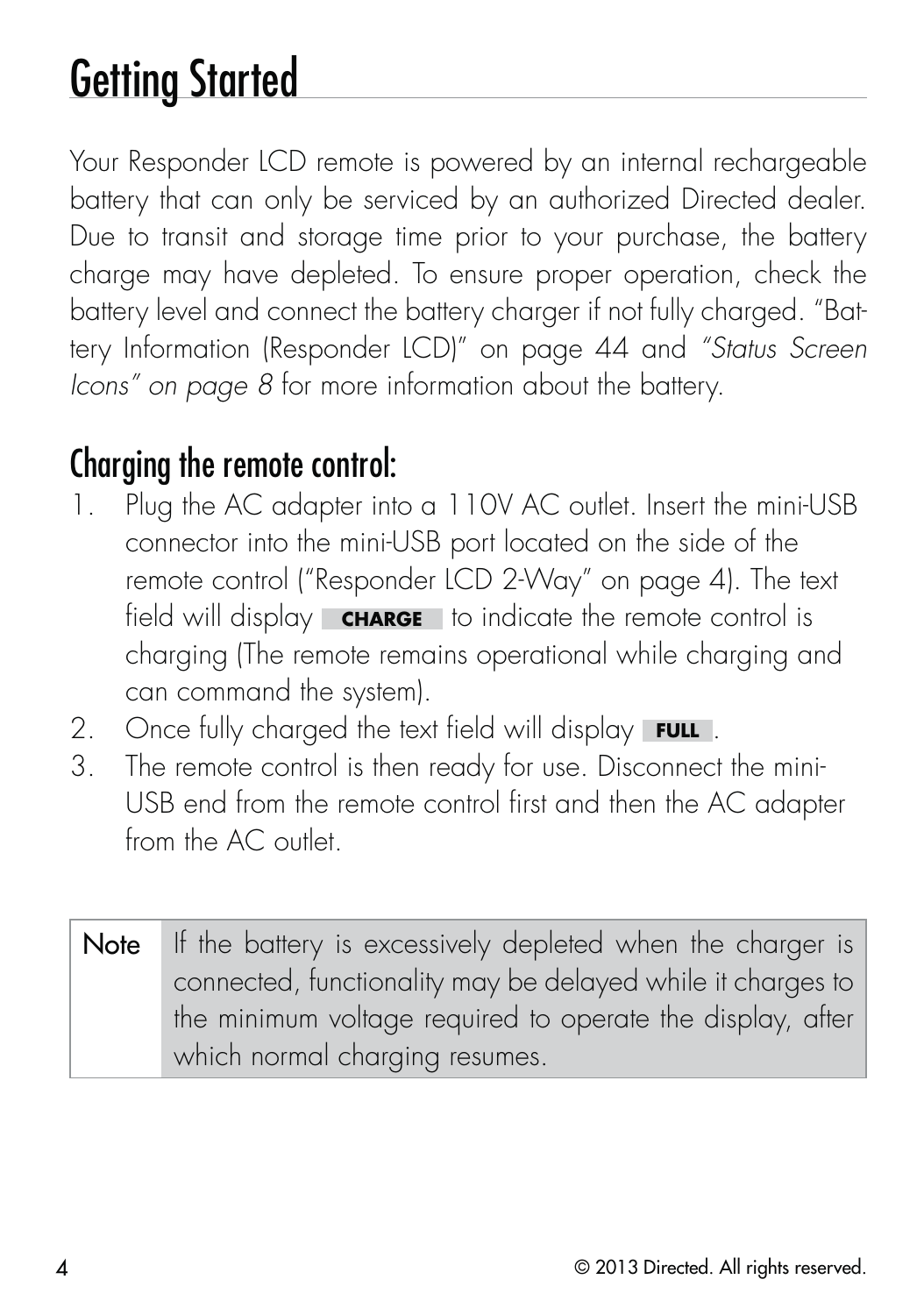#### Keys to using this manual

Specific actions (in bold type) and style conventions are used consistently throughout this manual, they are as follows:

- Press: implies pushing in and releasing a button.
- Hold: is used after Press actions when a button needs to be held in position for an extended period of time, typically several seconds.
- **LOCKED** this style denotes the text which appears in the text field portion of the Display during operations described in the manual.
- Italicized words denote section/sub headings in this guide and can be located through the table of contents.
- An asterisk (\*) when used after a word or phrase denotes that additional details can be found in related sections usually noted at the bottom of the page or end of the section.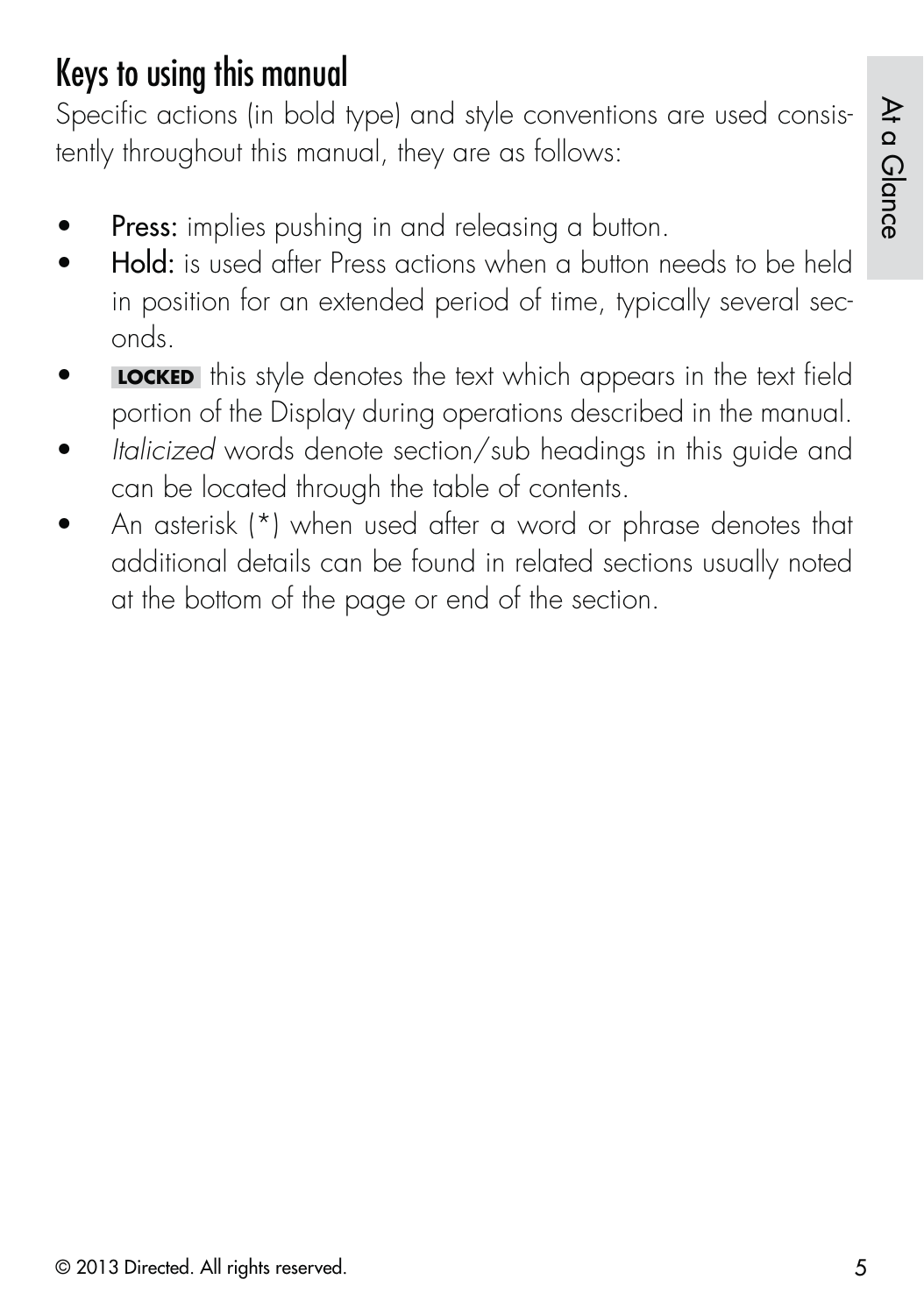## Remote Control Information



| Feature             | Description                                                                                                                                                                                                                                                                                                           |  |
|---------------------|-----------------------------------------------------------------------------------------------------------------------------------------------------------------------------------------------------------------------------------------------------------------------------------------------------------------------|--|
| Internal Antenna    | Used for transmitting and receiving information                                                                                                                                                                                                                                                                       |  |
| Display             | Status screen - the upper portion of the display contains status<br>icons for the System, Remote Start and Remote Control.<br>Text field - the lower portion of display - shows the Clock,<br>Runtime or Temperature during Remote Start, as well as<br>Command confirmations, Page messages and programming<br>menus |  |
| Command buttons (4) | Used to perform Locking, Unlocking, auxiliary channel and<br>remote start commands                                                                                                                                                                                                                                    |  |
| Function button     | Used to access function levels for commands, configura-<br>tion menus for programming, Car Selection, and to request<br>reports.                                                                                                                                                                                      |  |
| Mini-USB Port       | The battery charger plugs into this port.                                                                                                                                                                                                                                                                             |  |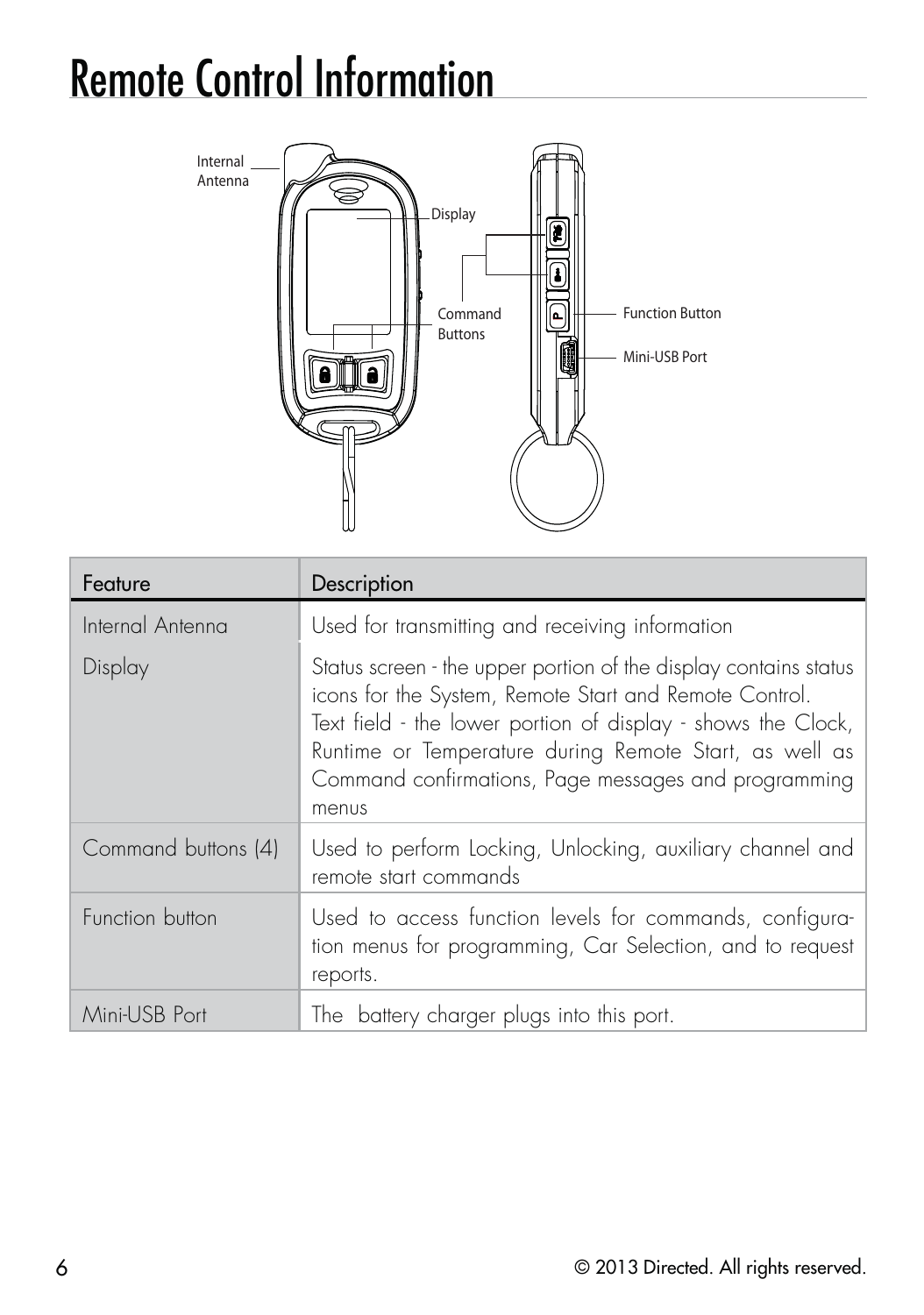### Control Center



The Control Center, typically located on the upper part of the front windshield sends and receives commands or messages to and from your system. It consists of:

- The In-vehicle system antenna, for 2 way communication.
- The Status LED, as a visual indicator of the system's status.
- The Control button, for placing the system into Valet Mode\* and to perform the Emergency Override\*\* operation.

See "Remote and System Operations" on page 35 for details.

\*\* See "System Features<sup>"</sup> on page 28 for details.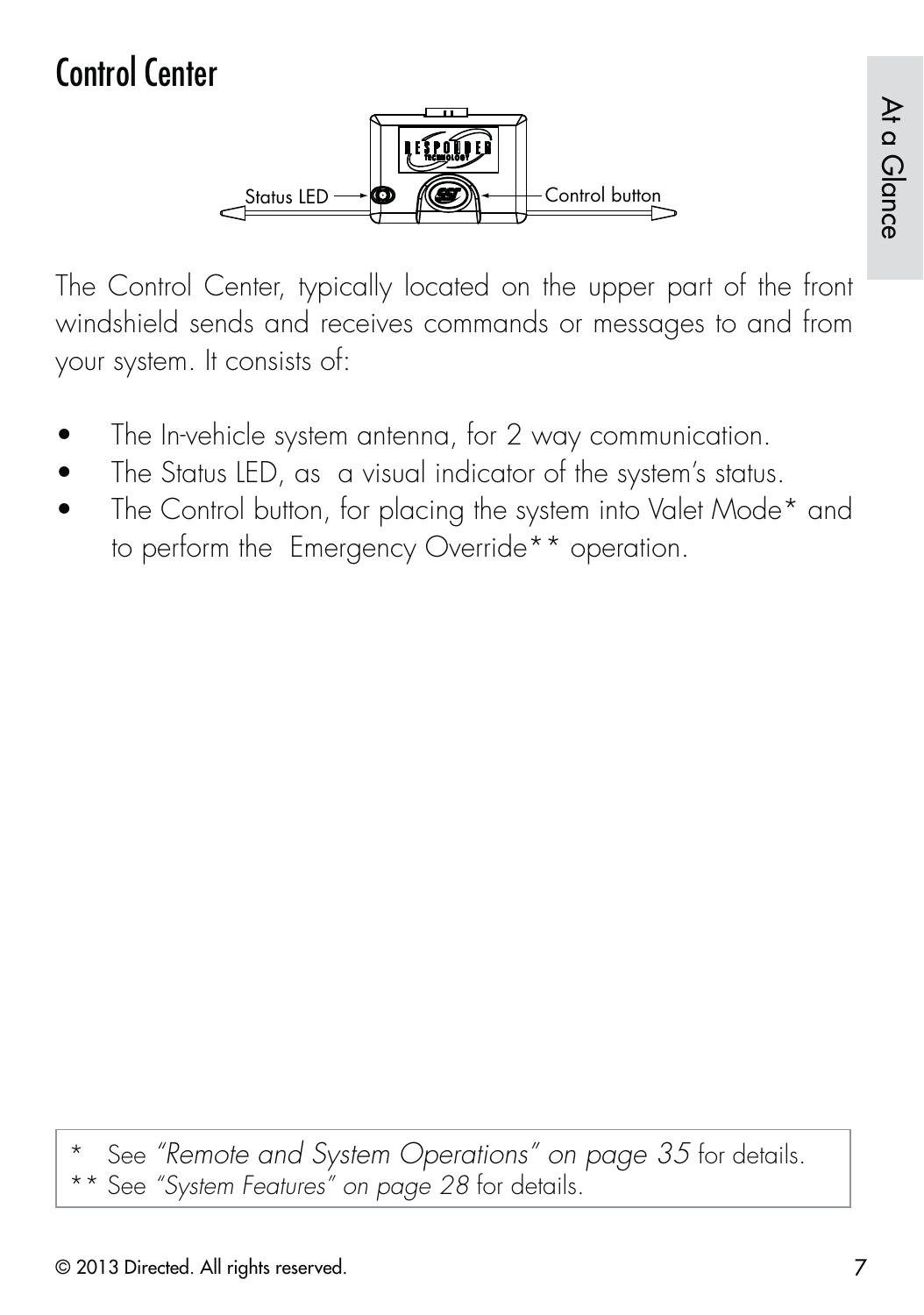## Status Screen Icons



The table below describes all the status screen icons.

|                                                                                                            | Icon<br>Description |                                                                                                                                             |  |
|------------------------------------------------------------------------------------------------------------|---------------------|---------------------------------------------------------------------------------------------------------------------------------------------|--|
|                                                                                                            |                     | Locked: The system is locked.                                                                                                               |  |
| System Status<br><b>Locked:</b> The system is Locked in Valet.<br><b>Unlocked:</b> The system is Unlocked. |                     |                                                                                                                                             |  |
|                                                                                                            |                     |                                                                                                                                             |  |
|                                                                                                            |                     | <b>Unlocked:</b> The system is Unlocked in Valet.                                                                                           |  |
| Remote start is active, the engine is running.<br>s                                                        |                     |                                                                                                                                             |  |
| Remote Start                                                                                               |                     | Timer mode is On; Remote Start is On.<br><b>Note:</b> When the icon is without an arrow head: Timer mode is<br>enabled: Remote Start is Off |  |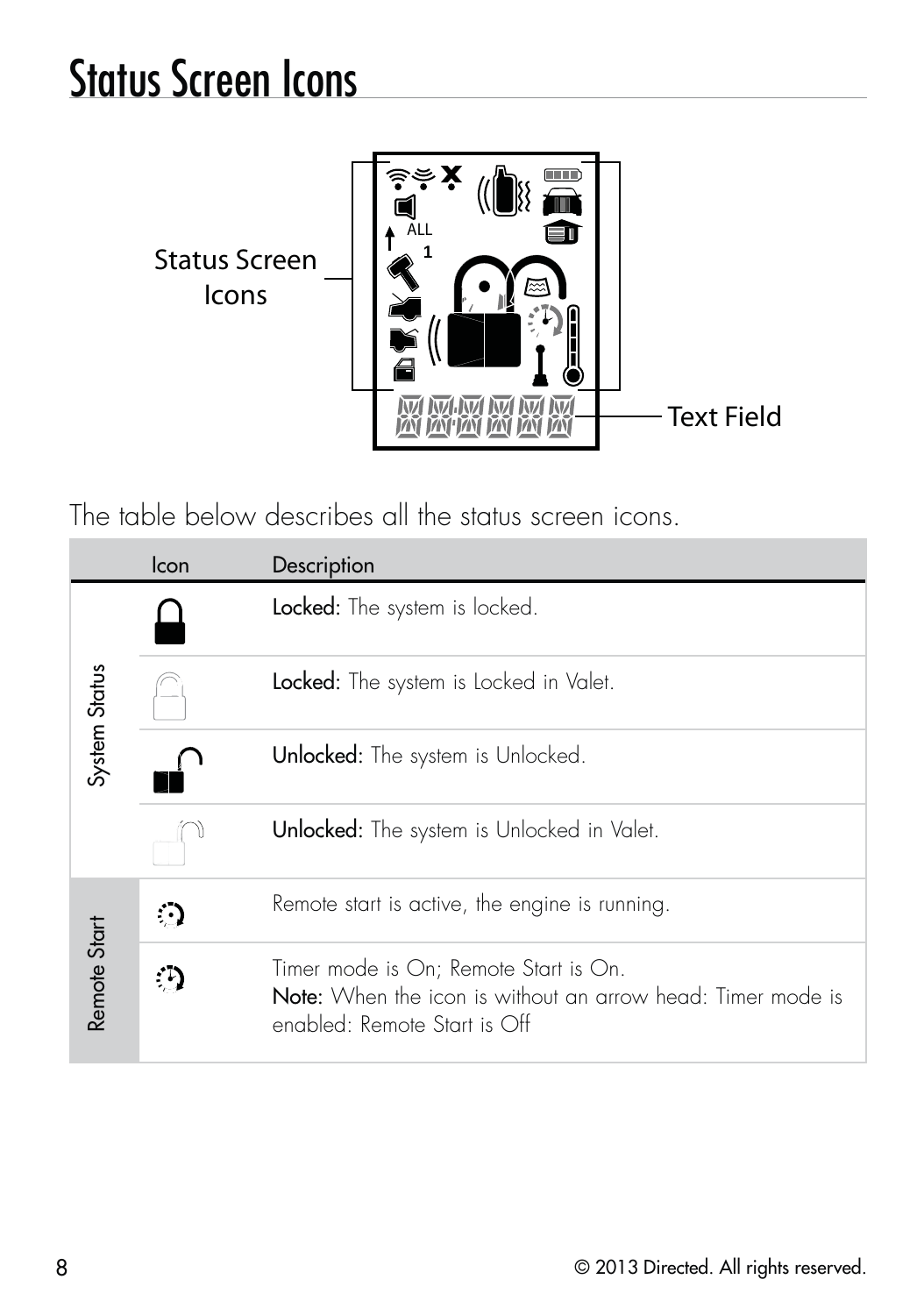|              | Icon                                                                | Description                                                                                                                               |
|--------------|---------------------------------------------------------------------|-------------------------------------------------------------------------------------------------------------------------------------------|
|              |                                                                     | Smart Start is On; Remote Start is On.<br><b>Note:</b> When the icon is without an arrow head: Smart Start is<br>On; Remote Start is Off. |
| Remote Start |                                                                     | Manual Transmission Start mode is enabled, the engine can<br>be started                                                                   |
|              |                                                                     | Displays the vehicle interior temperature                                                                                                 |
|              | [≈≈\                                                                | On during Remote Start after performing the Defogger On<br>command                                                                        |
|              | On during Trunk channel activation                                  |                                                                                                                                           |
|              | £                                                                   | On during the Factory Security Full Trigger output (see System<br><b>Features</b>                                                         |
|              |                                                                     | On during Fault Report to indicate a Door is open when<br>locking.                                                                        |
|              | On when remote is set to command the system programmed<br>as Car 1* |                                                                                                                                           |
|              |                                                                     | On when remote is set to command the system programmed<br>as Car 2*                                                                       |

At a Glance

At a Glance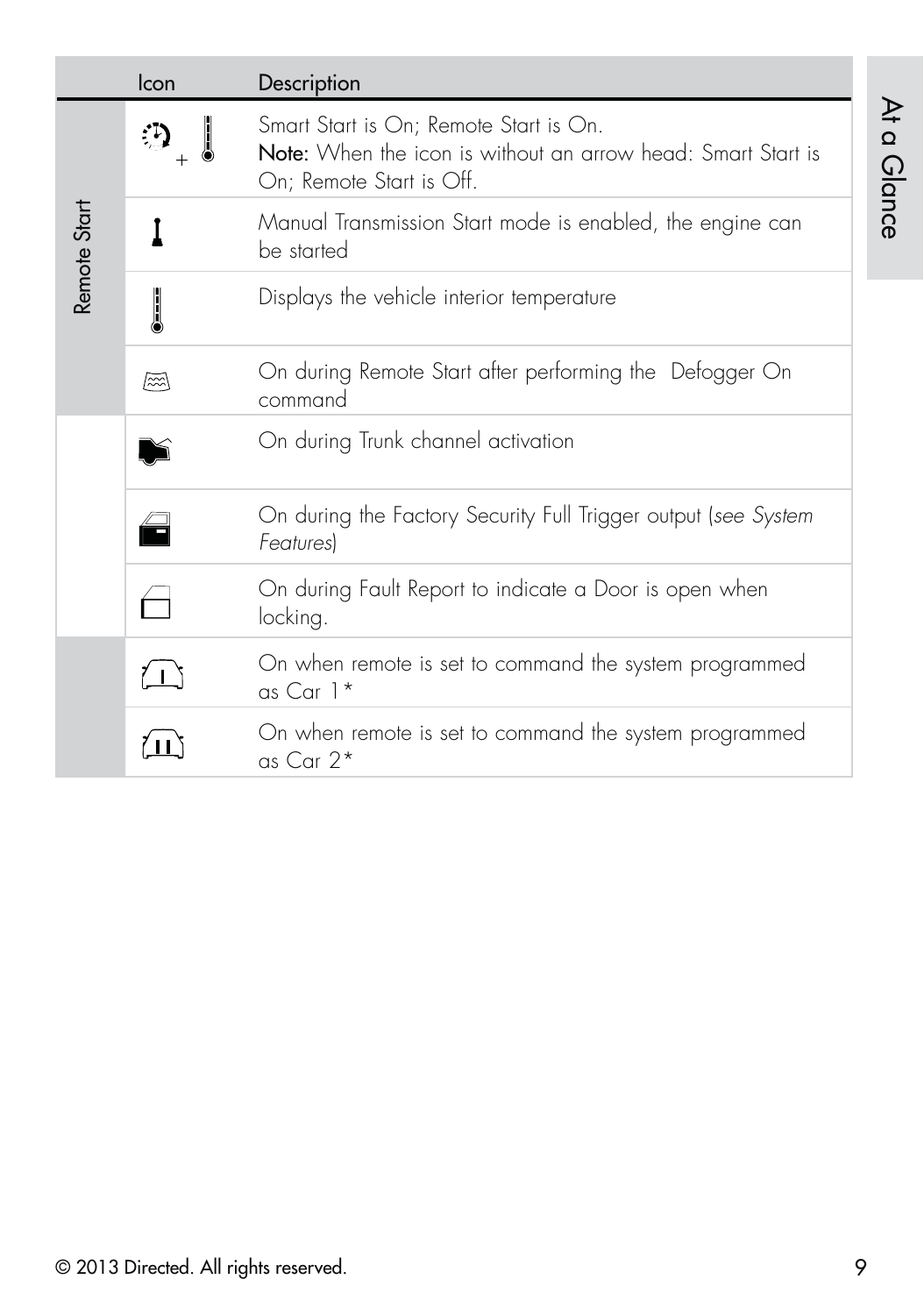|                       | Icon       | Description                                                                                        |
|-----------------------|------------|----------------------------------------------------------------------------------------------------|
|                       | mm         | Bars indicate battery level is Full, 3/4, 1/2, 1/4 or Empty                                        |
|                       | ূ          | On while the remote control is transmitting a command                                              |
|                       | ₹          | On while the remote control is receiving a message                                                 |
|                       | X          | On with Out of Range fault tone to indicate the remote failed to<br>receive a command confirmation |
|                       |            | Pager on: The remote will wake up to listen for messages                                           |
| Remote Control Status |            | Pager off: The remote will not wake up to listen for messages                                      |
|                       | 8          | The remote will Vibrate when messages are received                                                 |
|                       | K          | The remote will emit Beeps and Tones when messages are<br>received                                 |
|                       | Text field | Displays the Clock, Runtime, Temperature, message text and<br>feature menus                        |
|                       |            | On after the Garage Open <sup>**</sup> message has been received.                                  |
|                       | 一面         | On after the Garage Closed <sup>**</sup> message has been received.                                |

\* This icon not present until the Car 2 is turned on in the Setup Remote configuration menu.

\*\* This icon not present until the remote is paired with an optional garage door opener.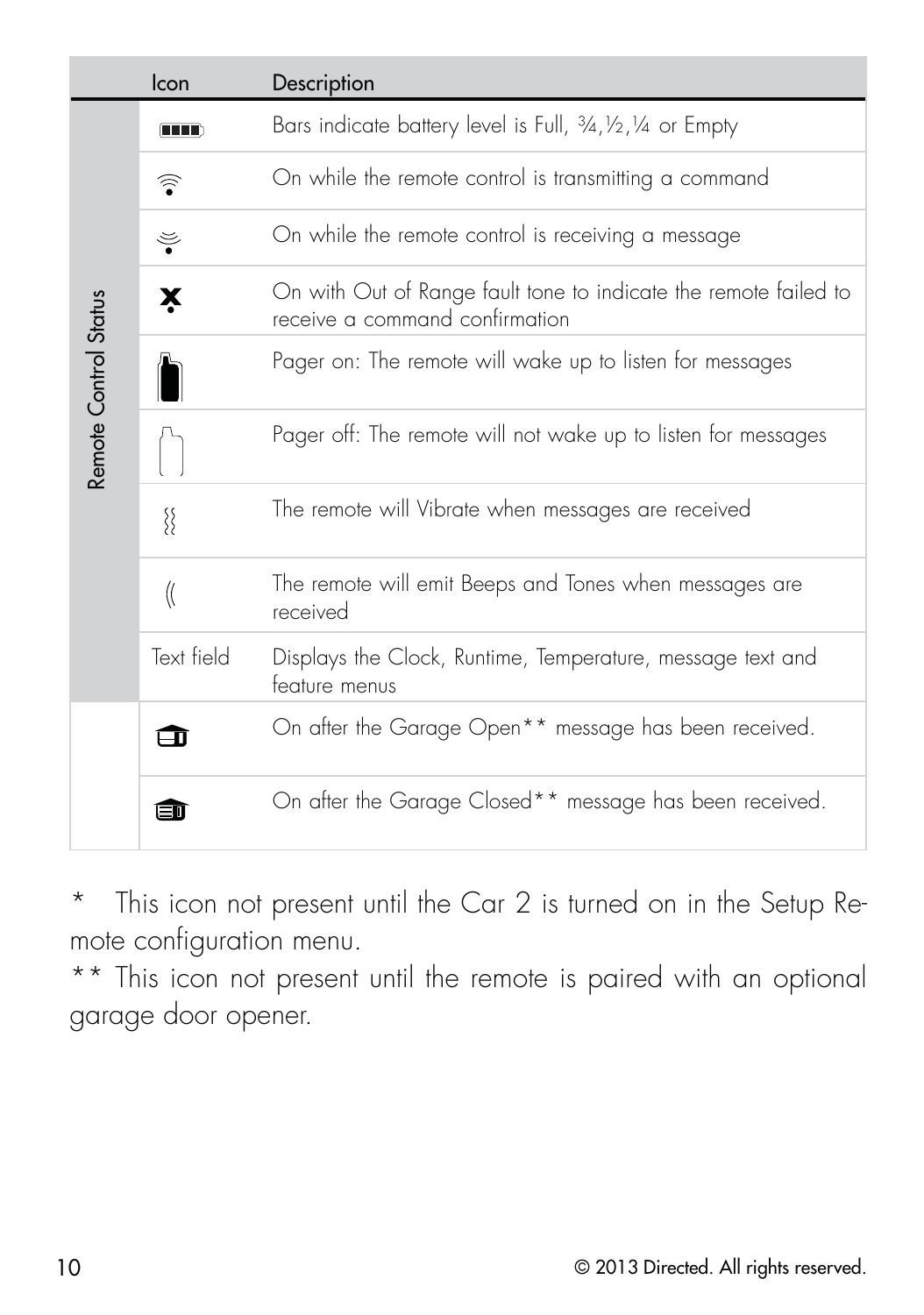## Using your System

### Commands and Confirmations

Commands, Basic or Advanced, are used to activate system features and are performed by pressing one of the Command buttons. Basic commands control the most often used and remote start features while Advanced commands control more specialized features and request reports.

Confirmations for Basic or Advanced commands are indicated first by horn honks and parking light flashes, and then by Text, Icons and beeps or tones on the remote control. A description of each feature confirmation is found in the following Basic command and Advanced command sections.

### Performing Commands

Perform Basic commands by pressing one of the command buttons while in the Direct Access level. Direct access is available while the text field displays the Clock, Temperature or Runtime. Perform Advanced commands by pressing one of the command buttons after accessing one of the Function Levels. Function Levels are available when the text field displays LEVEL 1,2,3 or 4.

#### Advanced command example: Silent Lock

- 1. **Press** the  $\mathbb P$  button once to access Function Level 1, the text field will display **LEVEL 1** .
- 2. **Press** the  $\widehat{a}$  button while **LEVEL 1** text is still on to perform the Silent Lock command.
- 3. The Responder LCD remote will display **SILENT LOCKED** in the text field and update the status screen icons.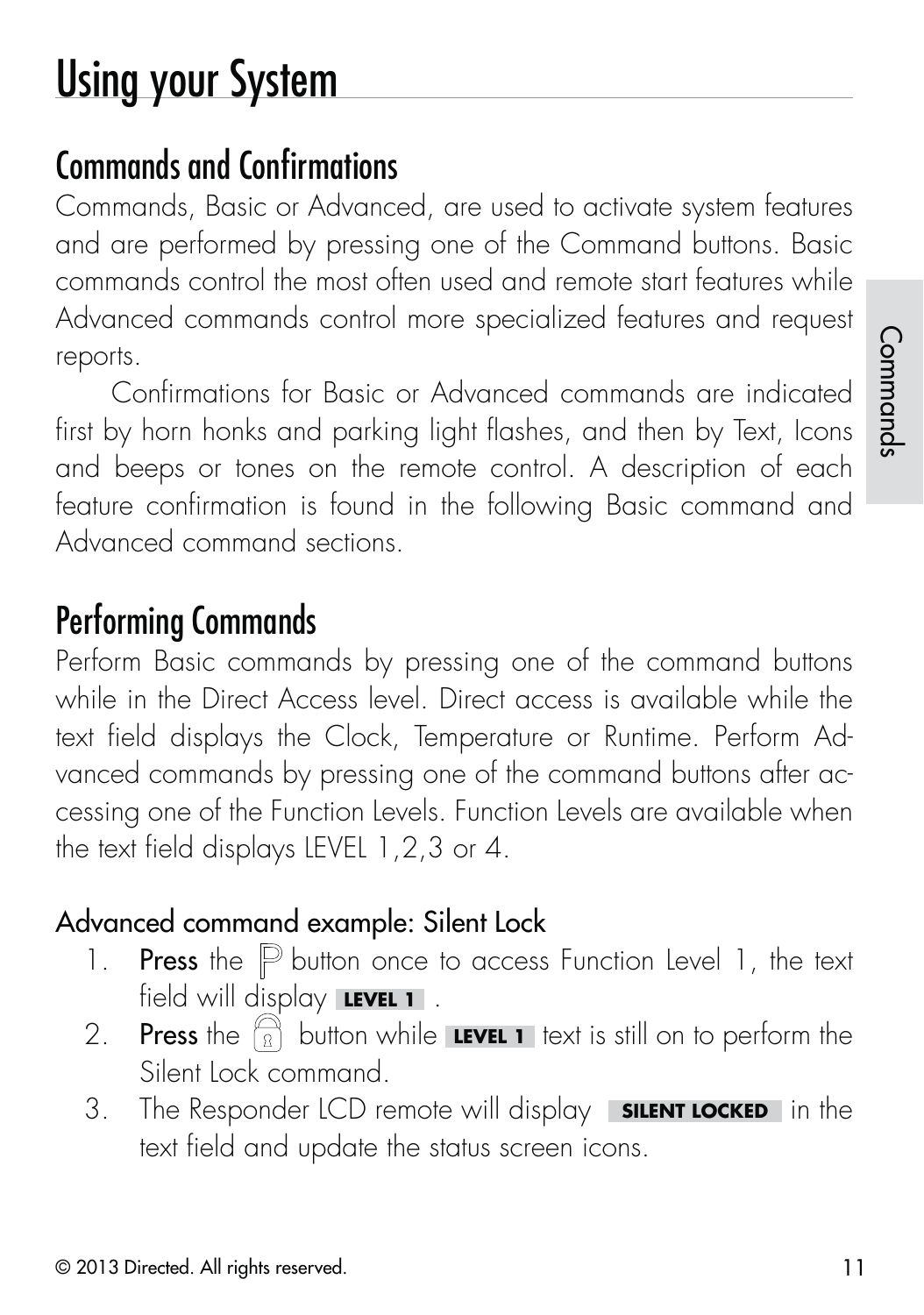### Responder LCD Command table

| Level<br><b>Button</b> | DIRECT<br><b>ACCESS</b> | $\mathbb{P}_{x_1}$                                            | $\mathbb{P}_{x_2}$                             | $X_3$              | $X_4$                     |
|------------------------|-------------------------|---------------------------------------------------------------|------------------------------------------------|--------------------|---------------------------|
| $\Omega$               | LOCK                    | <b>SILENT LOCK</b>                                            |                                                |                    |                           |
| $\mathbb{D}$           | <b>UNLOCK</b>           | <b>SILENT UNLOCK</b>                                          | <b>REMOTE VALET</b>                            | <b>CAR FINDER</b>  |                           |
| ∥∞                     | <b>REMOTE START</b>     | <b>RUNTIME RESET</b>                                          | <b>TIMER MODE</b>                              | <b>SMART START</b> | <b>REAR DEFOG-</b><br>GER |
| 25                     | AUX/TRUNK<br>RELEASE    | AUX <sub>1</sub>                                              | AUX <sub>2</sub>                               | AUX <sub>3</sub>   | AUX 4                     |
|                        | <b>FUNCTION SHIFT</b>   | CABIN<br><b>TEMPERATURE</b><br><b>REQUEST</b><br>(2-WAY ONLY) | <b>RUNTIME</b><br><b>CHECK</b><br>(2-WAY ONLY) |                    |                           |

#### Fault Condition Alerts

If, when performing a command, a condition exists that does not allow activation of a Remote Start feature the **REMOTE START ERROR** text and a fault tone will play.

Remote Start features are not available when the Remote Start status is incorrect when the command is received. (Example: Runtime reset command received when remote start is off)

Refer to the notes included in the command descriptions that address these faults or go to "Remote Start Error" on page 34 under "Remote Start Features" on page 29.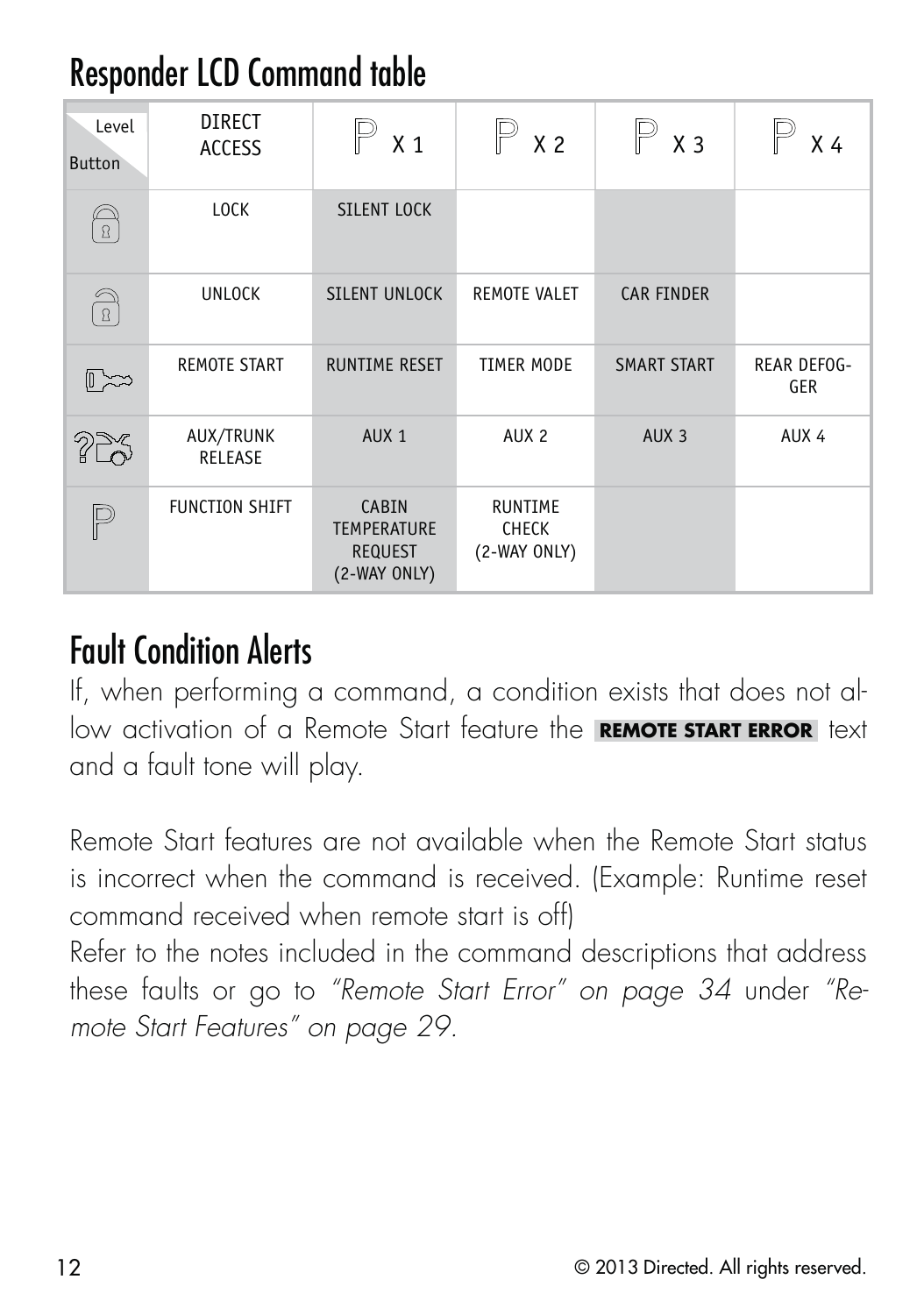# Basic commands (Direct Access)

## Lock

Press and release a



The doors lock and the horn honks (if connected) and

parking lights flash once. The **LOCKED** text and beeps play to confirm and the System Status Icons update. If Valet mode\* is On the doors lock and the **VALET** text and tone play. Exit Valet mode to Lock the system normally.

If the door was open when locking, you are notified of an active zone immediately after locking the system. The horn in the vehicle "honks" again. The 2-way remote control sounds a short "error" tone, and the LCD displays the door icon.

Note: the optional door input and horn honk must be connected for the system to give notification.

#### To Lock and Panic  $\epsilon$ Press and hold  $\left(\begin{matrix} 0 \\ 1 \end{matrix}\right)$

The system Locks (or Locks in Valet) and, after 2 seconds, sounds the horn and flashes the parking lights. The **PANIC** text displays and horn honks to confirm. Press the  $\bigcap_{\Omega}$  or  $\bigcap_{\Omega}$  button to stop the output.

### Unlock

Press and release <sup>(a)</sup>

The doors unlock (if connected), and the horn honks (if connected) and parking lights flash twice. The **UNLOCKED** text and beeps play to confirm and the system status icons update. If Valet mode\* is On the doors unlock and the **VALET** text and tone play.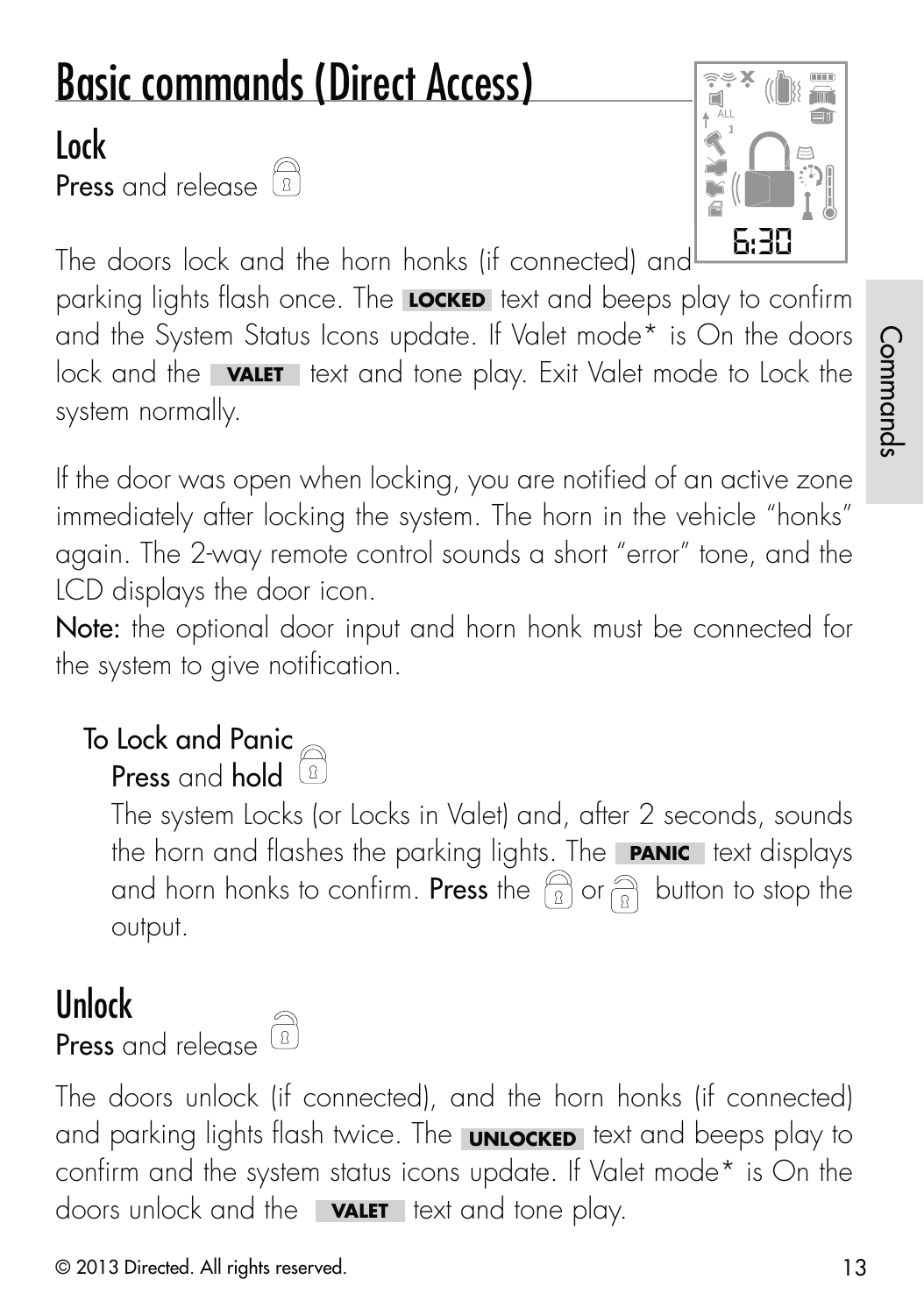#### AUX/Trunk Press and hold ? B

The Trunk opens (if connected) when this button is pressed for 2 seconds. The **TRUNK** text and tones play to confirm.

#### Remote Start Press and release  $\mathbb{R}^n$

Activates (or if On, deactivates) the remote starter. The engine and parking lights turn On and the **REMOTE START ON** text and tones play, or the engine and parking lights turn Off and the **REMOTE START OFF** text and tones play to confirm, the Remote Start status icons update. The  $\ddot{\cdot}$  icon will display in the status screen and the text field will display the Runtime, Temperature or Clock as programmed. If Remote Start fails to activate, **REMOTE START ERROR** text and a fault tone play while the parking lights flash to identify the reason.

\*"Remote Start Error" on page 34 under "Remote Start Features" on page 29. For Manual transmission vehicles see "Manual Transmission Start (MTS mode)" on page 32 in the Remote Start Features section for more details.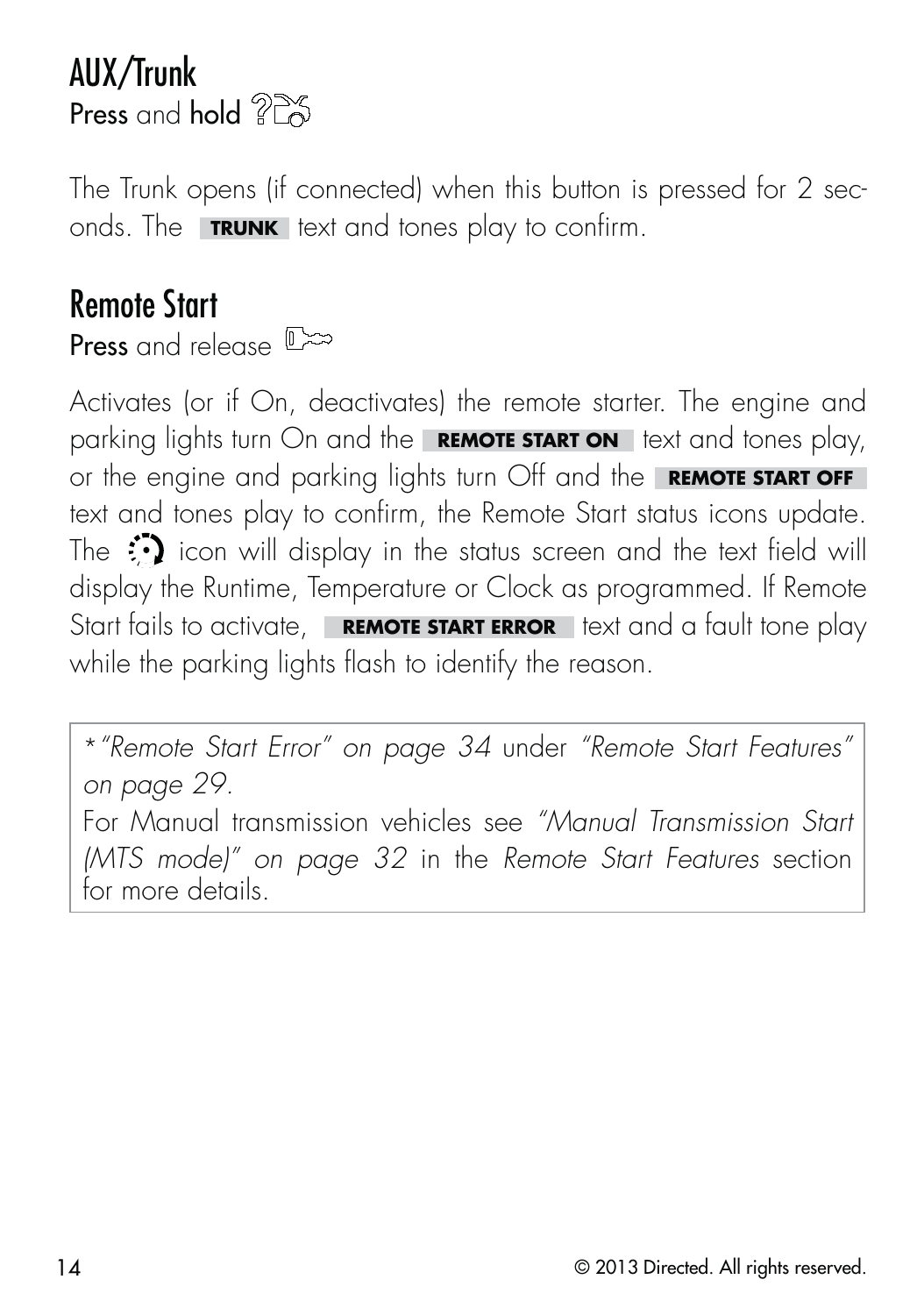### © 2013 Directed. All rights reserved. 15

## Advanced commands: (Level 1)

Press and release the  $\mathbb P$  button 1 time.

#### Silent Lock

Press and release **a** 

The doors lock (if connected), and the parking lights flash once. The **SILENT LOCKED** text plays to confirm and the System Status icons update. Valet mode\* message may be received.

#### Silent UnLock

**Press** and release <sup>2</sup>

The doors unlock (if connected), and the parking lights flash twice. The **SILENT UNLOCK** text plays to confirm and the System Status icons update.

#### AUX 1 Press and release ?~

Activates (or if On, deactivates) the Aux 1 output. The **AUX CHANNEL** text and On tones or Off tones play to confirm.



Commands

Commands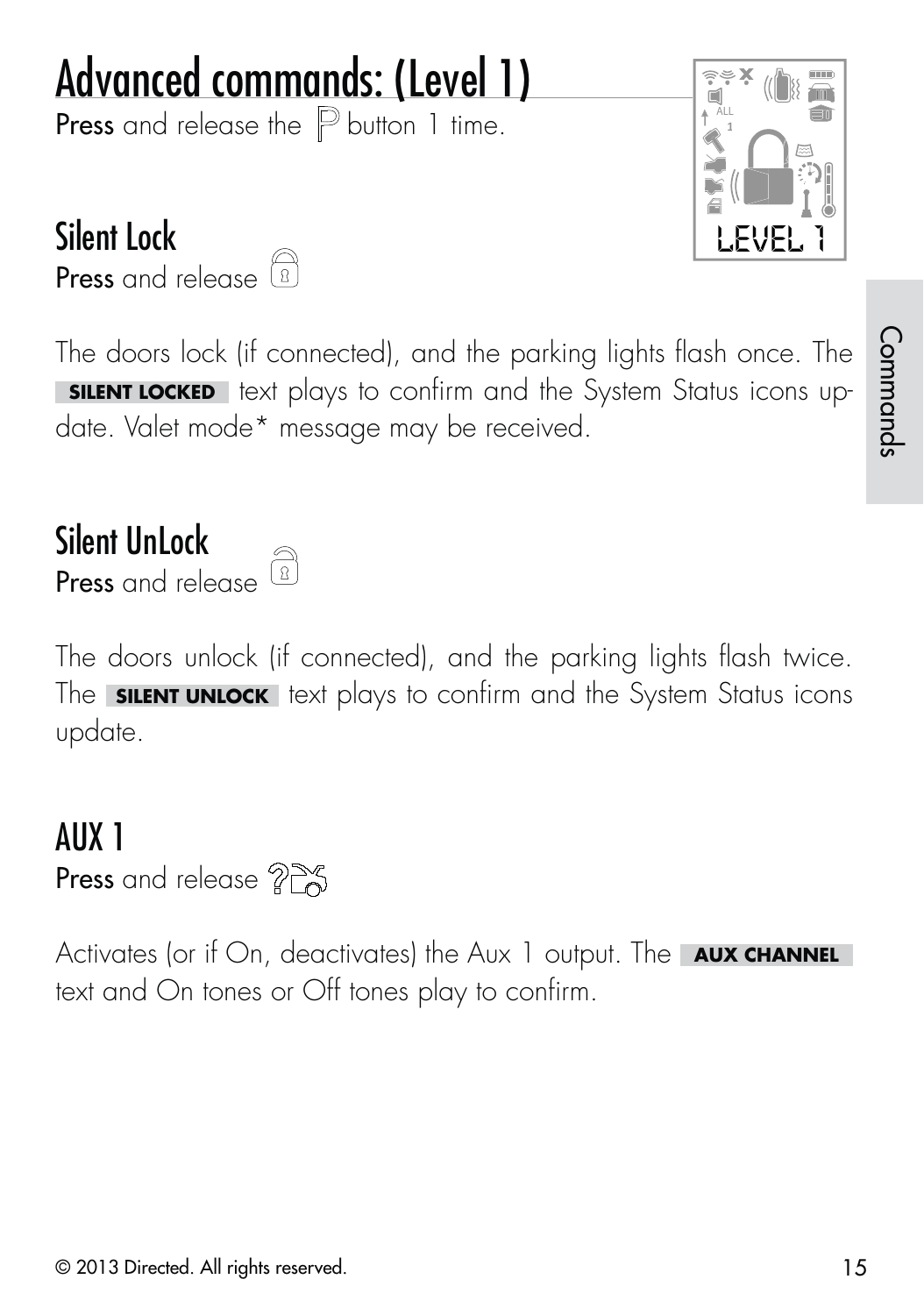#### Runtime Reset Press and release  $\mathbb{R}^{\infty}$

If more time is needed while remote start is active, runtime reset will reset the runtime counter to the pre-programmed setting. The **RUNTIME** text and tones play to confirm. The text field will update if set to display runtime.

Note Remote Start must be On to use this feature.

#### Temp Request Press and hold the  $P$  button

Requests the vehicle's interior temperature and temporarily displays it via status screen icon  $\parallel$  and text field.

See"Remote and System Operations" on page 35 for details.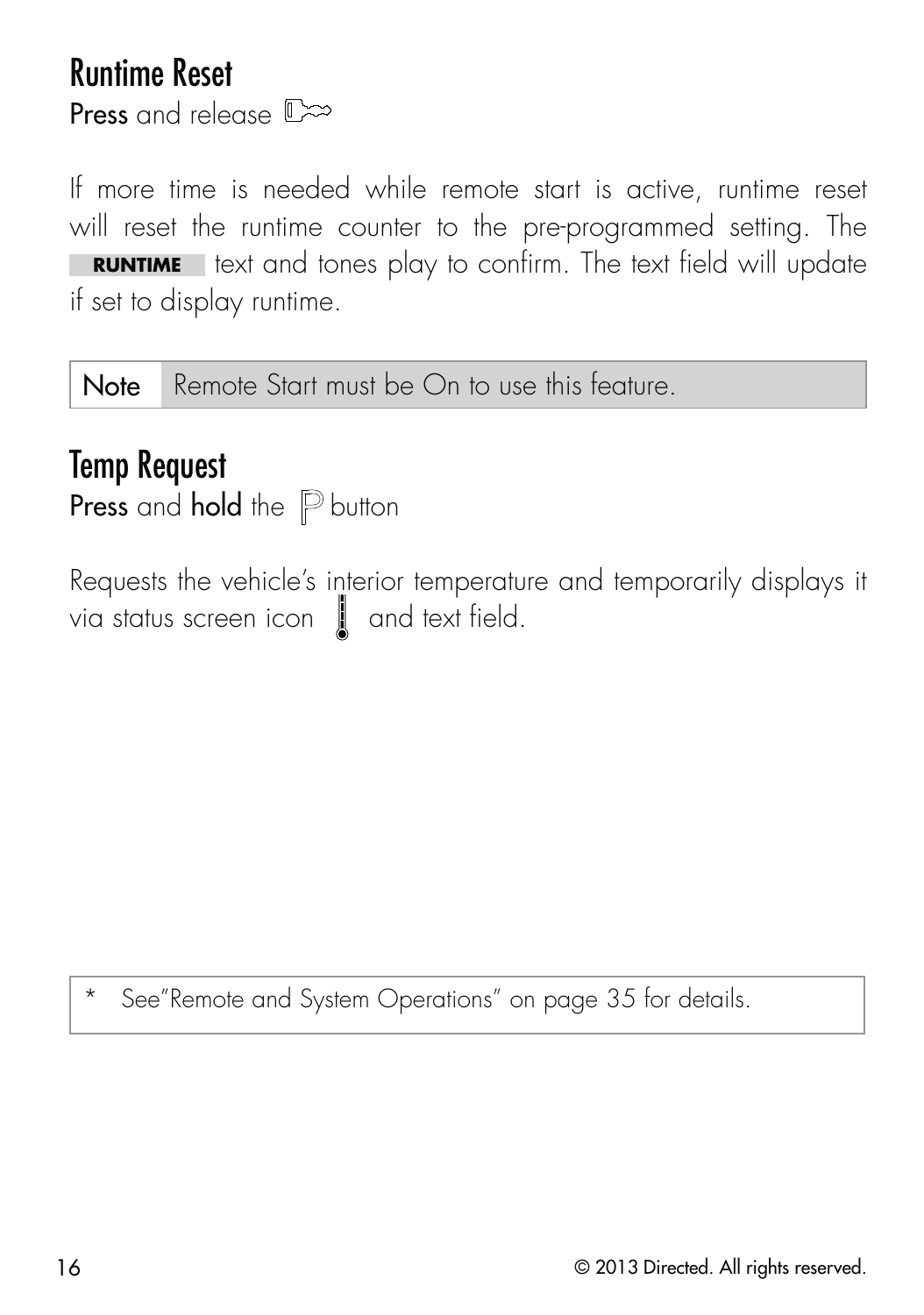## © 2013 Directed. All rights reserved. 17

Remote Valet  $\tilde{a}$ Press and release

Enters (or if On, exits) Valet Mode. The **VALET** text and beeps (1 for On, 2 for Off) play to confirm and the System Status icons update. See Valet Mode for more details.

#### AUX 2 Press and release ?

Activates (or if On, deactivates) the Aux 2 output. The **AUX CHANNEL** text and On tones or Off tones play to confirm.

#### Timer Start\*

**Press** and release  $\mathbb{R}^{\infty}$ 

Activates (or if On, deactivates) Timer Start. The parking lights flash quickly four times for On and slowly four times for Off. The **TIMER START ON** or **TIMER START OFF** text and beeps play to confirm and the Remote start status icons update.

Note System needs to be Locked or Timer Start will not start the engine.

Commands Commands

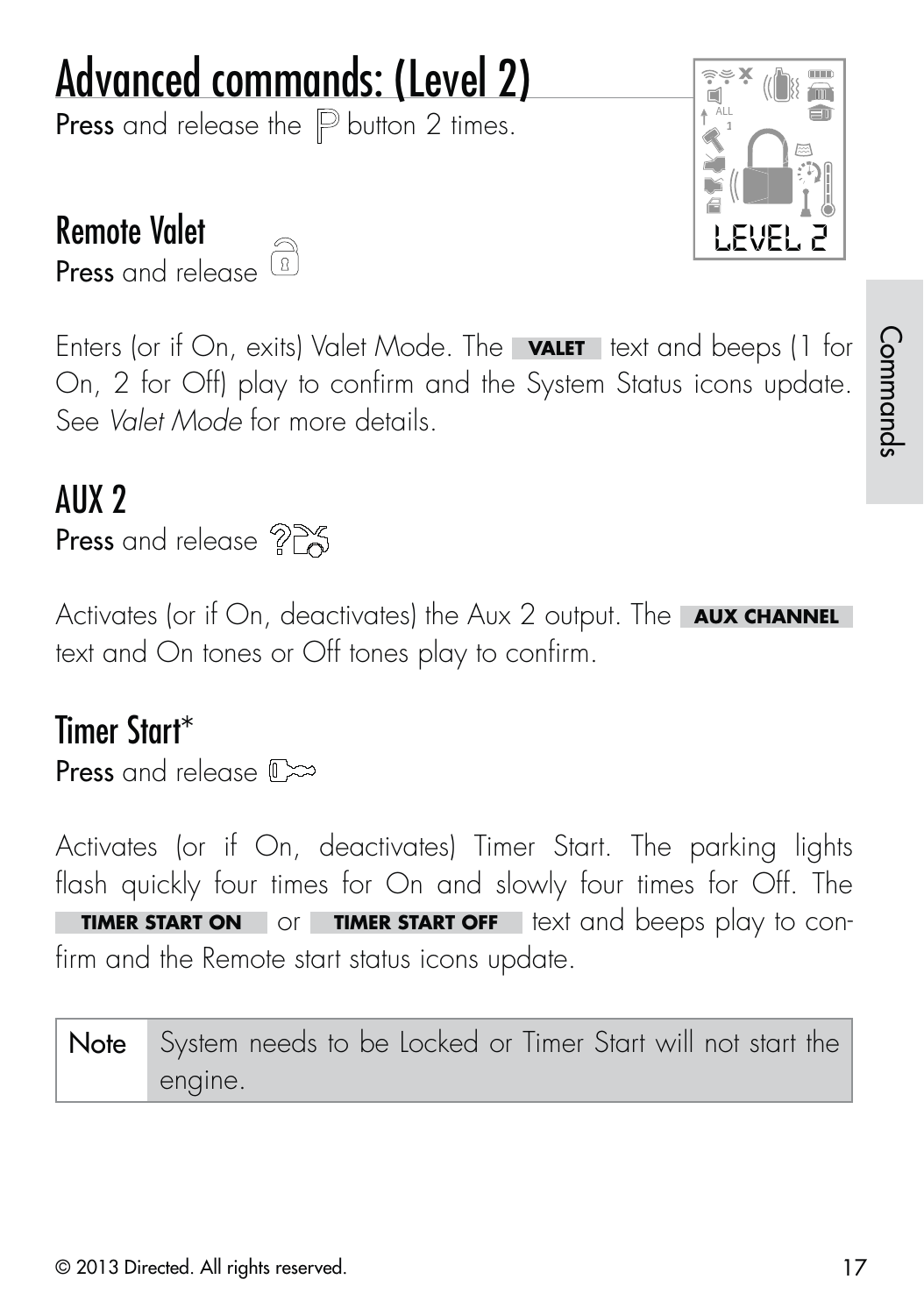#### Runtime Remaining Press and hold the  $P$  button

Requests the remaining Remote start runtime and temporarily displays it in the text field.

Note Remote Start must be On to use this feature.

\* See"Remote and System Operations" on page 35 for details.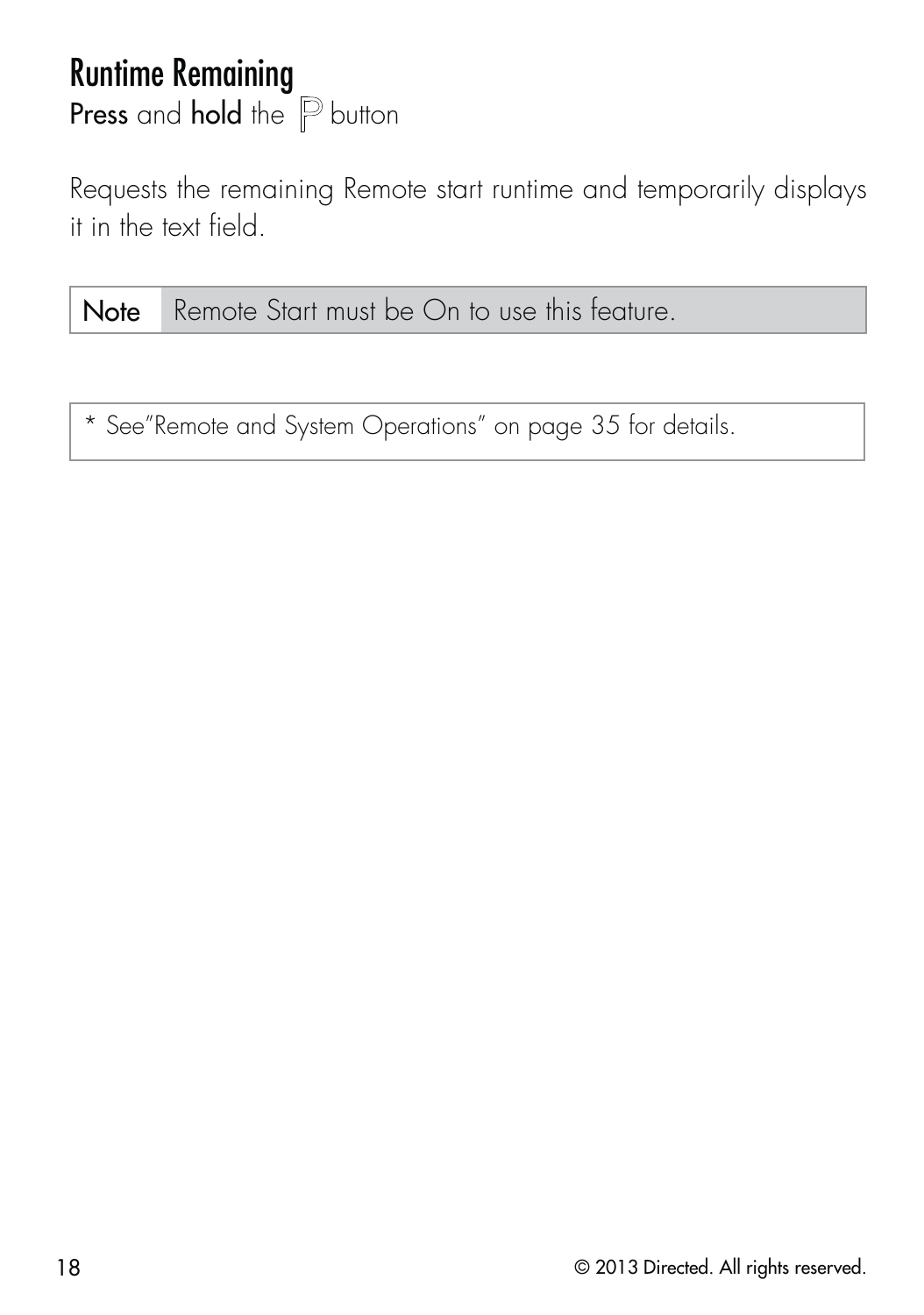## Advanced commands: (Level 3)

**Press** and release the  $\mathbb P$  button 3 times.

### Car finder

```
Press and release <sup>2</sup>
```


The horn emits one long honk and the parking lights flash for 10 seconds. The **CAR FINDER** text and beeps play to confirm. The parking light flashes stop if Locked or Unlocked while Car Finder is in progress.

#### Smart Start\*

**Press** and release  $\mathbb{R}^{\infty}$ 

Activates (or if On, deactivates) Smart Start. The parking lights flash quickly five times for On and slowly five times for Off. The **SMART START ON** or **SMART START OFF** text and beeps play to confirm and the Remote start status icons update.

Note System needs to be Locked or Smart Start will not start the engine.

#### AUX 3 Press and release ? B

Activates (or if On, deactivates) the Aux 3 output. The **AUX CHANNEL** text and On tones or Off tones play to confirm.

\* See"Remote and System Operations" on page 35 for details.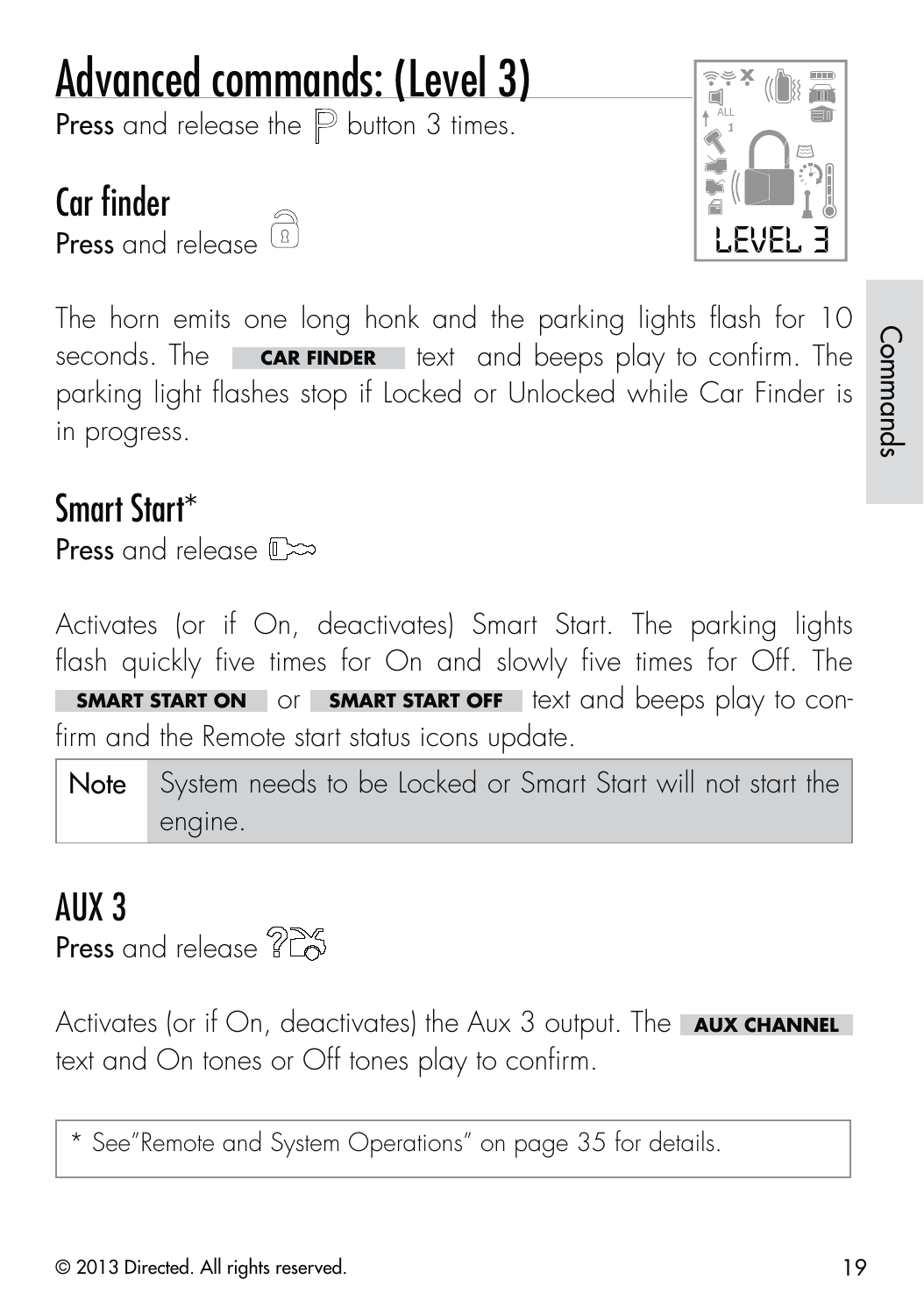## Advanced commands: (Level 4)

**Press** and release the  $\mathbb P$  button 4 times.

#### AUX 4

Press and release ?



Activates (or if On, deactivates) the Aux 4 output. The **AUX CHANNEL** text and On tones or Off tones play to confirm.

#### Defogger\* Press and release  $\mathbb{R}$

Activates the vehicle Defogger circuit (if connected) while Remote Start is activated. The **DEFOG ON** text and beeps play to confirm and the Remote Start status icons update. For convenience, the Defogger circuit will also automatically activate 10 seconds after remote starting if the temperature is below 55°F.

Note Remote Start must be active to use this feature.

\* This feature must be installed and turned on by an authorized Directed dealer.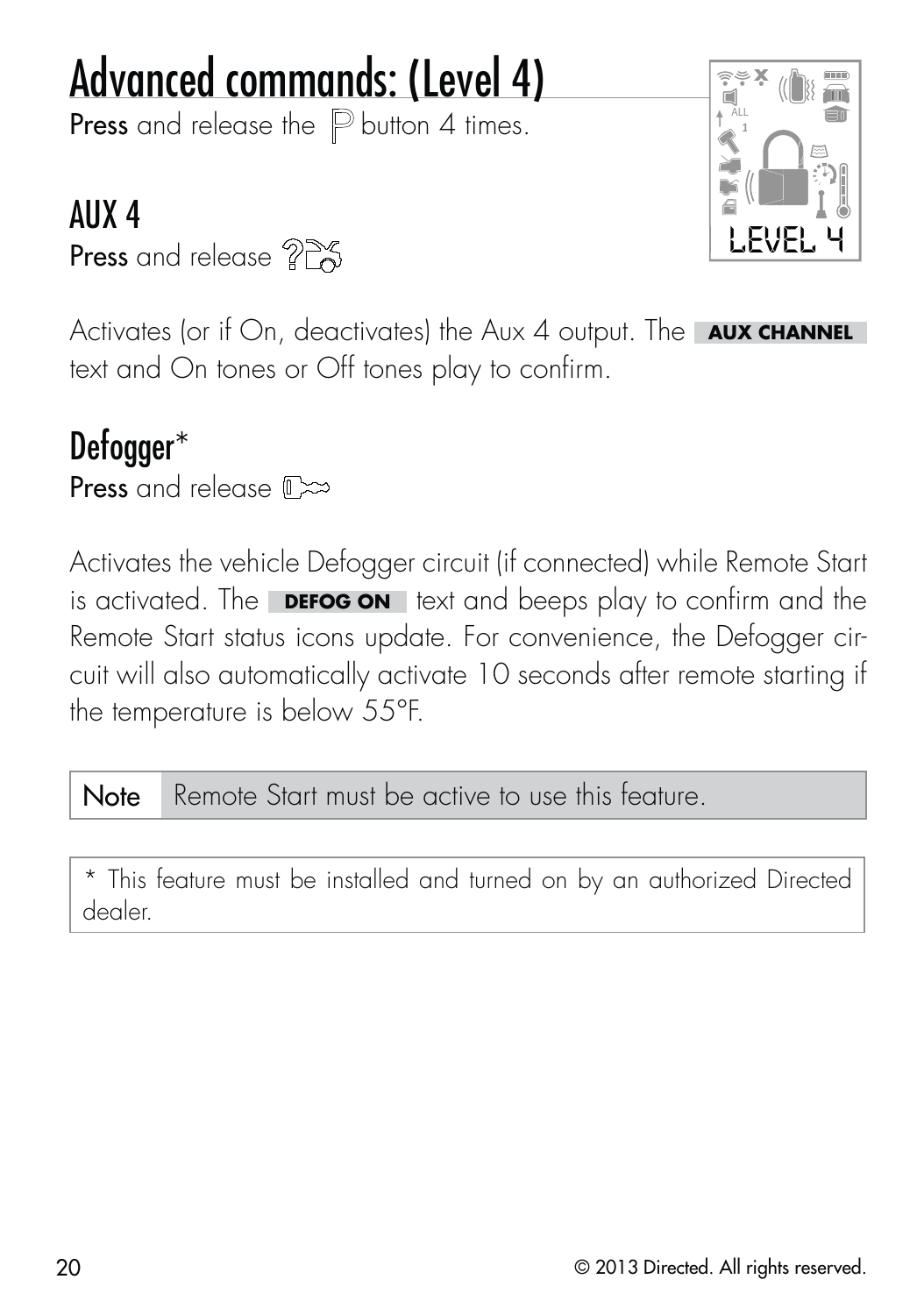## Responder LCD configuration

Operations of the Responder LCD and how it communicates messages are set in the configuration Main Menu.

#### Navigating menus and options

Navigating menus and features, changing options, and exiting are performed using the remote control buttons. The following instructions discuss how to access and configure the settings.

#### Button operation

- To access menus, set options, and to perform actions that are displayed in the text field, use the  $\mathbb P$  button.
- To scroll the menu lists in the text field use  $?$   $\mathbb{R}$   $\mathbb{R}$   $\mathbb{R}$  buttons.
- To exit configuration: use the  $\bigcap_{\Omega}$  or  $\bigcap_{\Omega}$  buttons.

#### Access menu items

- 1. Press and hold the  $\mathbb P$  button for 8 seconds, the remote will beep once, **MAIN MENU** is displayed. (If Car 2 is on, ignore the Car Select text and beep after 3 seconds).
- 2. **Release** the  $\mathbb P$  button to display the Main Menu item list, **SETUP REMOTE** is displayed.
- 3. The Main Menu has been accessed and configuring can begin. Use the following process to view the Main Menu features, options and settings in the text field. The following actions are commonly used throughout the configuration operation.
	- **Press** the  $\mathcal{P}^{\infty}_{\infty}$  or  $\mathbb{R}^{\infty}$  buttons to change the feature or option that is displayed in the text field.
	- **Press** the  $\mathbb P$  button to choose the feature in the text field and view its options. Press it when the desired feature or option is in the text field to set it as the new setting.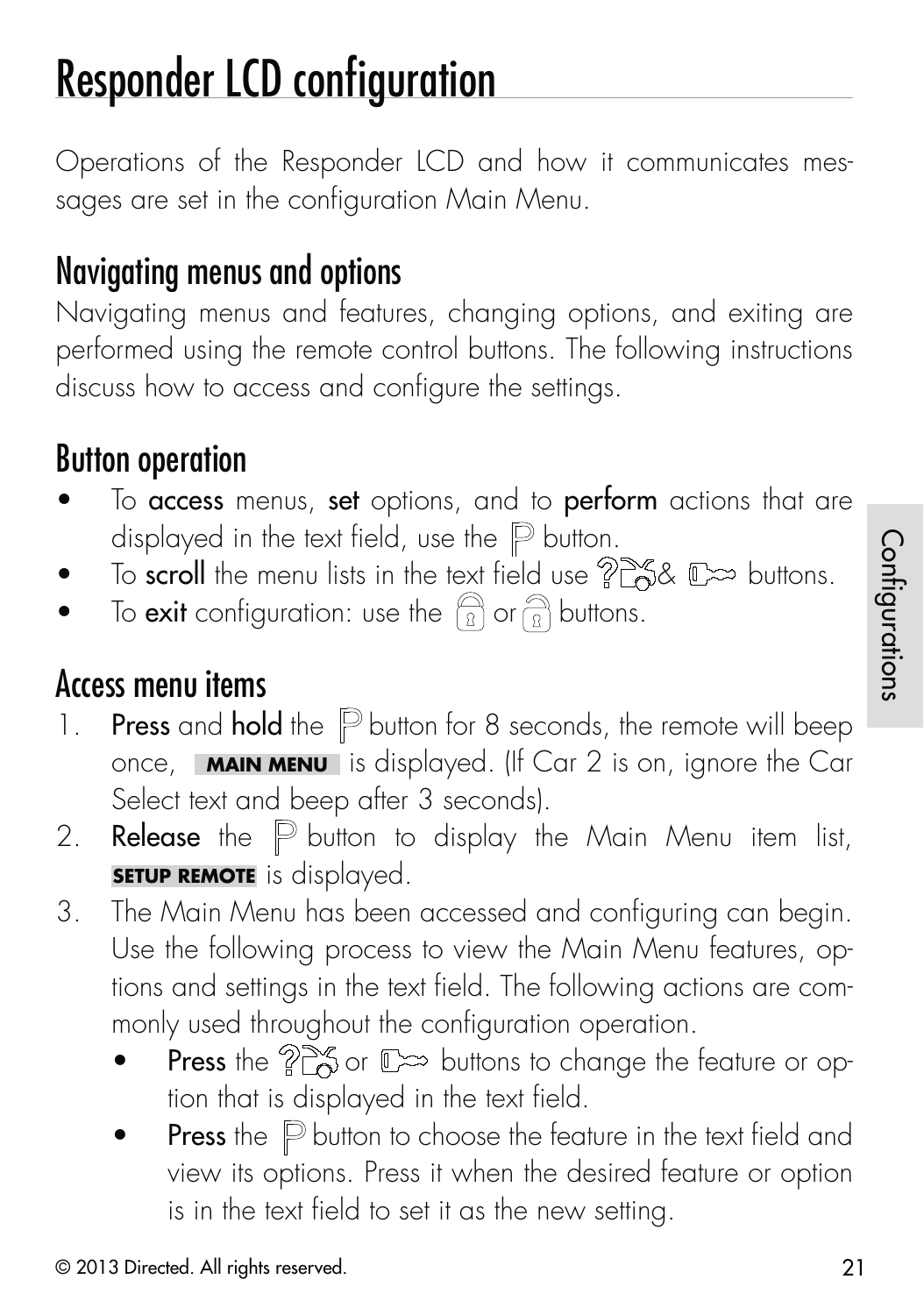## Main Menu

The following Main Menu list of features is available for configuration of the remote control.

#### Setup Remote menu: Keypad Lock Options: **OFF** , **AUTO**

When **OFF** , the buttons do not lock and always perform a command when pressed. When set to **AUTO** , the remote buttons lock after a 20 second lapse between buttons presses to prevent unintentional operations. If a button is pressed when locked a fault tone plays as an alert followed by unlock instructions in the text field.

To unlock the buttons, press the  $\mathbb P$  button followed by the  $\widehat{a}$ button. The unlock tones play and **READY** is displayed in the text field, a command can now be performed.

#### Auto unlocking

After turning the ignition off, a message to the remote will unlock the keypad buttons the next command is performed. If Auto Unlocking is not desired this message can be turned off by an authorized Directed Dealer.

#### Page Mode

Options: **POWER SAVE** , **OFF** , **ON**

Paging is how the Responder LCD remote monitors your system's messages. **POWER SAVE** extends battery life by turning Paging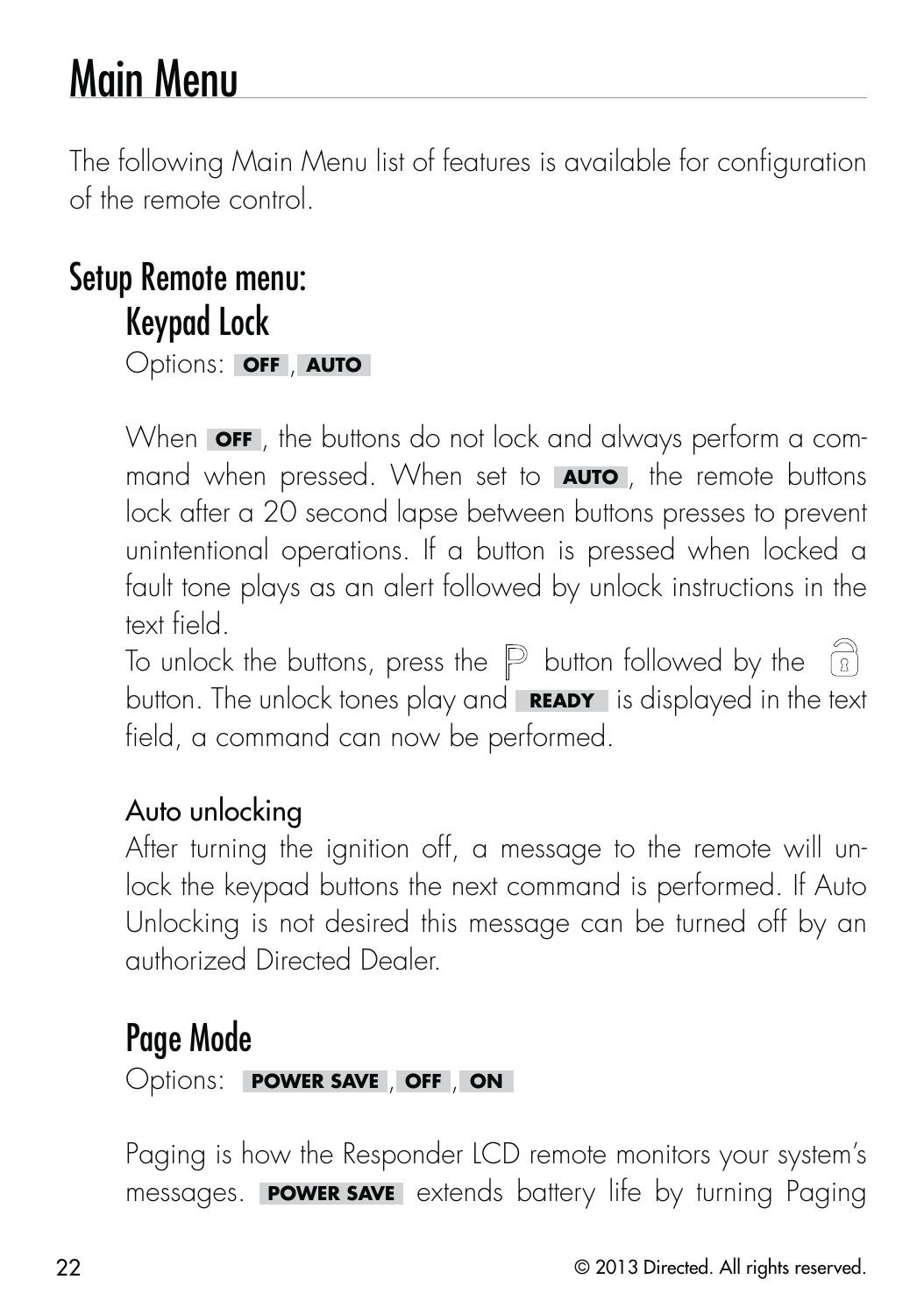Off after 72 hours if the remote control is not used during this period. Just press any button to resume system monitoring. When set to **ON** it wakes up every few seconds to listen for pages from the system. When set to **OFF** it does not wake up to receive remote start or factory alarm trigger pages.

Note: When **OFF** , responses are still received when a command is performed but alarm trigger pages will not be received.

#### Page Alert

Options: **TONE VIBE** , **TONE** , **VIBE** , **SCREEN ONLY**

There are several ways for the Responder LCD to alert you when it has received a message from the system.

**TONE VIBE** alerts by emitting tones and vibrating the remote. Select **TONE** alerts by emitting tones that are unique for each message. Select **VIBE** and the Responder LCD will silently alert you with a gentle vibration, or select **SCREEN ONLY** when you don't want to be interrupted.

### Remote Start Info

Options: **RUNTIME** , **TEMP** , **CLOCK**

The text field can be set to display the information you prefer during remote start. **RUNTIME** : Remote Start Runtime, **TEMP** : vehicle interior Temperature, or the **CLOCK** will be displayed in the text field while Remote Start is on.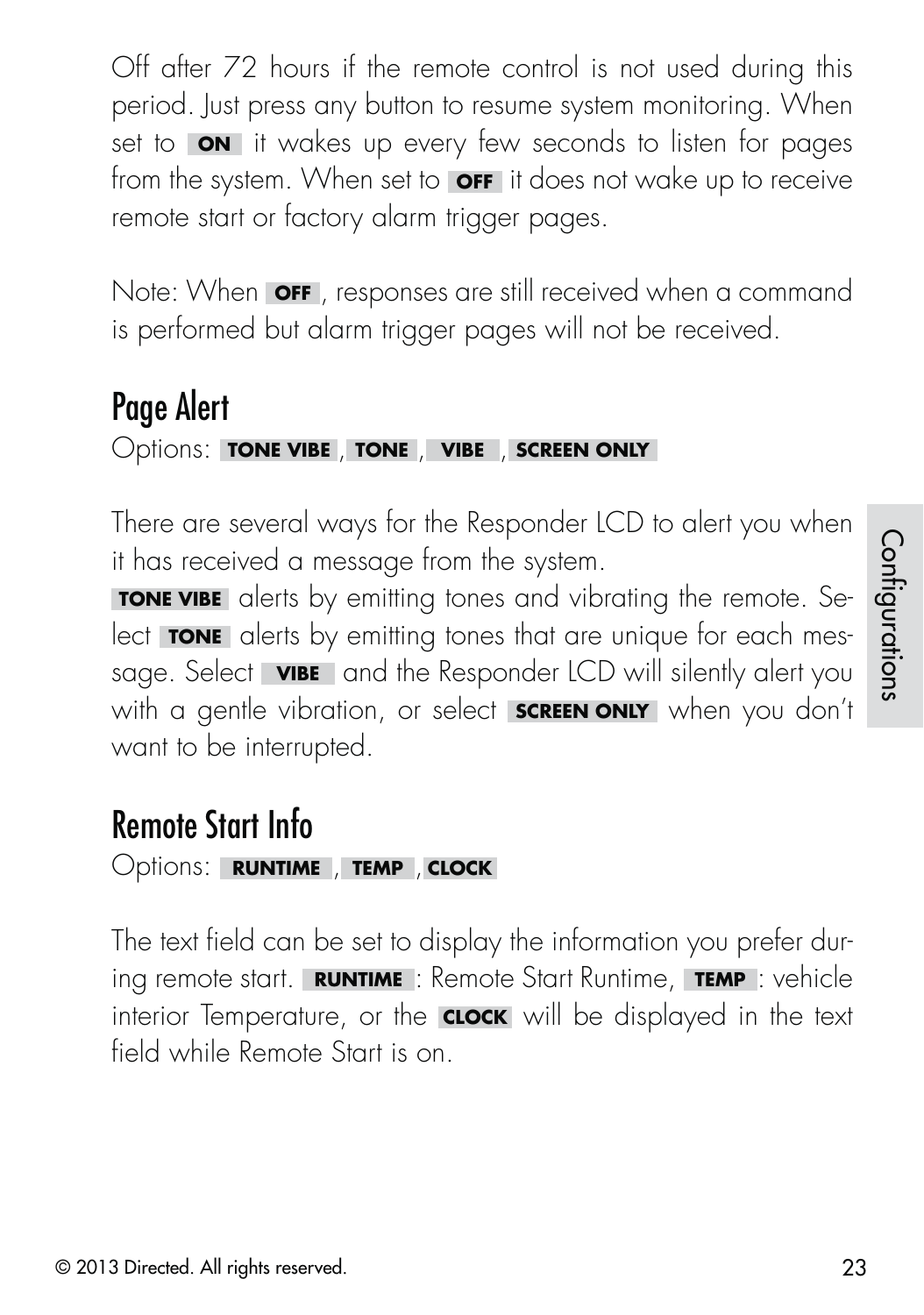#### Runtime Alert Options: **ON** , **OFF**

The main unit will send a page to alert you when the runtime is about to expire. When set to **ON** , an alert is generated when the Remote Start Time-out message is received. When **OFF** , no alert output is emitted for the message.

#### Car 2

#### Options: **OFF** , **ON** , **HOME**

This remote can control two systems independently. When set to **OFF** , the Car2 select option is not available. When set to **ON** the remote can be set to control 2 systems. The **HOME** option is for pairing to a home security system.

### Screen Color

Options: **OFF** , **WHITE** ,**LT GRN**, **VIOLET** , **AQUA** , **RED** , **GREEN** , **BLUE**

The status screen backlighting can be **OFF** , or will illuminate with a selected color during output when set to one of the option colors.

#### Temp Unit

Options: **<sup>F</sup>** , **<sup>C</sup>**

Temperature can be displayed in your choice of temperature scales, Fahrenheit or Celsius.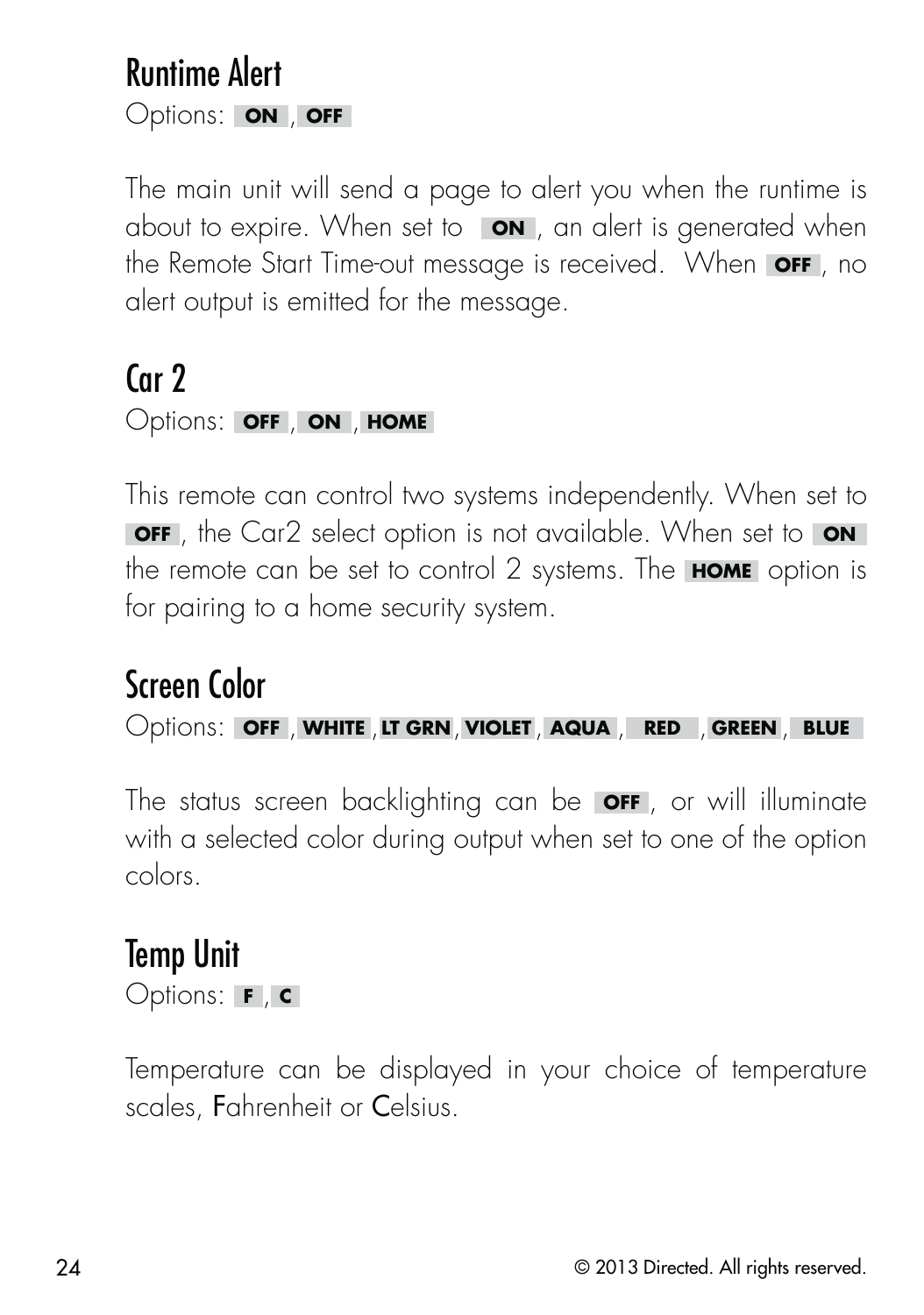#### © 2013 Directed. All rights reserved. 25

Button Beep Options: **ON** , **OFF**

When set to **ON**, the remote will emit a beep as confirmation of a button press. When set to **OFF** , beeps are not emitted for button presses.

### System Type

Options: **SEC** , **RKE**

Selects the type of system, namely; Security or Remote Keyless Entry to which the remote has been paired, and adjusts the text and main menu accordingly. This has been pre-set by the factory for your system.

Clock Set Options: **HOUR** , **MIN**

### Review

Displays firmware version

### Exit

Exits and returns to the main menu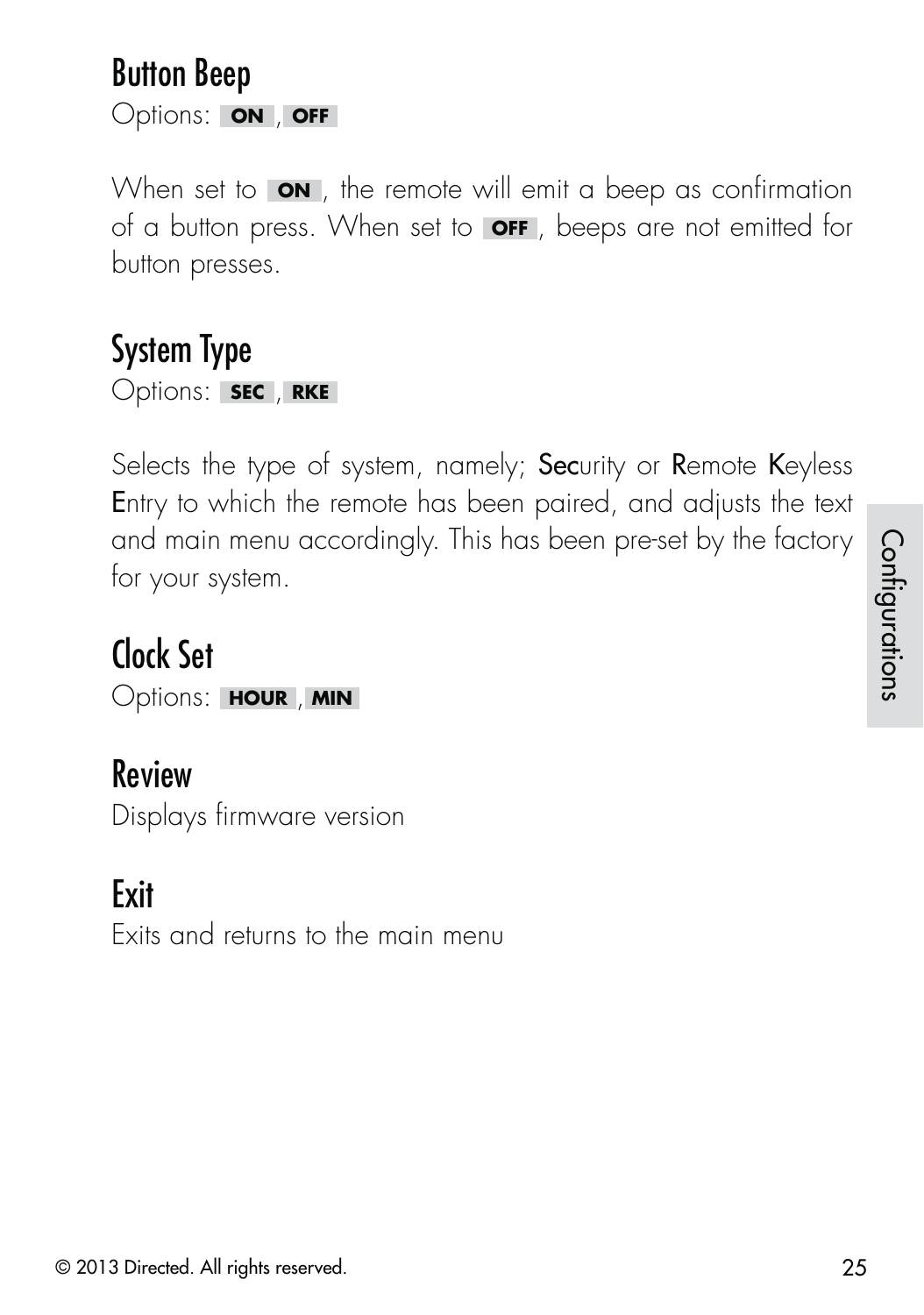### Pair Remote

Remote pairing is a process where the Responder LCD remote, and the in-vehicle system learn the other's encrypted identification, securing communication between the two from intruders.

Note: Remotes are pre-programmed from the factory.

#### Prepare the vehicle system to be Paired with a new remote

- 1. **Turn** the key to the On position.
- 2. Within 5 seconds press and release 1 time the Control button on the Control Center.
- 3. Within 5 seconds, press and hold the Control button. The status LED will flash one time and the horn will honk once to confirm the system is ready for remote pairing.
- 4. Release the Control button and proceed below.

Note: If pairing does not result within 60 seconds, the system exits and the horn honks.

#### Prepare the new remote to be Paired with the system

- 1. Make sure the remote control is set for the desired Car 1 or Car 2 operation.
- 2. Perform the steps under Access menu items section to access the Pair Remote mode.
- 3. When the remote beeps 3 times and **PAIR** is displayed the remote is ready to pair.
- 4. **Press** and **hold** the  $\widehat{a}$  button, the horn honks once and the remote will emit several tones to confirm successful pairing. **Success** is displayed and the remote returns to the main menu.

Note: **FAILED** will be displayed and the remote will stay in the pair mode in case of an unsuccessful pairing. Check the system status and try again.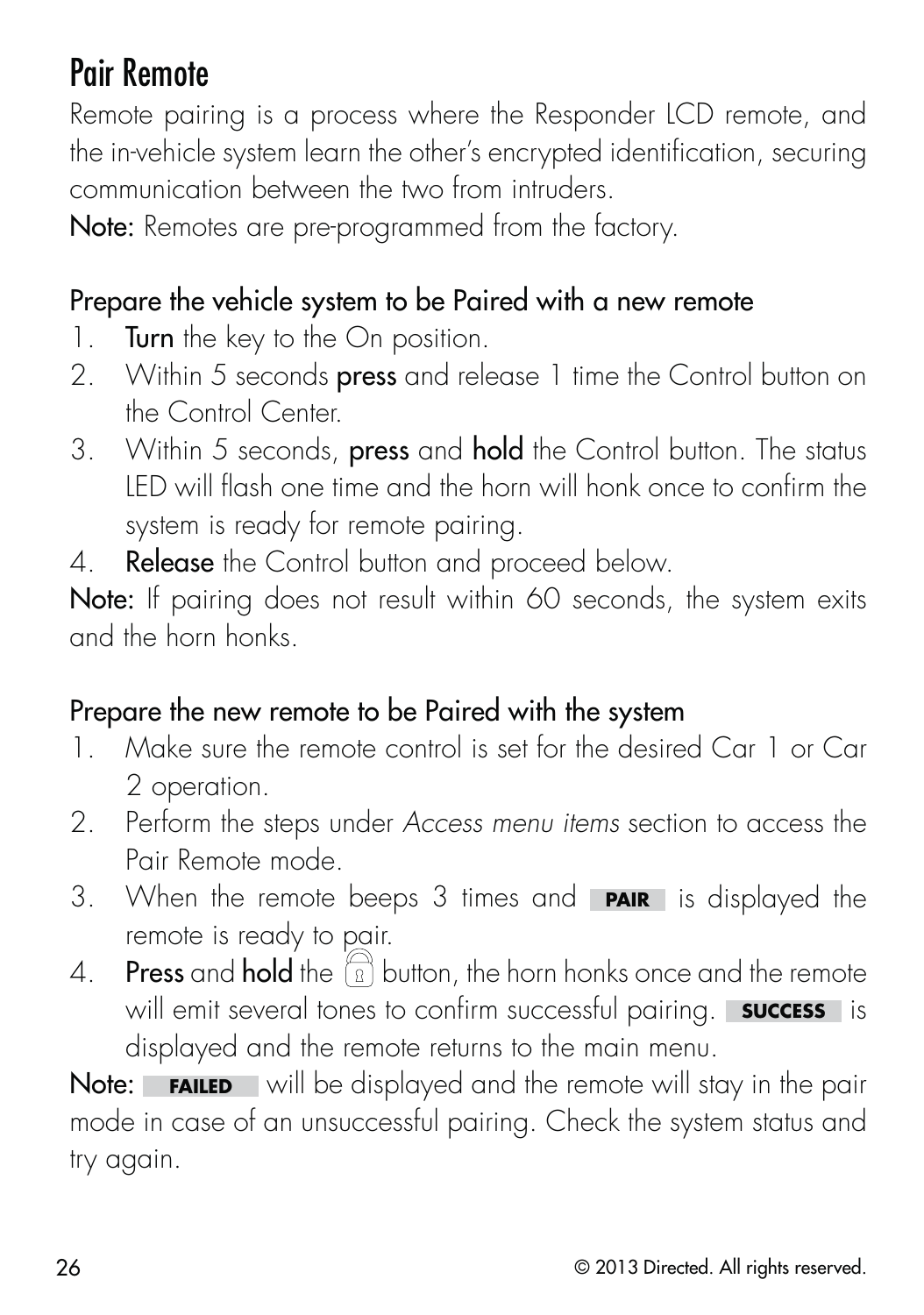#### © 2013 Directed. All rights reserved. 27

Demo Mode plays a pre-selected group of animations as a demonstration tool to show friends or family. Running Demo mode shortens the battery life over time if used excessively:

- **SINGLE SILENT** : The remote will display a selection of icons on the status screen without beeps and tones then stop
- **SINGLE SOUND** : The remote will display a selection of icons on the status screen with beeps and tones then stop
- **LOOP SILENT** : The remote will display a selection of icons on the status screen without beeps and tones in an endless loop until the battery charger is disconnected.
- **LOOP SOUND** : The remote will display a selection of icons on the status screen with beeps and tones in an endless loop until the battery charger is disconnected.

Note: Loop Silent and Loop Sound are not available and will not appear in the Demo Mode menu unless the battery charger is connected.

### Power Off:

When an extended period of non-operation is anticipated, turning the power off will preserve the battery charge. Press the  $\mathbb P$  button while **POWER OFF** is displayed. The status screen icons clear as the power off tones play, the remote is turned off.

To turn the remote on, **Press** and **hold** the  $\mathbb P$  button for 3 seconds, the status screen icons refresh as the power on tones play. The remote also turns itself on and begins charging when the battery charger is connected.

### Exit:

To return to normal operation, press the  $\mathbb P$  button while EXIT is displayed.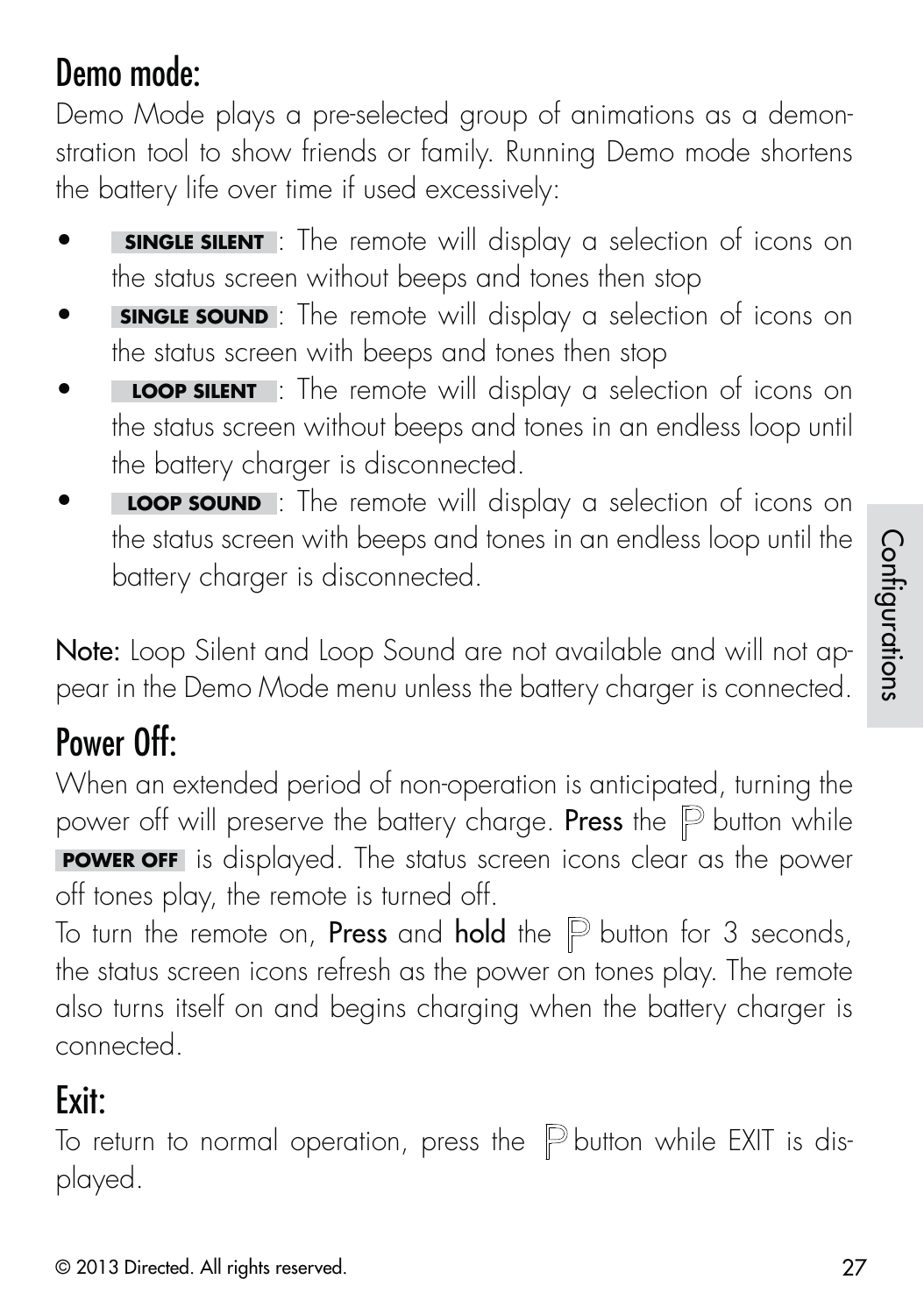## System Features

Factory Alarm Trigger Notification: This system has an optional input that can be connected to the horn circuit. If the vehicle has a factory alarm controlled by the lock/unlock keyless entry system, the remote reports when the factory alarm is triggered - the remote screen displays the alarm icon and "alarm door open" displays the text area.

**Status LED:** The Control Center Status LED flashes as a visual indicator that your vehicle's remote start system is locked.

**Starter Kill:** The Failsafe<sup>®</sup> Starter Kill relay prevents the engine from starting.

Note May require additional parts and installation

#### Emergency Override

The following procedure bypasses the optional Failsafe Starter Kill when a programmed remote is not available.

Number of presses\_\_\_\_\_\_\_\_\_\_

- 1. Turn the ignition On.
- 2. **Press** the control button on the Control Center the correct number of times (the default is 1 press).
- 3. After a few seconds the Failsafe Starter Kill is bypassed and you may start your vehicle with a key.
- Note As a precaution, if programmed for Passive Locking or Auto Re-locking the system should be placed into Valet Mode until a remote is available.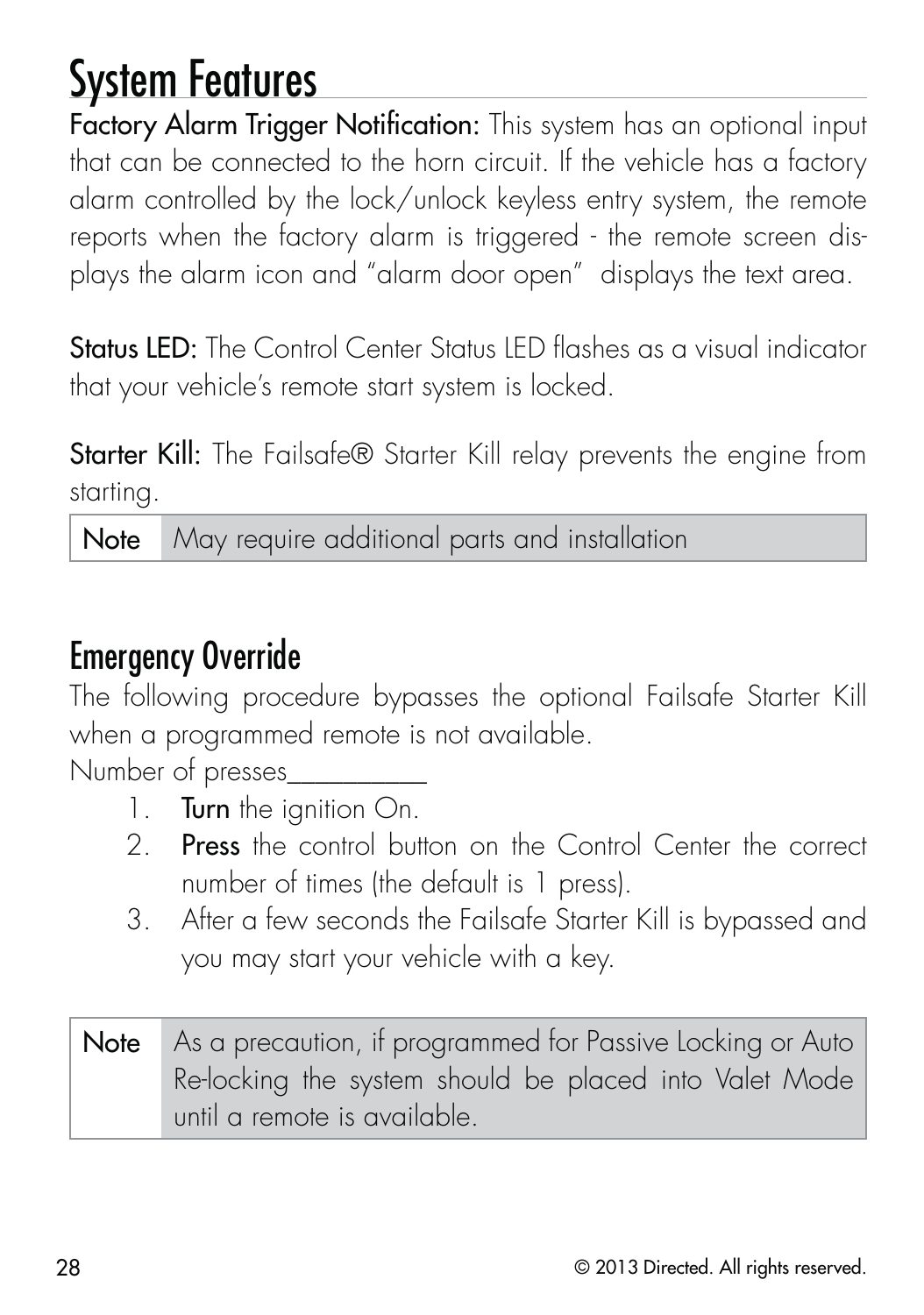## Remote Start Features

### Pit Stop Mode

To exit vehicle with engine running

The system keeps the engine running during short trips into the house or convenience store. To perform Pit Stop:

- 1. With the engine running, set the parking brake and release the foot brake.
- 2. Press the  $\mathbb{D}^{\infty}$  button, the parking lights will turn on and the **REMOTE START ON** message will play on the remote control.
- 3. Turn the key to off, and remove it from the ignition, the engine continues running for the programmed runtime.
- 4. Exit the vehicle and Lock the system.

| Note For Pit Stop on manual transmission vehicles follow the di- |
|------------------------------------------------------------------|
| rections in the "Manual Transmission Start (MTS mode)" on        |
| page 32 section.                                                 |

### Key Takeover

When you are ready to drive

The system keeps the engine running until the vehicle is ready to be driven. To perform Key Takeover:

- 1. Unlock the system and enter the vehicle, do not step on the foot brake.
- 2. Insert the key, turn it to the run position, and then step on the foot brake, the remote start then turns off.
- 3. The parking lights turn off to indicate remote start is off, and then after a few seconds the remote plays the **REMOTE START OFF** message. The vehicle is ready to drive.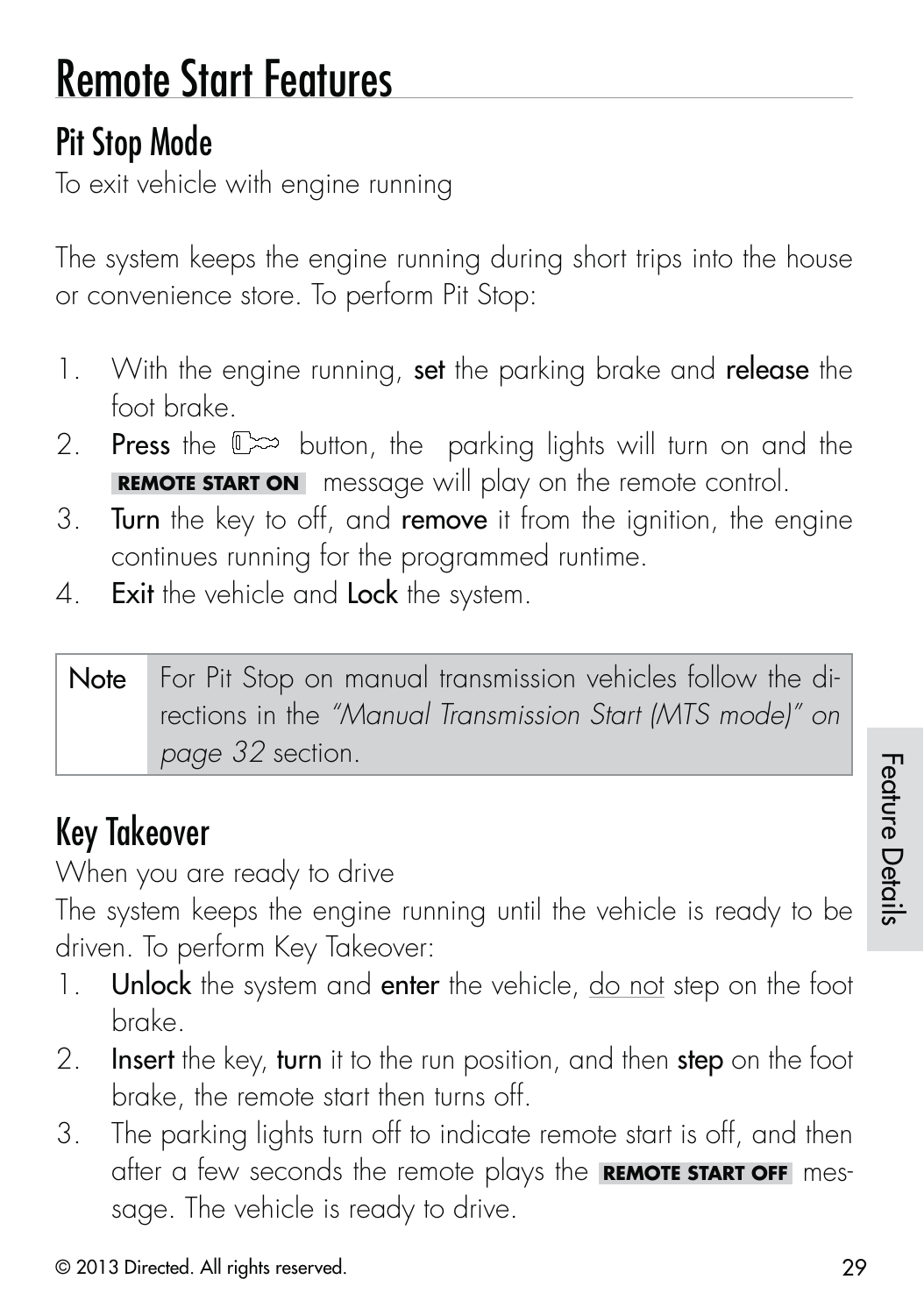#### Remote Start Safe-lock

Remote start safe-lock makes sure the doors are locked while the engine is running and after, even if they are unlocked when remote start is activated. Door locks may require additional parts and labor.

#### Disabling Remote Start

Remote start can be disabled by moving the Toggle Switch to the Off position. If remote start is attempted while Off, the engine will not start. (See Remote Start Error under Remote Start Features) move the switch back to the On position to resume normal operation.

#### Advanced Start

The Advanced start features Timer Mode and Smart Start will automatically start the engine to maintain battery charge or combat extreme cold when parked for an extended period of time.

#### Precautions for the Advanced Start features:

- Park the vehicle in a well ventilated area away from windows and doors that lead into inhabited spaces.
- Lock the vehicle, the engine will not start unless the doors are locked.
- Only one Advanced start feature can be enabled at any given time.
- For manual transmission vehicles MTS mode must be enabled before Timer Mode or Smart Start can be activated.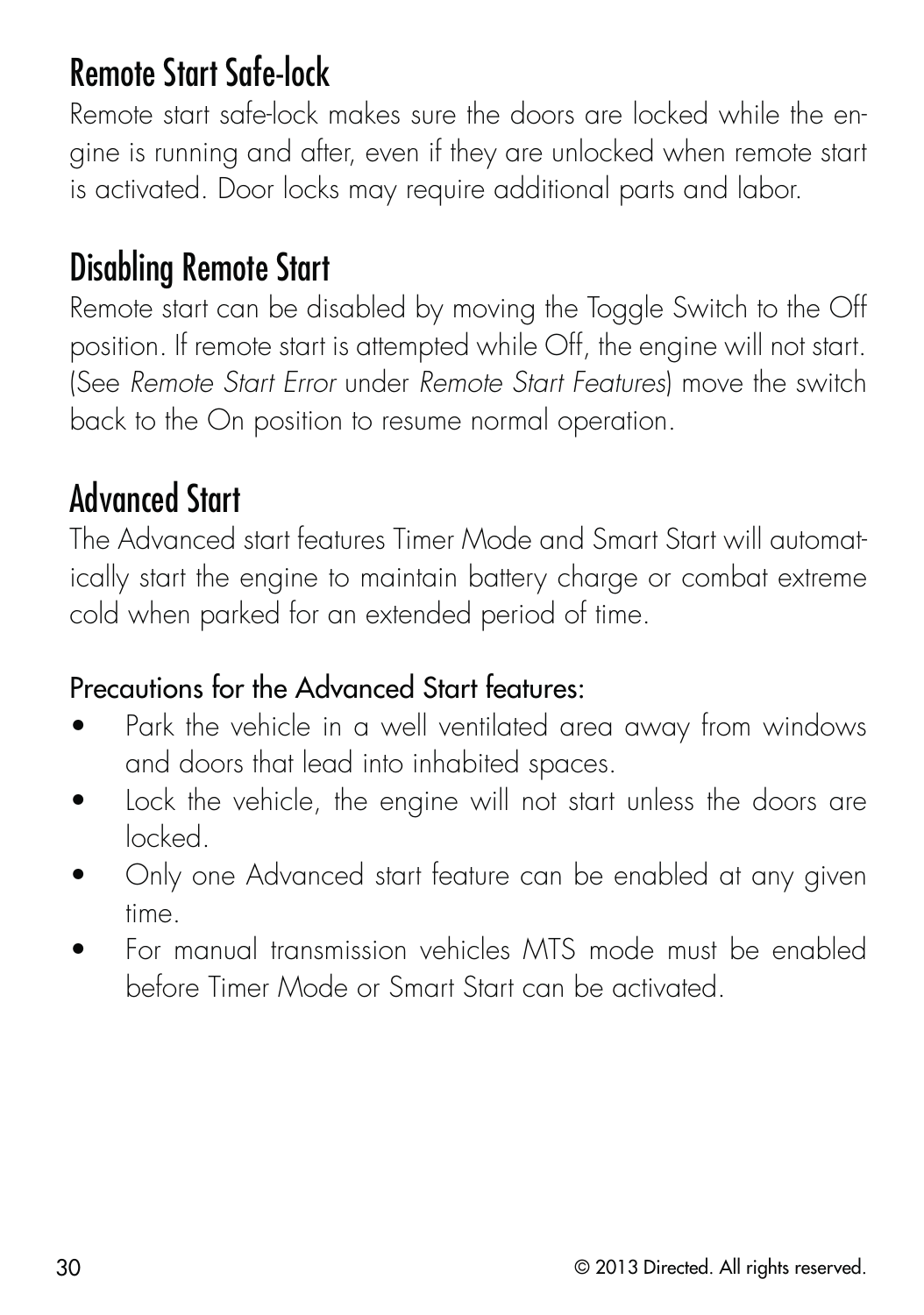#### Timer Mode operation

Activation begins a countdown timer as set by the installer (default 3 hours). When the timer expires the engine starts and the **REMOTE START ON** message is sent to the remote control. When the Remote start runtime expires the engine shuts off, the **REMOTE START OFF** message is sent to the remote control and the countdown timer restarts. This will repeat as many times as set by the installer (default 6 starts). Timer Start is exited after the final start.

#### Smart Start operation

Smart Start uses the settings for Timer Mode in addition to temperature and battery level to automatically start the engine. Activation begins the countdown timer. When the timer expires the vehicle interior temperature and battery level is checked and, if the Temperature is above 100F, below 0F, or the battery level is below 10.5v, the engine will start and the **REMOTE START ON** message will be sent to the remote controls. When the Remote start runtime expires the engine shuts off, the **REMOTE START OFF** message is sent to the remote control and the countdown timer restarts. Smart Start is exited after the final start.

Note The temperature and battery thresholds can be changed by an authorized Directed dealer if a higher or lower threshold is desired.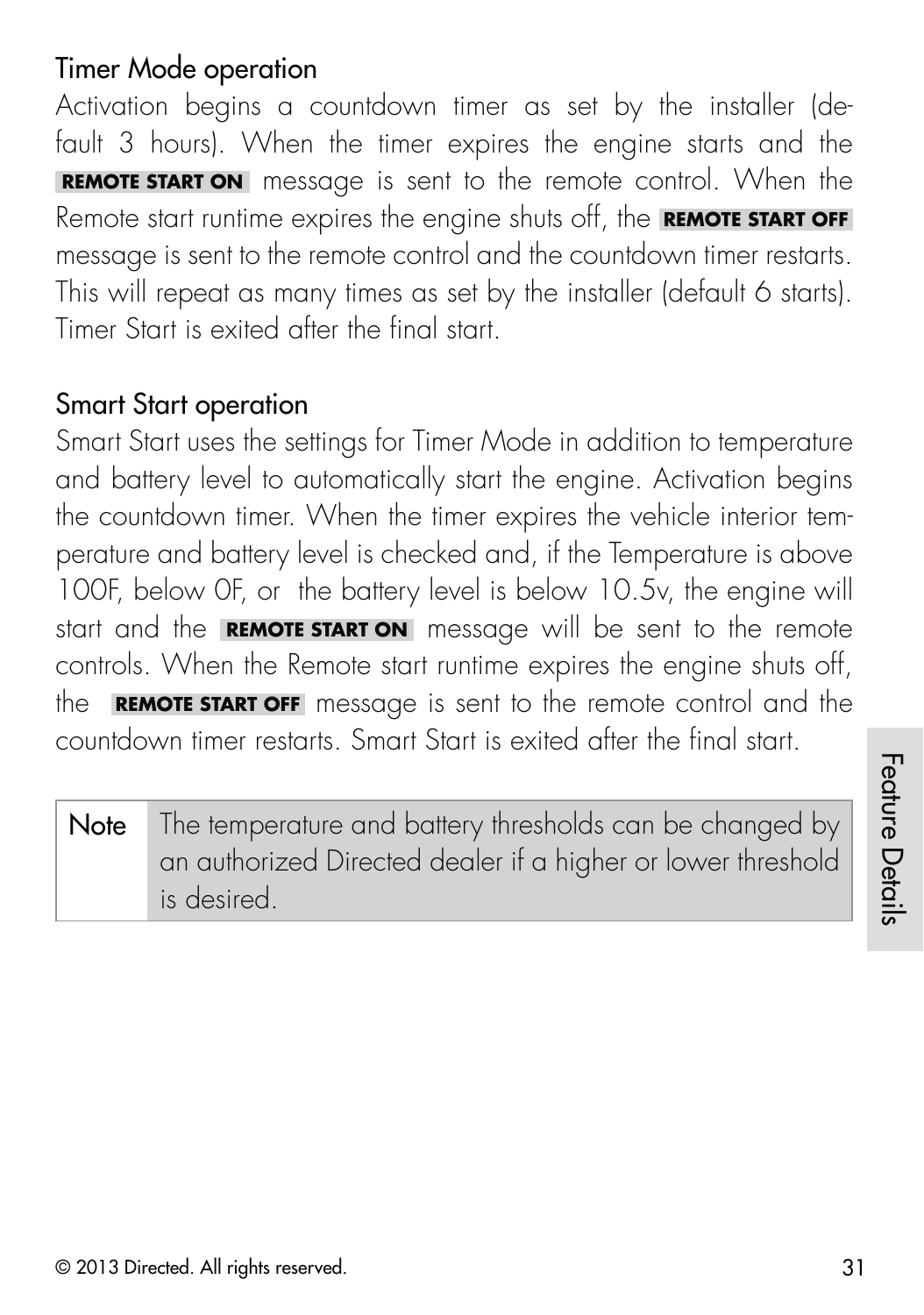#### Temperature Reporting

During Remote start the vehicle interior is checked regularly for temperature changes. If a change in temperature is detected this report will be sent to the remote for display. Each time the remote receives this report it will beep, update, and display the newest temperature information using the Temperature Gauge icon.

| Note Temperature report must be turned on by an authorized Di- |
|----------------------------------------------------------------|
| rected dealer.                                                 |

### Remote Start Time-out Alert

During remote start a message is sent three minutes before and again at one minute before the engine turns off. The **RUNTIME LOW** text plays with tones as an alert to reset the runtime if desired.

### Manual Transmission Start (MTS mode)

When installed into a manual transmission vehicle, the system requires that the MTS mode is properly set when parking. If MTS mode is not properly set or is defeated after being properly set the system will not start the engine and the **REMOTE START ERROR** text and tones play as an alert.

- 1. With the engine running, set the parking brake and leave the engine running. For Pit Stop or Turbo Timer mode (to leave the engine running after Locking) open the driver door.
- 2. Release the foot brake (if pressed during Step 1), or press and release the foot brake anytime. As long as the engine is running there is no time limit to perform this step.
- 3. Within 20 seconds of foot brake release, press any command button on the remote, after 20 seconds return to Step 2 (For Turbo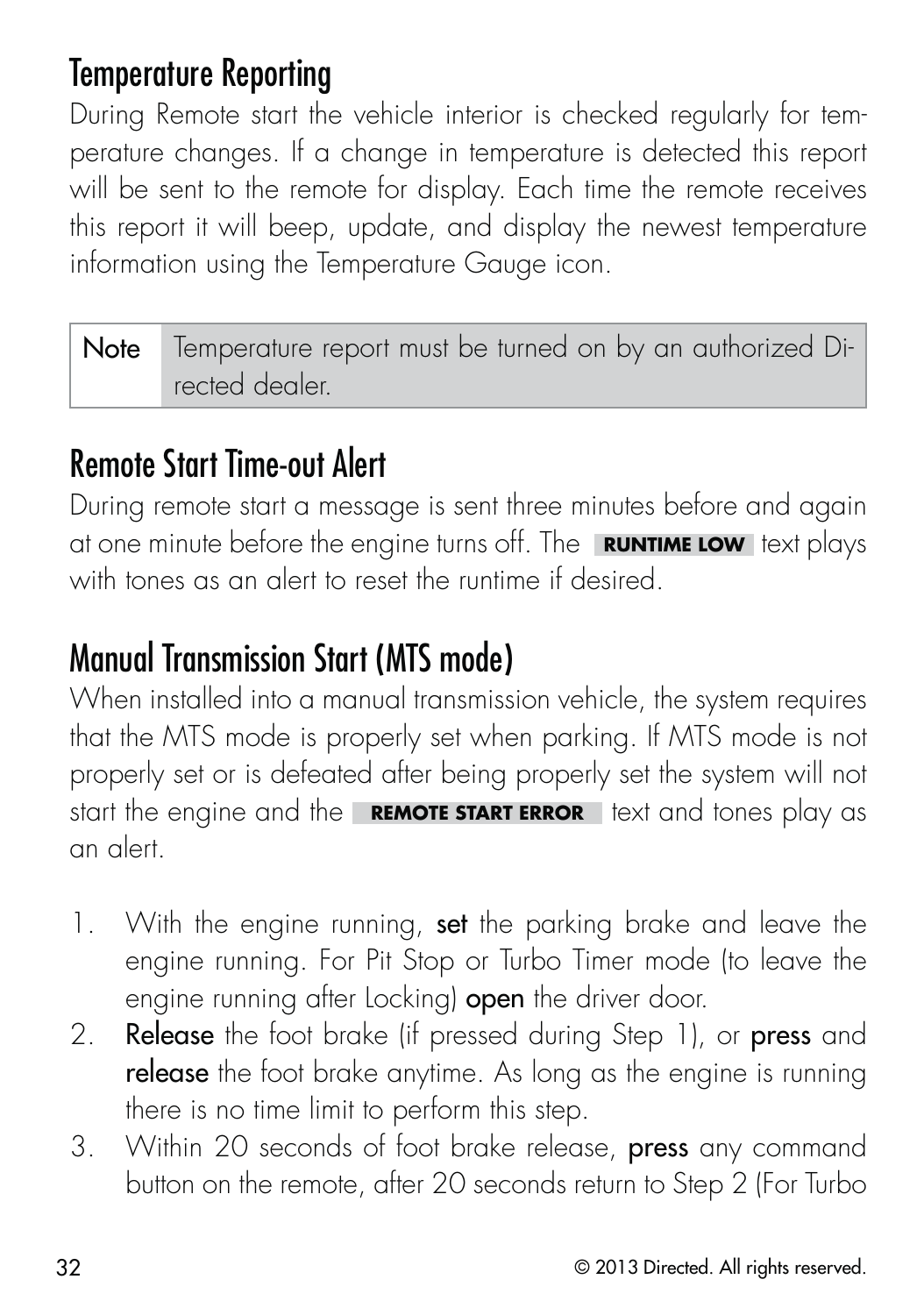Timer Mode, press the optional dash mounted activation button or send the Timer Mode command from the Advanced Start menu screen).

- 4. The parking lights flash 5 times to confirm MTS mode enable and the remote start activates the ignition outputs. The **REMOTE START ON** text and beeps play to confirm.
- 5. **Turn** Off and **remove** the key from the ignition switch, the engine remains running.
- 6. Exit the vehicle, close all the doors and Lock the system.
- 7. The engine turns off and after a few seconds, the **REMOTE START OFF** message plays to confirm. If the door is opened in Step 3 then the engine continues to run.

#### Turbo Timer Mode

The system keeps the engine running for the Turbo Timer runtime and can be activated by remote control or optional dash mounted activation button.

- 1. With the engine running, set the parking brake.
- 2. Within 20 seconds, press the optional dash mounted activation button or perform the Timer Mode command.
- 3. The parking lights turn on and the remote start activates the ignition outputs. The **REMOTE START ON** text and beeps play to confirm.
- 4. Turn Off and remove the key from the ignition switch, the engine remains running.
- 5. Exit the vehicle, close all the doors and Lock the system.
- 6. The engine runs for the Turbo Mode runtime.

Note Turbo Timer must be turned on by an authorized Directed dealer.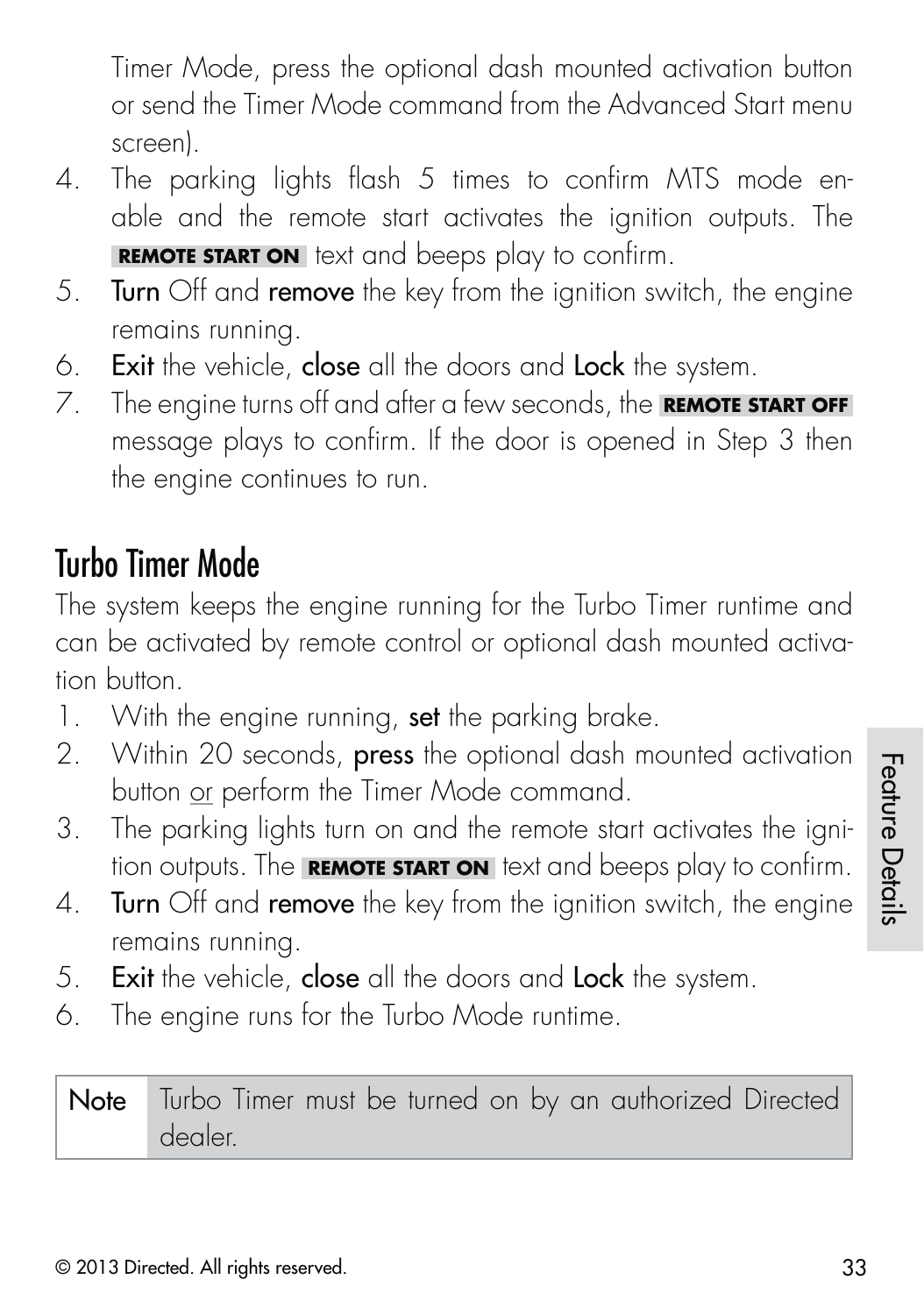#### Remote Start Error

For user safety, the system must be properly configured or remote start will not activate. Refer to the table below for the screens and parking light flashes that will identify the configuration issue and resolution.

| Flashes * | Possible Fault                                                                               | Solution                               |
|-----------|----------------------------------------------------------------------------------------------|----------------------------------------|
| 5         | Brake on                                                                                     | Release foot brake                     |
| 6         | Hood open                                                                                    | Close hood                             |
| 7         | After performing Remote Start<br>command - MTS not enabled<br>After performing Timer Mode or | Enable MTS mode<br>Check all Solutions |
|           | Smart Start command                                                                          |                                        |
| 8         | Toggle Switch off                                                                            | Turn switch on                         |

\* Refers to the number of parking light flashes.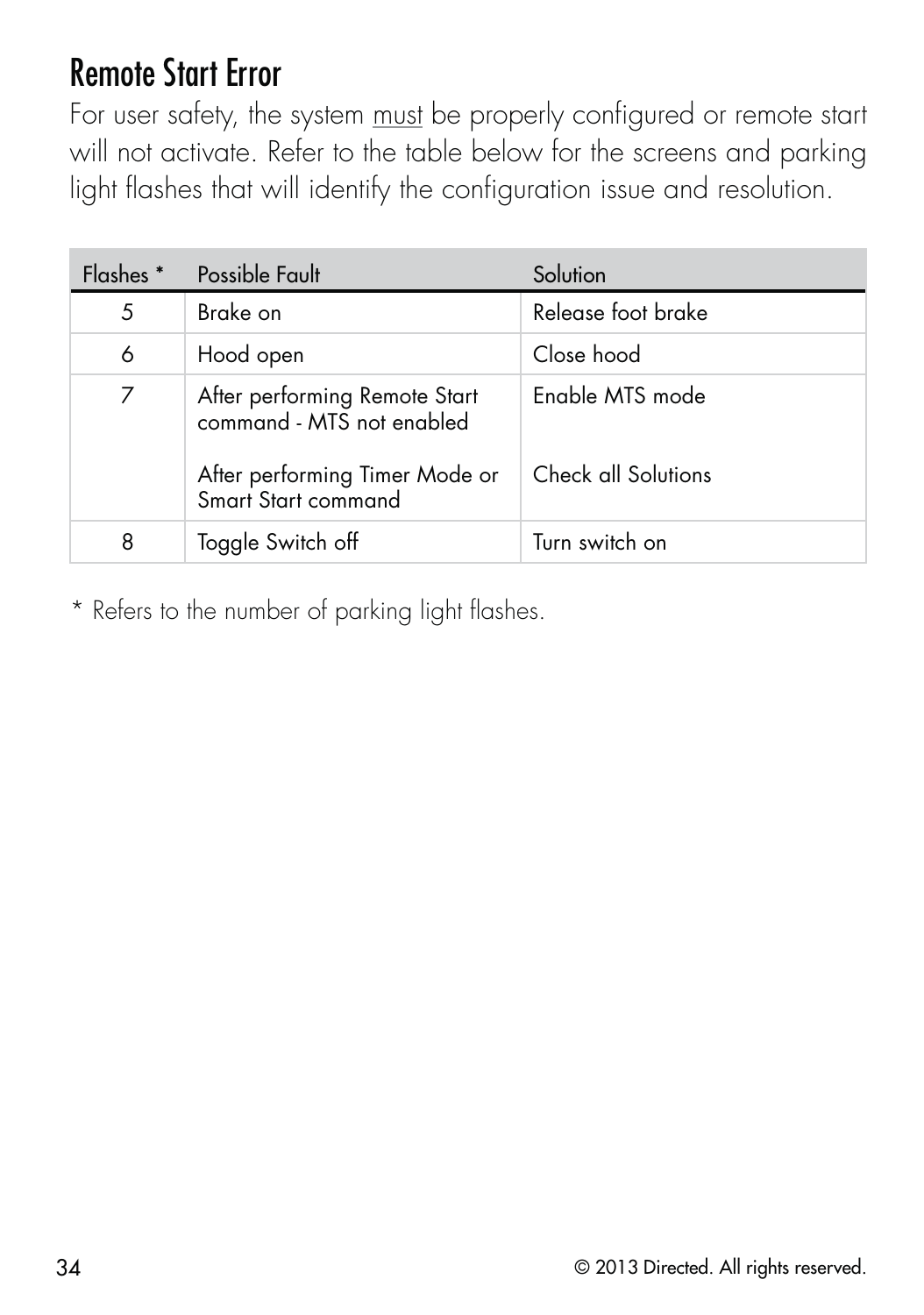## Remote and System Operations

### Passive Locking\*

Park and exit the vehicle, after the doors are closed the Passive Locking countdown begins. The led flashes quickly and upon reaching 20 seconds the horn honks once. At 30 seconds the system Locks itself. Anytime before the system Locks you can re-enter the vehicle to load or unload items and, after closing passive Locking resumes.

To stay secure in case of accidental Unlocking the system, if a door is not opened within 30 seconds the system re-Locks itself and re-locks the doors.

### Auto Re-Locking\*

Auto re-Lock ensures the vehicle stays protected if it is not entered after Unlocking by remote control. After Unlocking by remote, the system automatically re-Locks itself (and locks the doors if programmed on) in 30 seconds. Open any point of entry to stop the Lock until the next Unlock by remote.

#### Onetime Bypass\*

Turn the ignition On for one to three seconds and then Off. The horn honks once to confirm one-time bypass is enabled.

One-time bypass can be used to temporarily bypass the Passive Locking operation for one cycle. It also bypasses the comfort closure and auxiliary channel outputs programmed to activate when Locking. After the next Unlock all operations return to normal.

\* These features must be turned on by an authorized Directed dealer.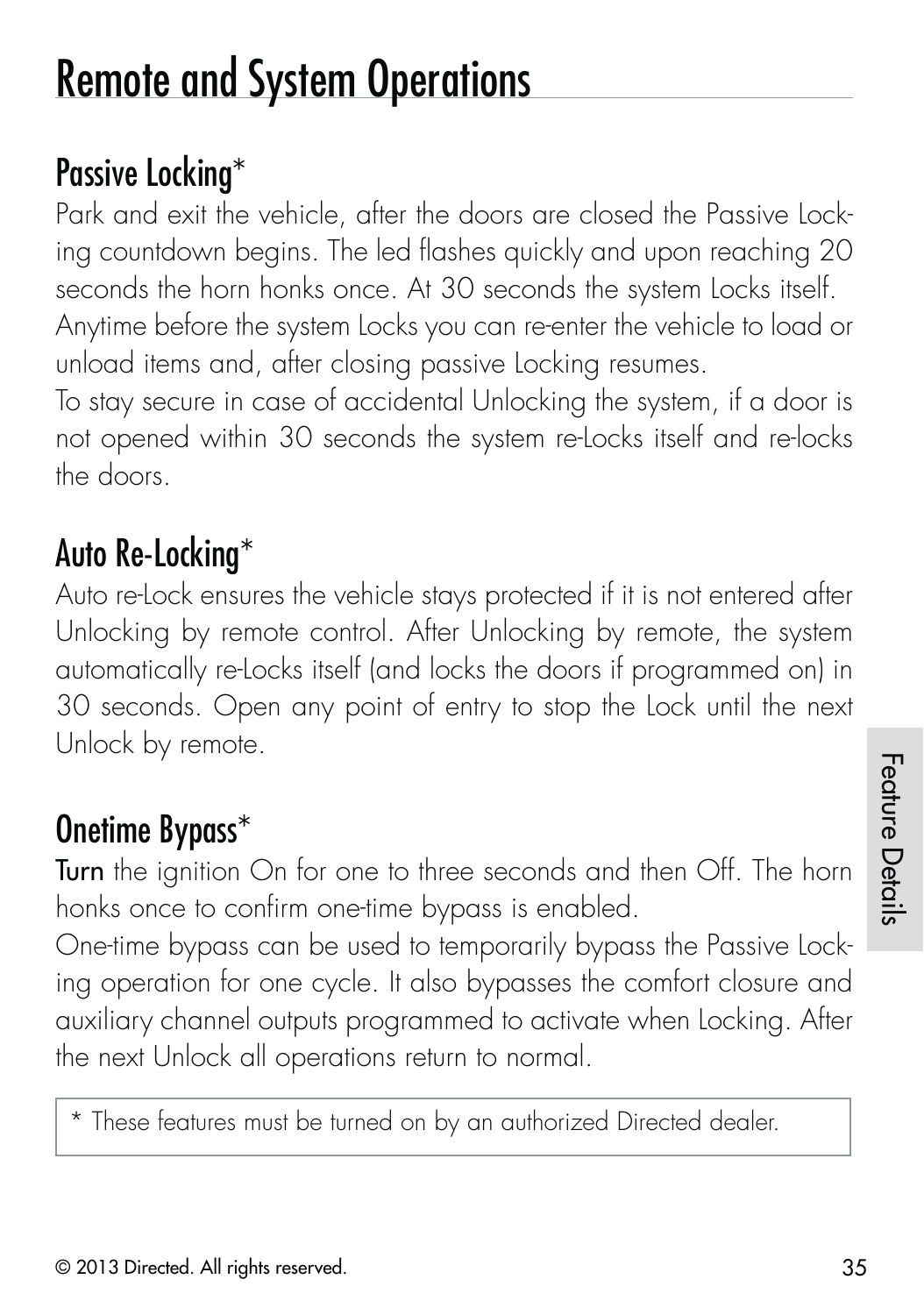### Valet Mode

Valet mode can be entered and exited by performing the Remote Valet command or manually using the vehicle key and the control button. When entered, the optional Failsafe Starter Kill is defeated while the convenience features still operate normally.

Lock and Unlock commands still lock and unlock the doors while the **VALET** text and beeps play to confirm.

Use the following steps to manually enter and exit Valet Mode:

- 1. Turn the ignition switch On and then Off
- 2. Immediately press and release the control button once
- 3. The control center LED turns On when entering and Off when exiting.

#### Power Save

To reduce power consumption the control center status led modifies its output if the vehicle is parked for an extended period. If Locked the flashing is reduced after 24 hours. When Valet mode is On the LED will turn off 1 hour and will reset each time the ignition is turned off.

#### Rapid Resume

If power is ever disconnected by a mechanic, the system will resume the state it was in at the time of disconnection, when power is reconnected.

#### Automatic Remote Updates

The system sends a silent message to all remote controls after any major action has occurred. When the remote receives this message it updates the status screen icons. This way all users are able to quickly review the system status just by accessing the status screen.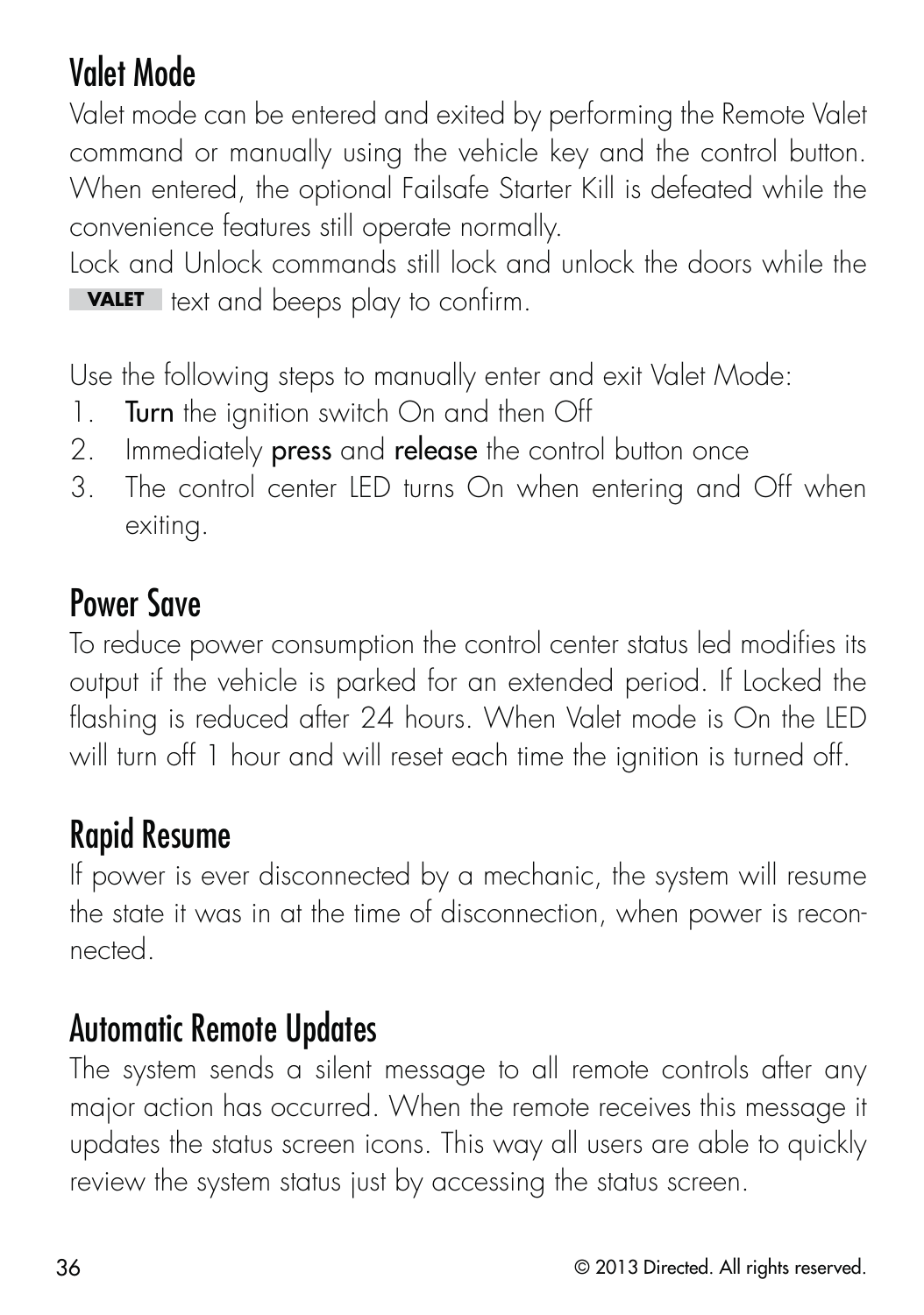### Out of Range

Each time a command is performed the remote will expect a command confirmation from the system. If a command confirmation is not received the out-of-range icon  $(\mathbf{x})$  and a fault tone will play as an alert.

#### No Remote Output

Occasionally when a command is performed the remote may not generate a command confirmation output or Out of Range output. This indicates that the system received the command but it was an incomplete command (e.g. Aux button pressed too short to activate the trunk release) or it was an illegal message (e.g. the command was corrupted due to local RF interference). These are temporary normal functions of the system and remote, perform the command again within 10 seconds to return to normal operation.

#### Feature not Available

The **NOT AVAILABLE** message is a generic one which varies in cause and solution depending upon the command used:

| Command       | Cause                                               | Reason/Solution                                                                                     |
|---------------|-----------------------------------------------------|-----------------------------------------------------------------------------------------------------|
| Runtime Reset | Remote Start is Off                                 | Only available when Remote Start is On                                                              |
| Defroster     | Remote Start is Off.<br>Not configured for<br>this. | Only available when Remote Start is On.<br>Only available when configured for<br>Defroster control. |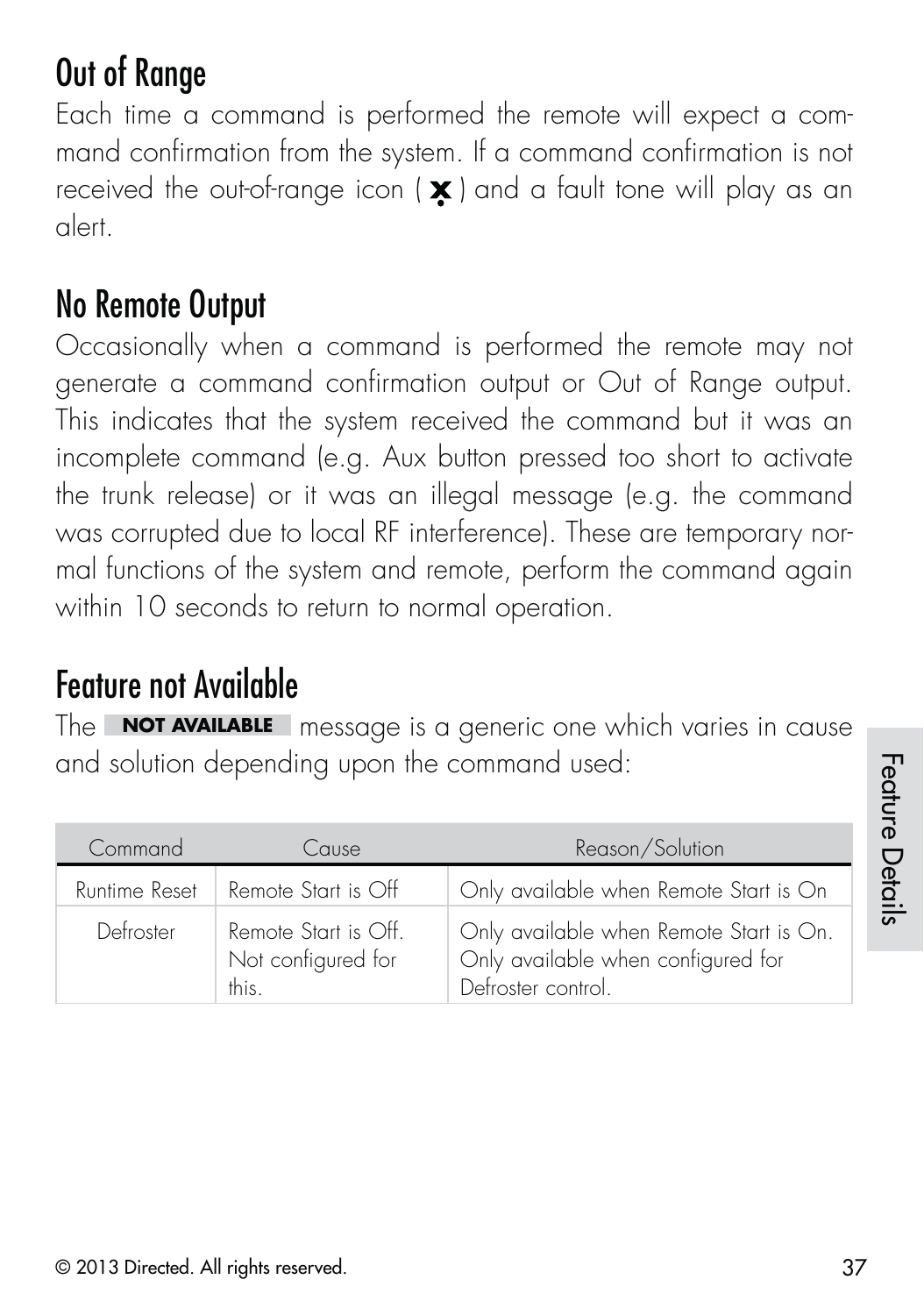## 1-way Companion Remote Control



| Level<br><b>Button</b> | Direct Access   | $\sqrt{2} \times 1$<br>IFVFI <sub>1</sub>                                                                  | $\frac{1}{2} \times 2$<br>IFVFI <sub>2</sub> | $\frac{1}{2} \times 3$<br>IFVFI <sub>3</sub> | $\frac{1}{2} \times 4$<br>IFVFI <sub>4</sub> |
|------------------------|-----------------|------------------------------------------------------------------------------------------------------------|----------------------------------------------|----------------------------------------------|----------------------------------------------|
| 0                      | Lock<br>(Panic) | Silent Lock                                                                                                |                                              |                                              |                                              |
| 3                      | Unlock          | Silent Unlock                                                                                              | Remote Valet                                 | Car Finder                                   |                                              |
| ℬ                      | Remote Start    | Runtime<br>Reset                                                                                           | <b>Timer Start</b>                           | <b>Smart Start</b>                           | Defogger                                     |
| $\mathbb{S}$           | Aux/Trunk       | AUX <sub>1</sub>                                                                                           | AUX <sub>2</sub>                             | AUX 3                                        | AUX 4                                        |
| g                      | Not Used        | Used to access function levels for Advanced Commands<br>with multiplier in top row implies button presses) |                                              |                                              |                                              |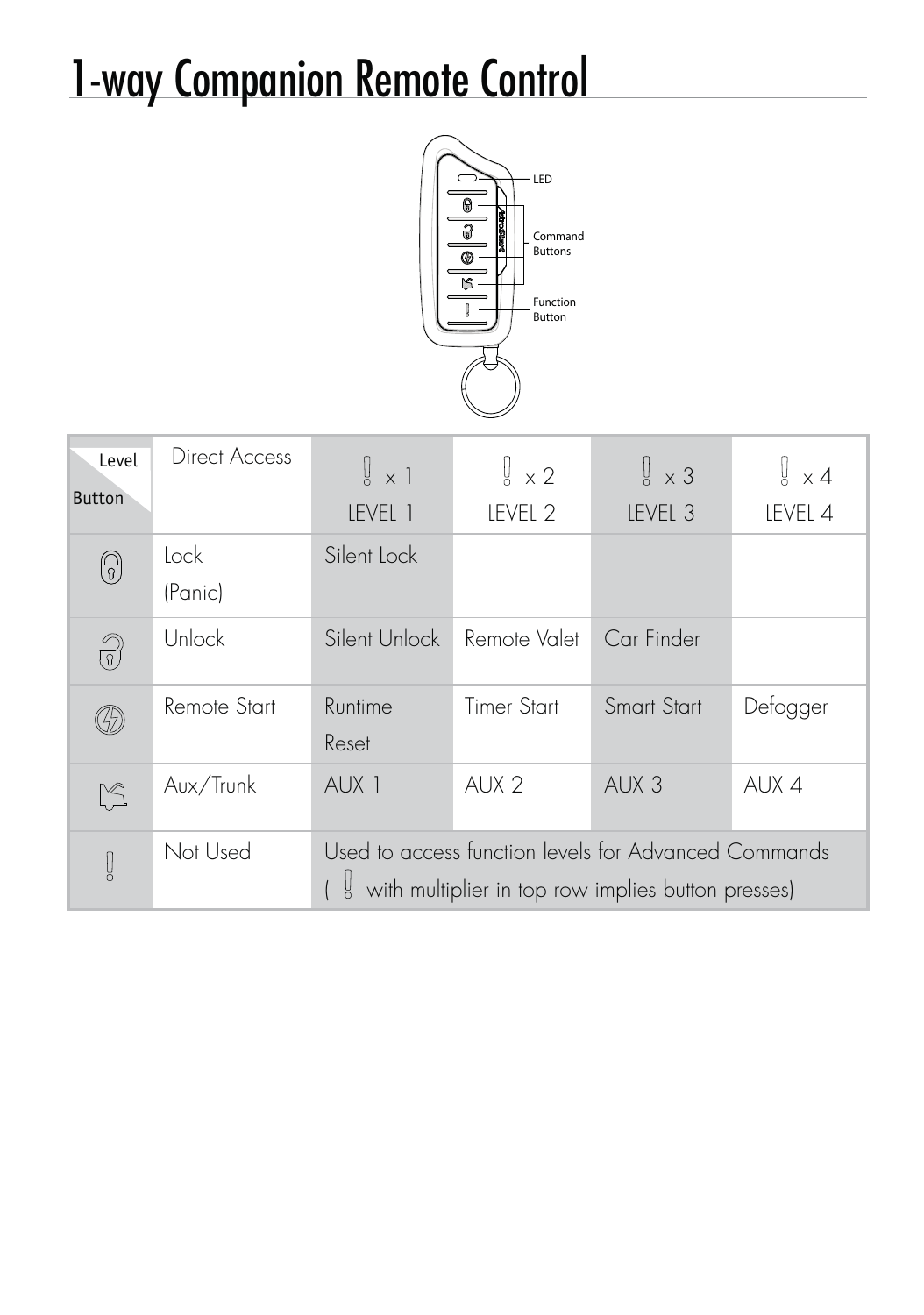#### Using the 1 way companion remote

The companion 1 way remote commands the system features as shown in the previous table, but without the message display of the Responder LCD remote. Horn honks and parking light flashes are used to indicate that a command has been received and activated as described in the "Basic commands (Direct Access)" on page 13 and in the "Advanced commands: (Level 1)" on page 15.

#### Accessing Commands

Similar to the Responder LCD remote, Basic commands are performed when a command button is pressed directly. To perform Advanced Commands press the  $\parallel$  button 1 to 4 times to access function levels,  $\left[\right]$  x4 in the table for example implies pressing  $\left[\right]$  4 times. The LED flashes in groups for a few seconds to indicate the level. Press the desired command button while the LED is flashing to perform the command.

#### Button Auto Lock

When On, the remote control buttons lock if more than 20 seconds lapses between button presses. If a button is pressed when locked, a fault tone is emitted. To unlock the buttons; press the  $\int$  button followed by the  $\widehat{B}$  button, the buttons unlock and tones play to confirm.

### Car Select

Car 2 must first be turned On (See Remote Features menu under Programming). Press and hold the  $\parallel$  button for 3 seconds. The remote flashes the LED and beeps once or twice to indicate the selected Car is 1 or 2, release the button for Car Select or continue to hold for programming.

**Release** the  $\parallel$  button, then **press** and **release** while the LED and beeps continue to perform Car Select. Once the car is selected a command can be performed by pressing one of the command buttons.

1-Way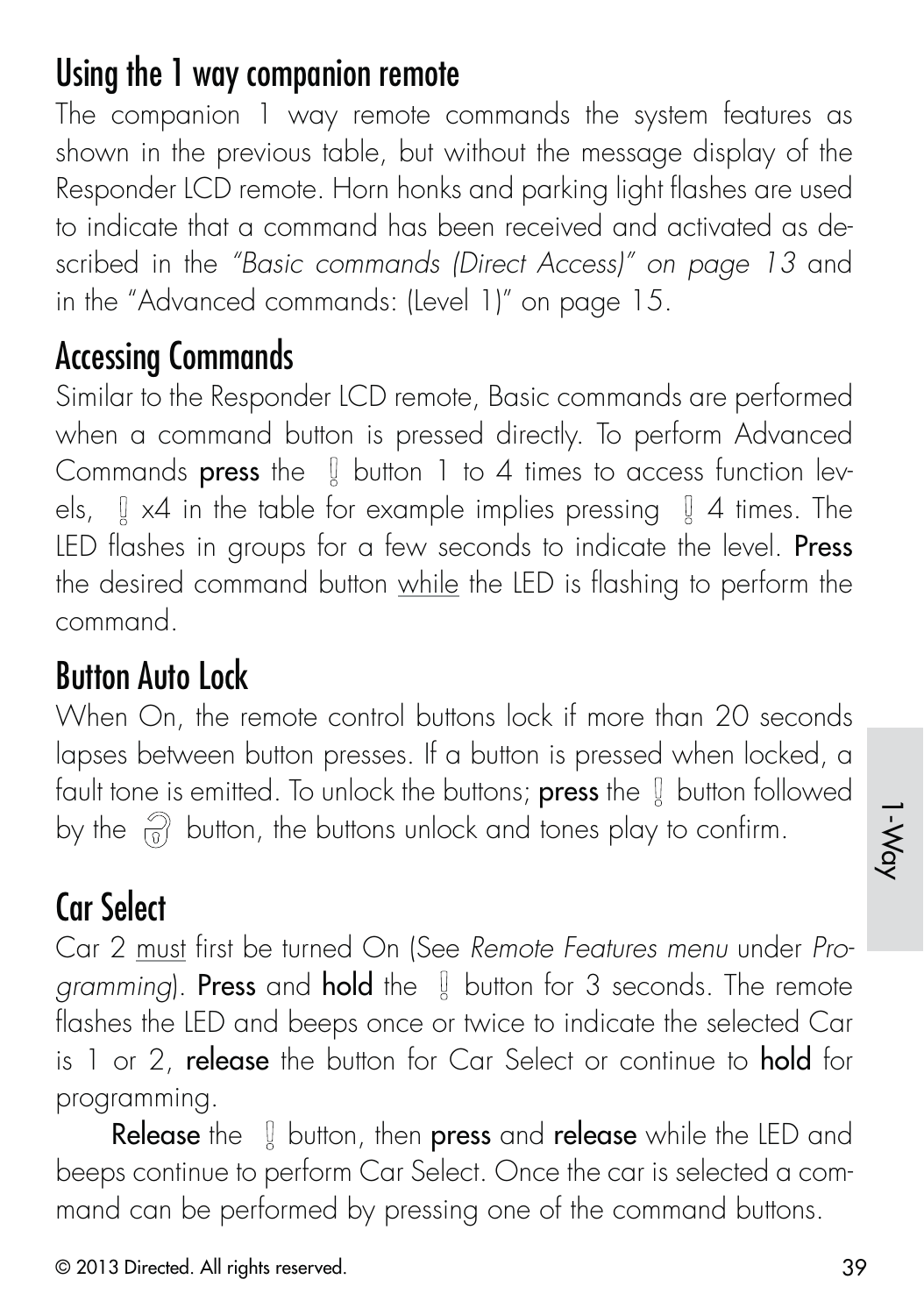#### Programming

To enter; **hold** the  $\parallel$  button for 8 seconds, the remote emits one long beep and turns the LED on, the programming main menu has been accessed.

To save and exit, **press** and **release** the  $\parallel$  button to go back to the main menu, and repeat to exit. 1 short and 1 long beep is emitted for each step back, the LED turns off when programming is exited.

#### Remote Features menu

Press and release the  $\tilde{v}$  button, 2 LED flashes and beeps indicate the remote features menu is accessed and can be set. Press buttons indicated below, 1beep and flash turns the feature on, 2 beeps and flashes turns the feature off.

- Autolock feature: Press  $\Theta$  to turn on/off.
- Remote Beeps: Press  $\widehat{B}$  to turn on/off.
- Car 2 feature: Press  $\mathbb{Q}_2$  to turn on/off.

#### Remote Learning

Press the  $\circledR$  button, 3 LED flashes and beeps indicates the remote is ready to program to the system.

Per the instruction in Remote Pair under the Main Menu section of this guide, following step 4 of Prepare the vehicle system to be Paired with a new remote. Press and hold the  $\circledR$  button, the horn (if connected) emits one long honk to confirm the remote has been learned.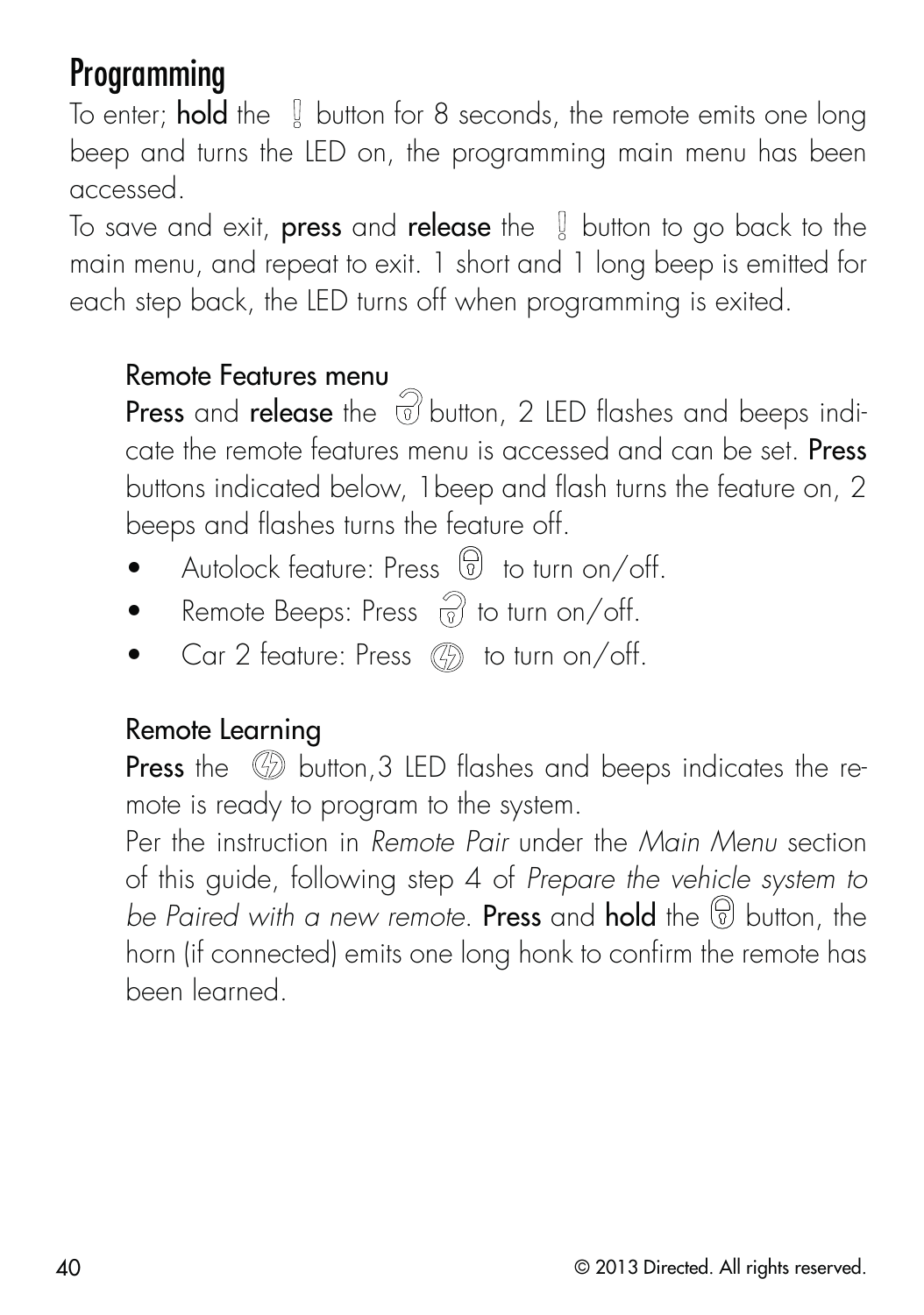### Battery Information (1-Way)

The 1- way companion remote is powered by one 3V coin cell lithium battery (P/N CR-2032) that will last approximately one year under normal use.

### Low Battery Alerts

When disarming the system using a remote with a low battery the siren emits one additional chirp as an alert even if confirmation chirps are programmed off.

#### Battery Replacement

Side View 1. Using a small flat-head screwdriver, insert into slot located on the side of the remote control and carefully pry open the unit.

> 2. Turn unit over and carefully remove rear housing. Remove the battery from holder and replace with a new one.



Note Verify that the battery polarity is correct when replacing.

1-Way

3. Reassemble all parts and snap together.

#### Battery Disposal



Directed cares about the environment. If you need to dispose of the battery, please do so in accordance with your municipal requirements for battery disposal.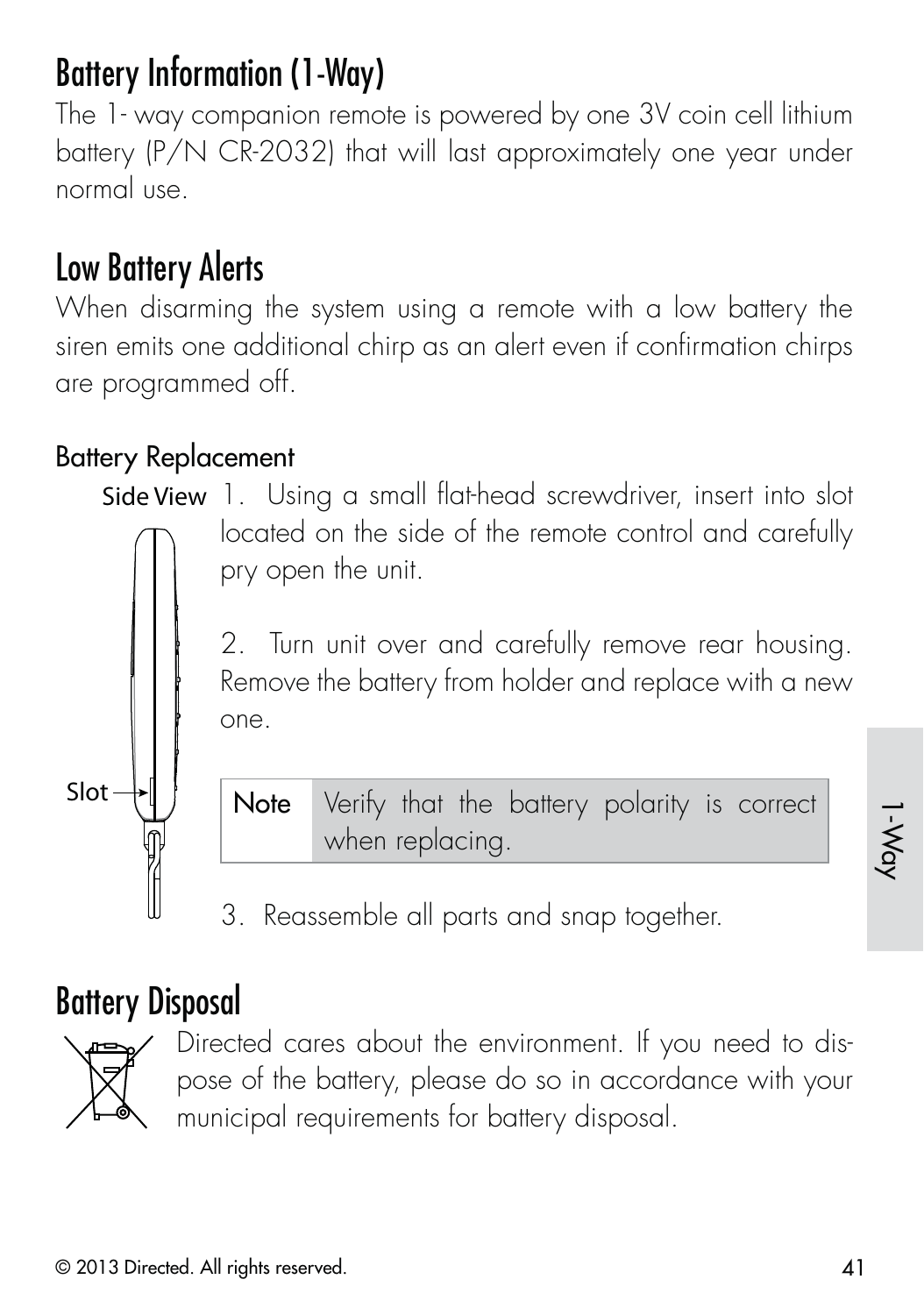## System Expansion Options

#### Controlling two vehicles (Car Select)

The Responder LCD and 1way companion remote can control systems in two different vehicles saving the need for multiple remote controls. This feature also allows for customized system configurations on each vehicle that has more than one driver. See Owner Recognition for details.

#### Owner recognition

The system can be configured to recognize the remote used when unlocking, and will change selected features to match the remote users preferences. Memory seat adjustment, horn honks, passive Locking, remote button auto unlocking, can all be custom set for each remote user at the time of installation.

#### Comfort closure

Comfort Closure emulates turning the key in the door cylinder or holding the lock button of an OEM keyless entry. It will automatically close the windows and sunroof on vehicles with this type of OEM convenience feature.

#### Driver door priority unlocking

The door unlocking operation can be configured to emulate an OEM style of driver priority unlocking for added security during Unlocking.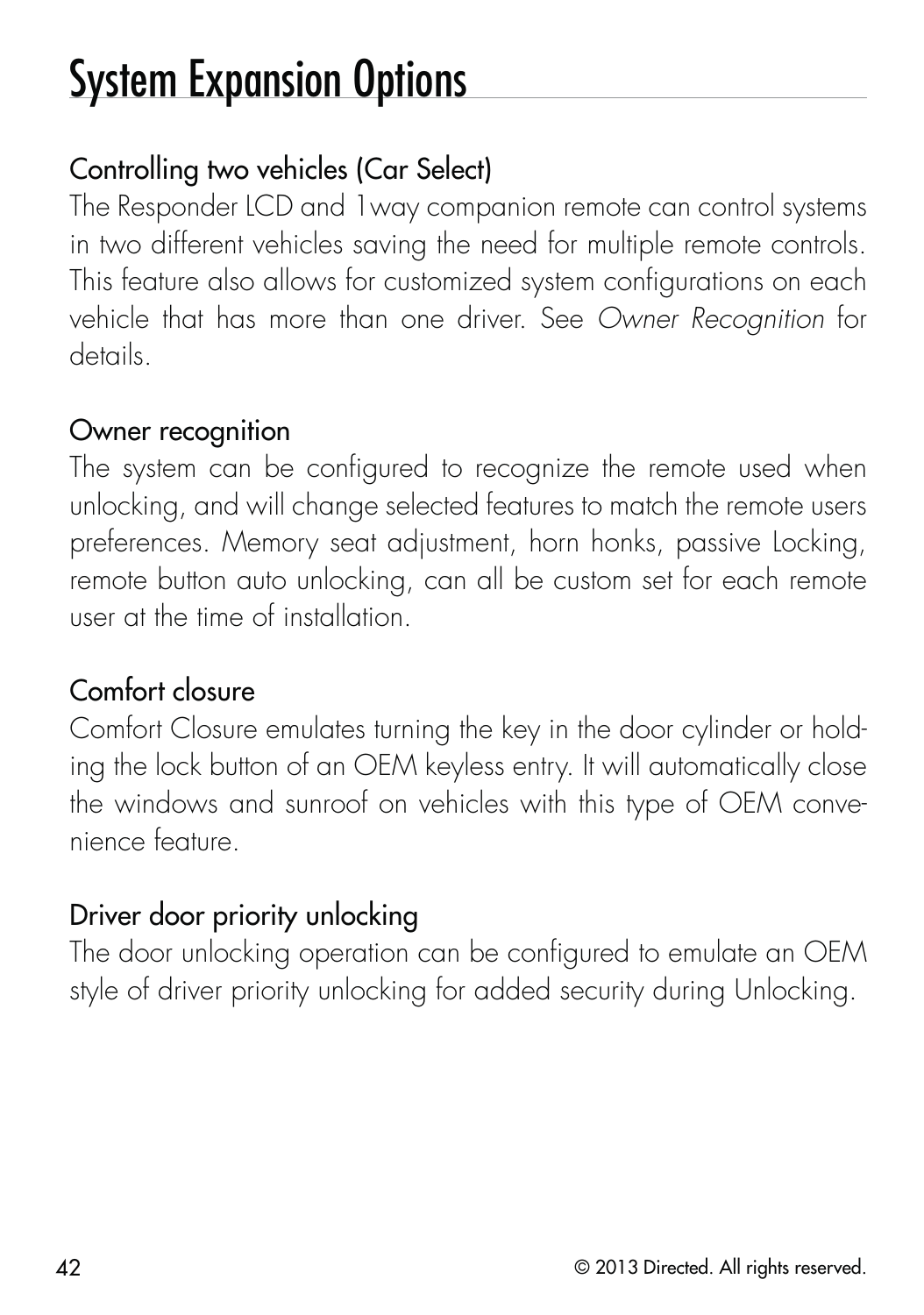#### Auxiliary Channels

The Auxiliary Channel outputs of this system can activate many of the convenience features found in today's vehicles. Once a command is performed to activate a convenience feature the Responder LCD displays text that matches the feature. The system installer can clarify if any of the below listed features are compatible with your vehicle.

- s Trunk release
- Widows open/close
- Left Sliding door open/close
- Right Sliding door open/close
- Rear Hatch open/close
- Sunroof open/close
- Audio system
- **Headlights**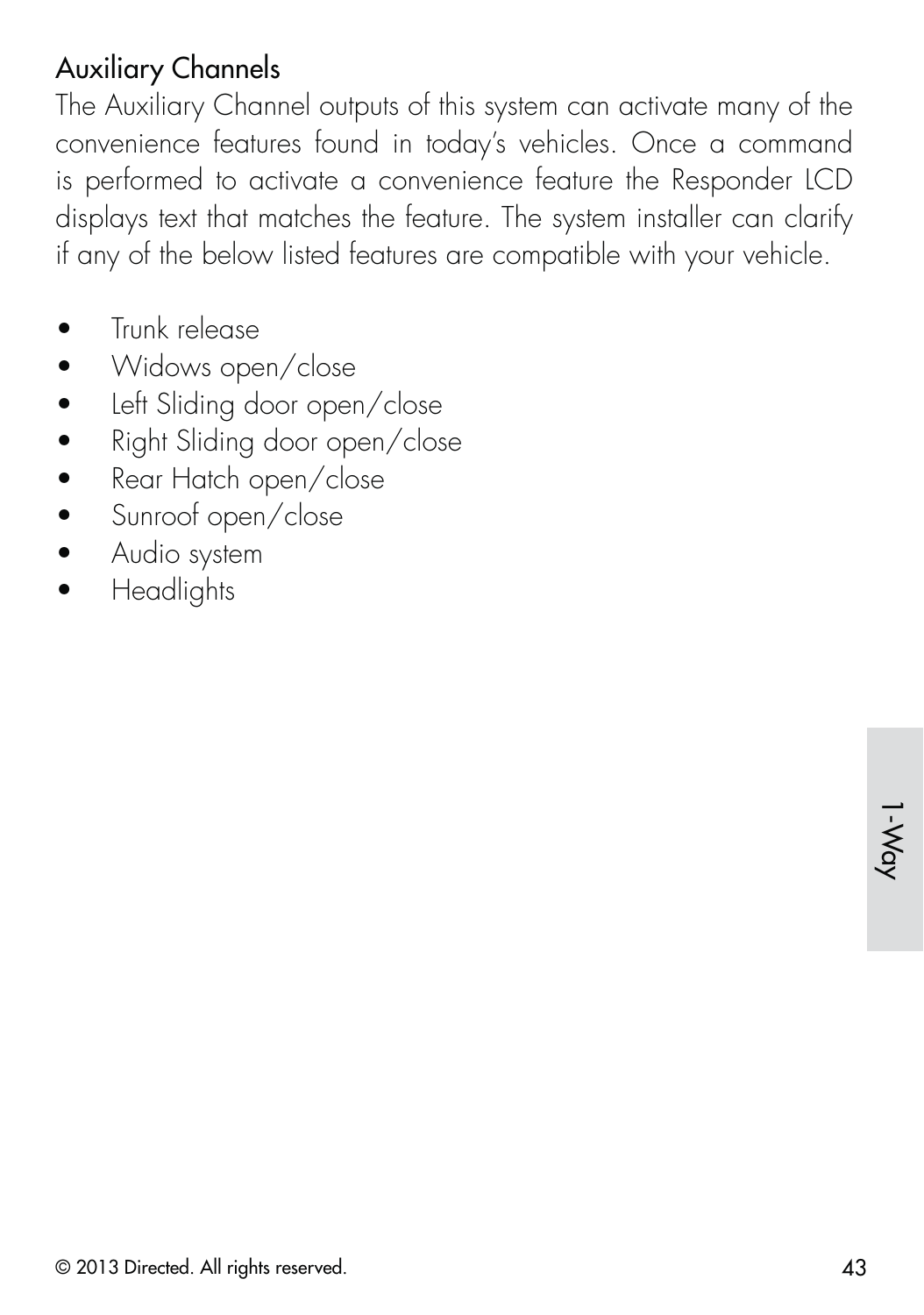## Battery Information (Responder LCD)

The Responder LCD remote control is powered by an internal rechargeable battery that can be serviced only through an authorized Directed Electronics dealer. The information and precautions in this section can help maximize your battery's life and usage in providing your Responder LCD remote control with many years of trouble free operation.

The battery information for the 1way companion remote control can be found in the "1-way Companion Remote Control" on page 38 section of this manual.

Warnings! NEVER connect the supplied AC adapter to products other than the Responder LCD remote control. It is a high current device designed specifically for rapid charging of the Responder LCD battery and may cause severe damage or explosion when connected to any other products.

Charging the battery when the temperature is below 32°F (0°C) or above 113°F (45°C) may cause severe battery damage and/or reduce battery life. Avoid placing the remote control in areas exposed to extreme cold or heat (direct sunlight) when charging the battery.

#### Low Battery Alerts

When Unlocking the system using a remote with a low battery the horn will emit one additional horn honk as an alert. If confirmation honks are programmed off, the system will still emit one honk as an alert when Unlocking. After performing a command, **LOWBAT** and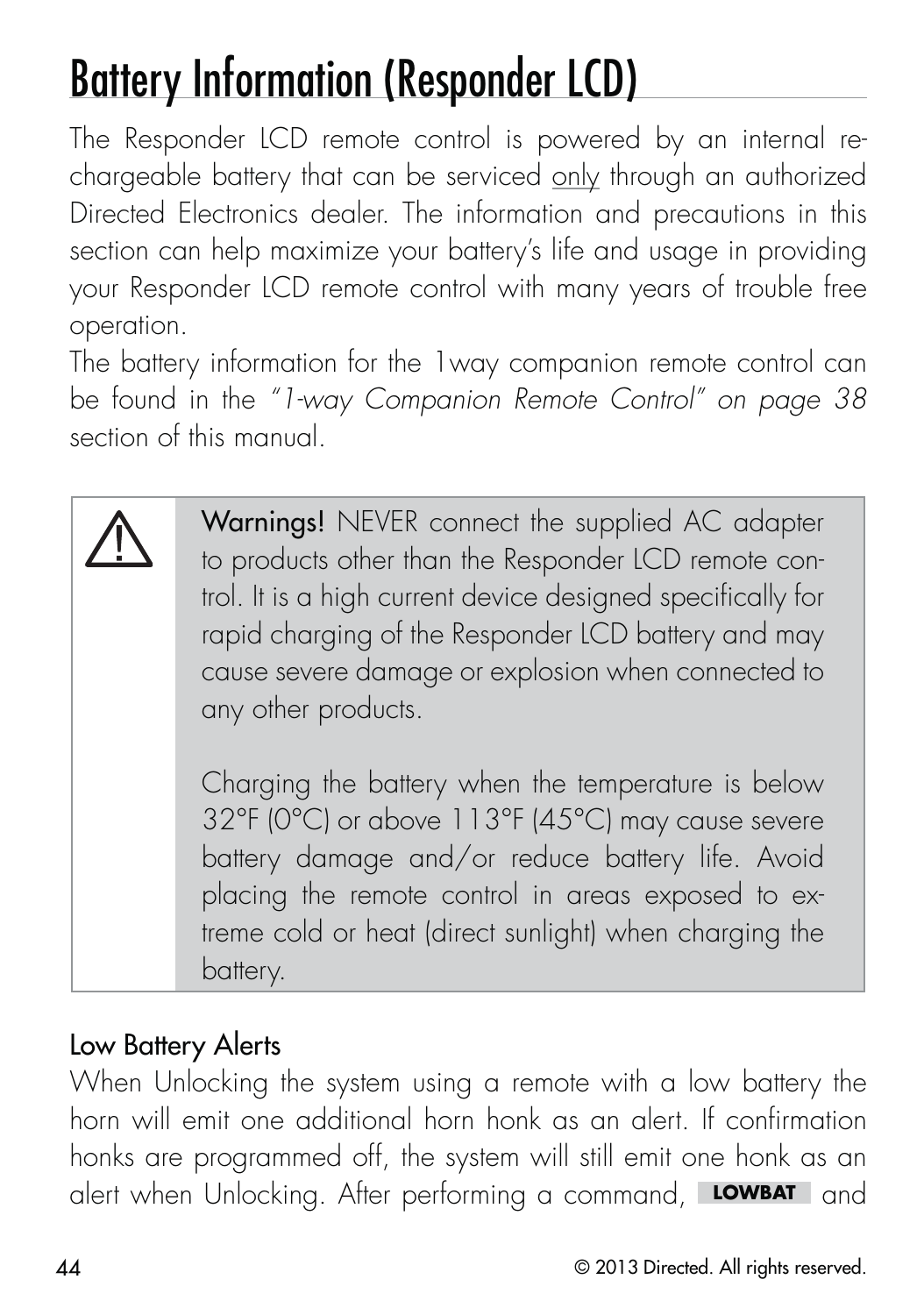several beeps play on the Responder LCD remote to indicate the battery needs to be charged.

| Important To preserve power at critically low battery levels the |  |  |
|------------------------------------------------------------------|--|--|
| Responder LCD turns the pager off and stops receiving            |  |  |
| messages from the system. It will continue to command            |  |  |
| the system until the battery can be charged.                     |  |  |

### Battery Life

The Responder LCD remote control has many features that make it one of the most unique remote controls on the market today, including superior long range communication with the system. The default feature settings provide for excellent battery charge duration. However, to maximize this duration between charges, the following suggestions will help:

- Turn the remote Off: When not in use and/or out of range of the vehicle the remote can be turned off in the Main menu.
- Turn Paging off: The remote will not wake up to check for messages with Paging off in the Setup Remote menu. Caution! The remote will not receive messages from the system.
- Turn Beeps off: The Button beeps can be turned off in the Setup Remote menu. The command beeps still play normally.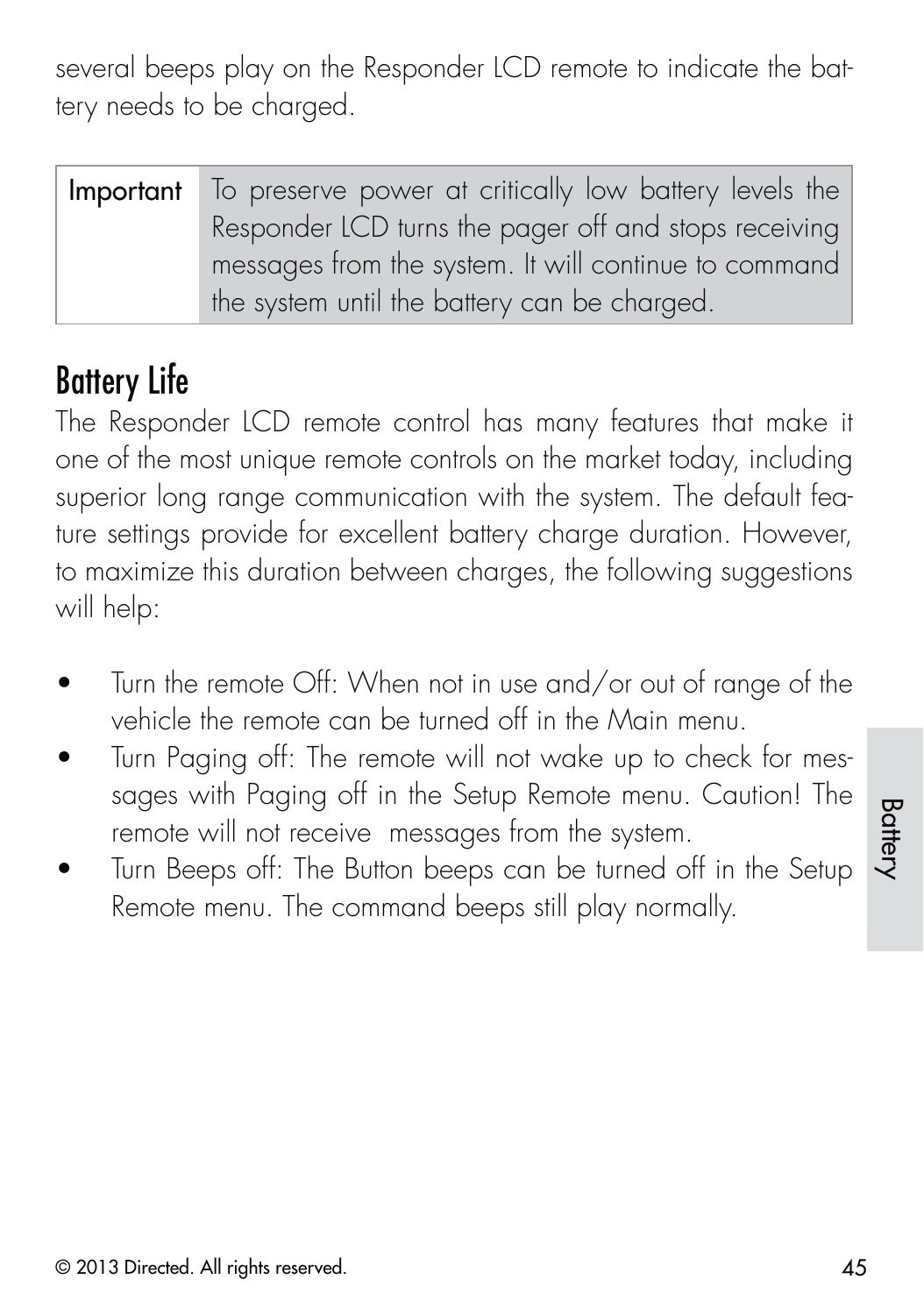## Glossary of Terms

| Document Terminology                                 |                                                                                                                                                                                                                                                                |
|------------------------------------------------------|----------------------------------------------------------------------------------------------------------------------------------------------------------------------------------------------------------------------------------------------------------------|
| Control Module                                       | The "brain" of your system. Usually hidden underneath the<br>dash area of the vehicle. It houses the microprocessor which<br>monitors your vehicle and controls all of the system's functions.                                                                 |
| Responder LCD (2-<br>way Remote Control)             | A hand-held, remote control which operates the various func-<br>tions of your system and receives messages and pages from<br>the system.                                                                                                                       |
| <b>Companion Remote</b><br>(1-way Remote<br>Control) | A hand-held, remote control which operates the various func-<br>tions of your system but does not provide message display                                                                                                                                      |
| Control Center                                       | The control center contains the system's radio-frequency an-<br>tenna, the control button, and the Status LED. For maximum<br>remote-control range, the control center is usually located at<br>the top of the windshield, centered near the rear-view mirror. |
| Status LED                                           | A light used to indicate the status of your system. It is located<br>on your system's Control Center.                                                                                                                                                          |
| Control Button                                       | A small push button located on your system's control center. It<br>is used to override (Unlock) the system when a remote is not<br>available or to enter or exit Valet Mode.                                                                                   |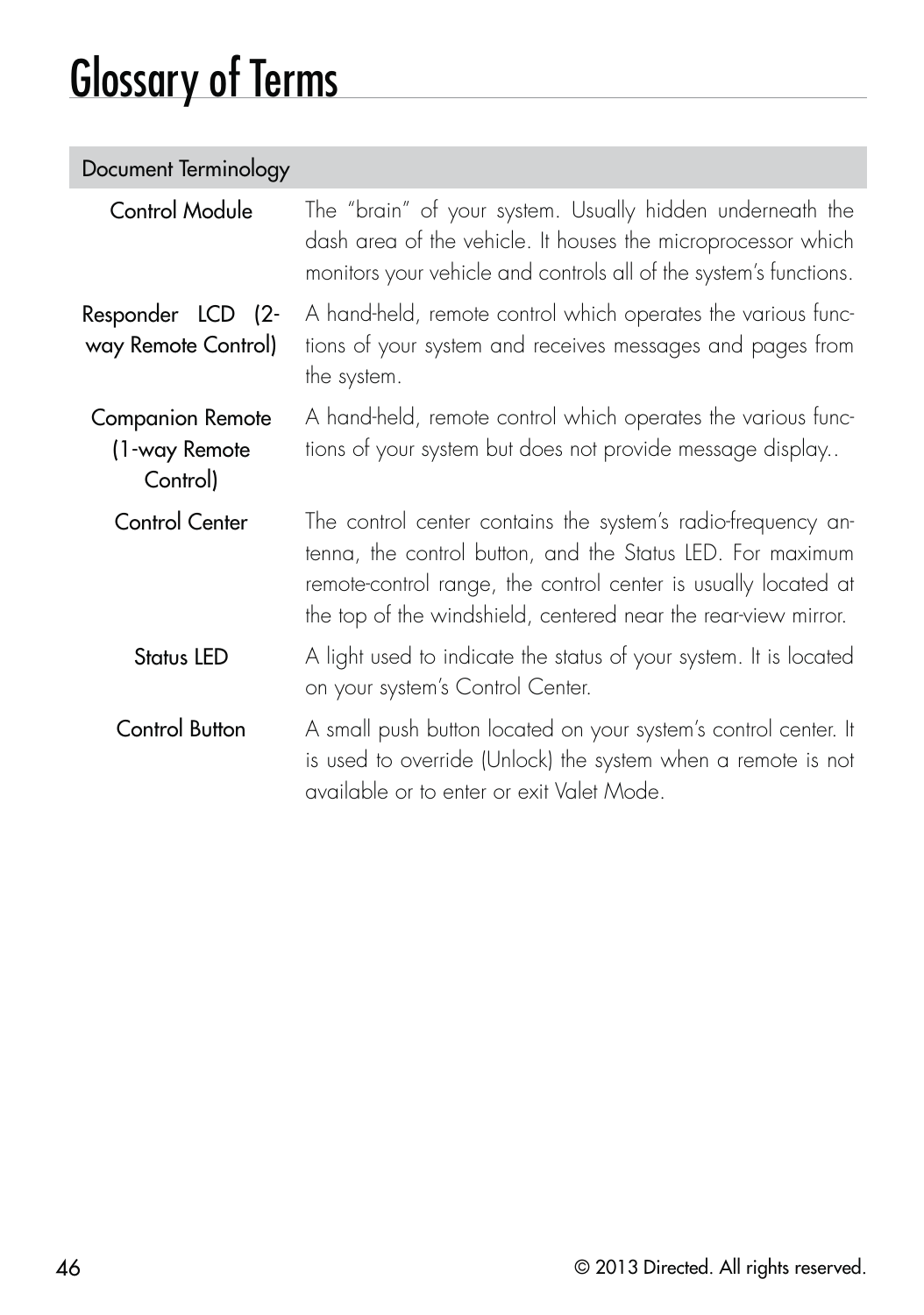## Government Regulations

This device complies with Part 15 of FCC rules. Operation is subject to the following two conditions: (1) This device may not cause harmful interference, and (2) This device must accept any interference received, including interference that may cause undesirable operation.

This equipment has been tested and found to comply with the limits for a class B digital device, pursuant to Part 15 of the FCC Rules. These limits are designed to provide reasonable protection against harmful interference in a residential installation. This equipment generates and can radiate radio frequency energy and, if not installed and used in accordance with the instruction manual, may cause harmful interference to radio communications. However, there is no guarantee that interference will not occur in a particular installation. If this equipment does cause harmful interference to radio or television, which can be determined by turning the equipment OFF and ON, the user is encouraged to try to correct the interference by one or more of the following measures:

- Reorient or relocate the receiving antenna.
- Increase the separation between the equipment and receiver.
- Connect the equipment into an outlet on a circuit different from that to which the receiver is connected.
- Consult the dealer or an experienced radio / TV technician for help.

#### Remote Controls

To satisfy FCC RF exposure compliance requirements, this device should be used in hand-held, hand operated configurations only. The device and its antenna must maintain a separation distance of 20 cm or more from the person's body, except for the hand and wrists, to satisfy RF exposure compliance. This device is designed to be used in a person's hands and its operating configurations do not support normal transmissions while it is carried in pockets or holsters next to a person's body.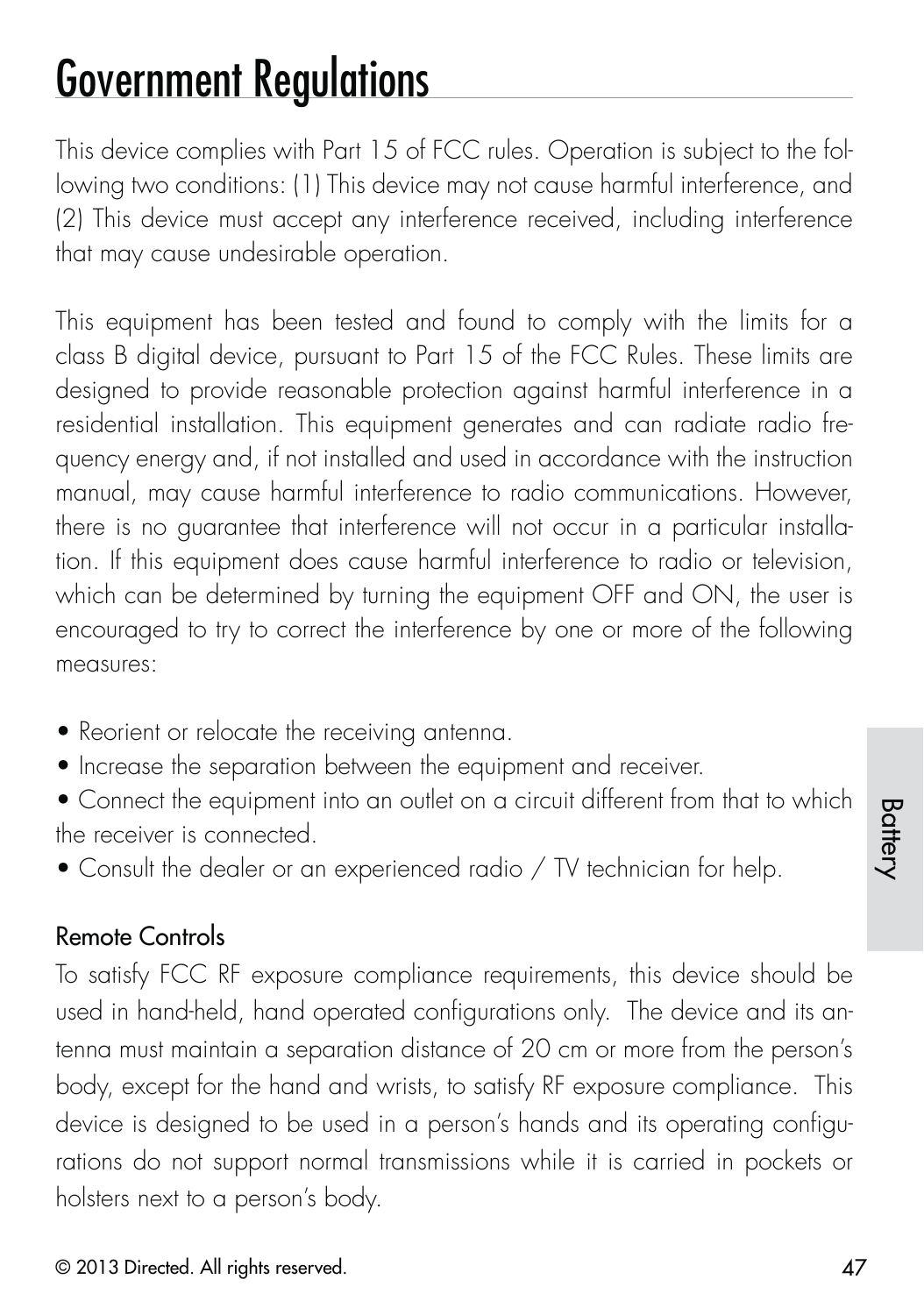#### Control Center

To satisfy FCC RF exposure compliance requirements, the device and its antenna must maintain a separation distance of 20 cm or more from the person's body, except for the hand and wrists, to satisfy RF exposure compliance.

This device complies with the Industry Canada Radio Standards Specification RSS 210. Its use is authorized only on a no-interference, no-protection basis; in other words, this device must not be used if it is determined that it causes harmful interference to services authorized by IC. In addition, the user of this device must accept any radio interference that may be received, even if this interference could affect the operation of the device.

WARNING! Changes or modifications not expressly approved by the party responsible for compliance could void the user's authority to operate this device.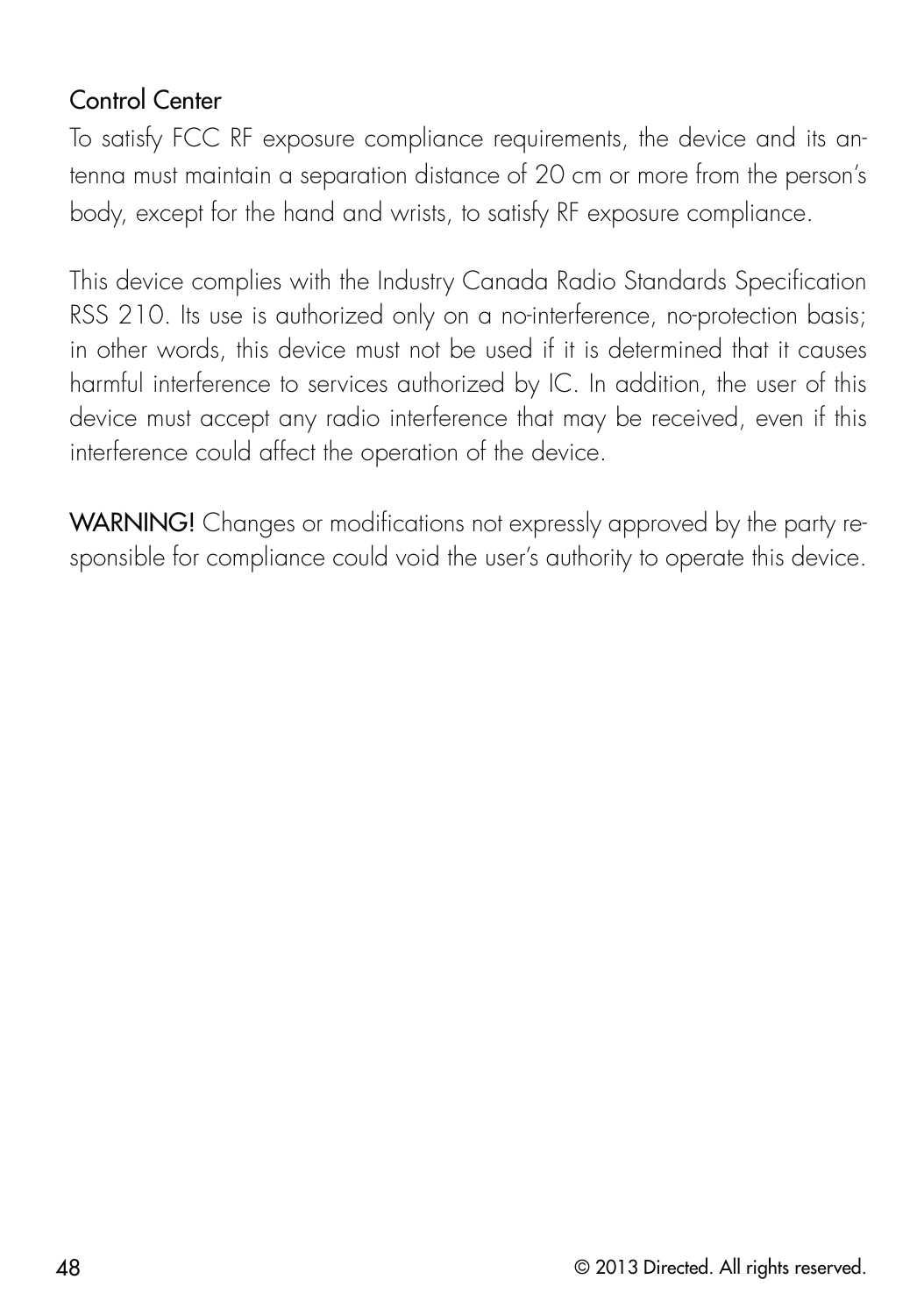## Warning! Safety First

Please read the safety warnings below before proceeding. Improper  $\Delta$  use of the product may be dangerous or illegal.

### **Installation**

Due to the complexity of this system, installation of this product must only be performed by an authorized Directed dealer. If you have any questions, ask your retailer or contact Directed directly at 1-800-753-0600.

### Remote Start Capable

When properly installed, this system can start the vehicle via a command signal from the remote control transmitter. Therefore, never operate the system in an enclosed area or partially enclosed area without ventilation (such as a garage). When parking in an enclosed or partially enclosed area or when having the vehicle serviced, the remote start system must be disabled using the installed menu wheel. It is the user's sole responsibility to properly handle and keep out of reach from children all remote control transmitters to assure that the system does not unintentionally remote start the vehicle. THE USER MUST IN-STALL A CARBON MONOXIDE DETECTOR IN OR ABOUT THE LIVING AREA ADJACENT TO THE VEHICLE. ALL DOORS LEADING FROM ADJACENT LIV-ING AREAS TO THE ENCLOSED OR PARTIALLY ENCLOSED VEHICLE STOR-AGE AREA MUST AT ALL TIMES REMAIN CLOSED. These precautions are the sole responsibility of the user.

### Manual Transmission Vehicles

Remote starters on manual transmission vehicles operate differently than those with automatic transmission because you must leave your car in neutral. You must read this Owner's Guide to familiarize yourself with the proper procedures regarding manual transmission remote starters. If you have any questions, ask your authorized Directed dealer or contact Directed at 1-800-753-0600.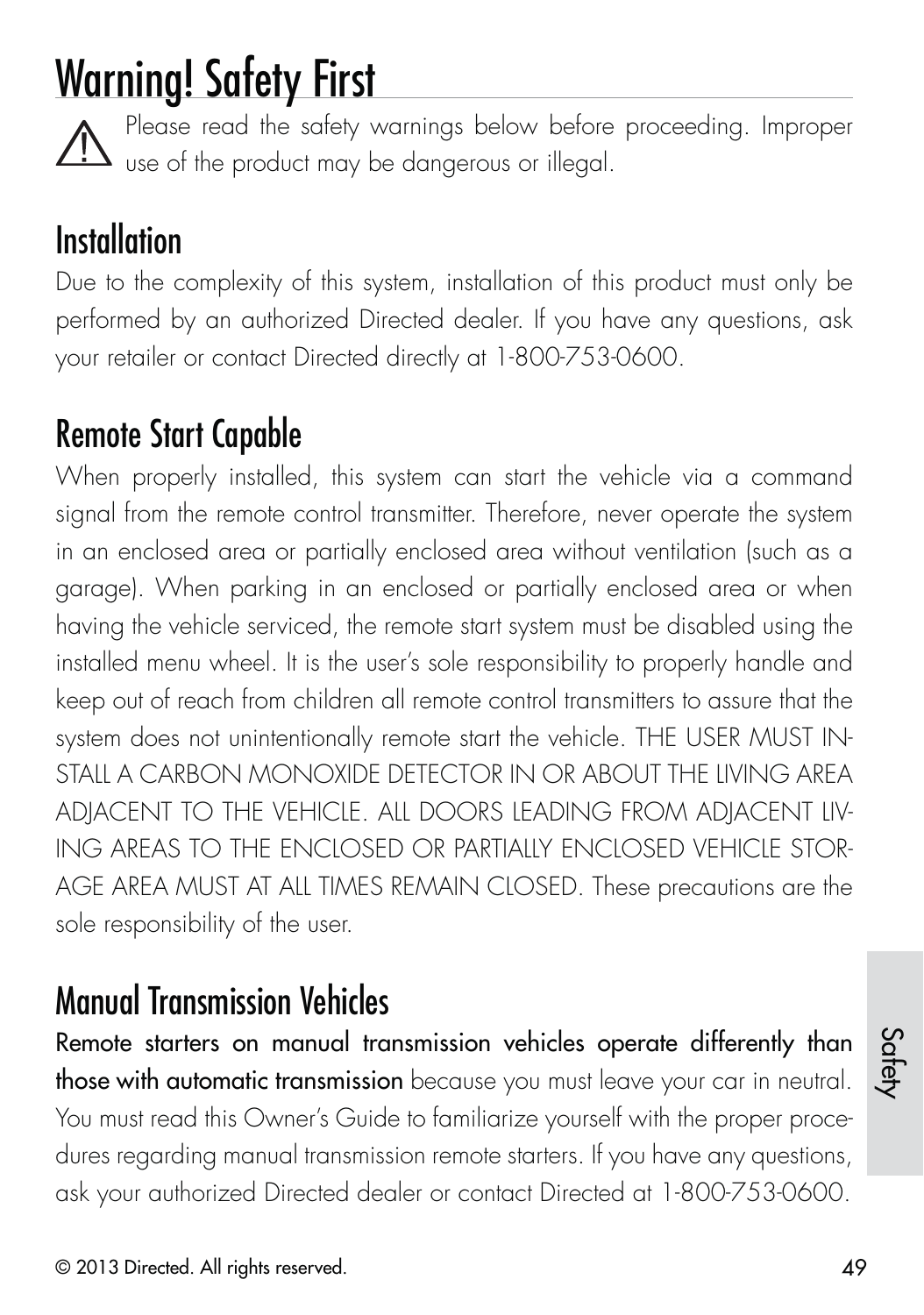Before remote starting a manual transmission vehicle, be sure to:

- Leave the vehicle in neutral and be sure no one is standing in front or behind the vehicle.
- Only remote start on a flat surface
- Have the parking brake fully engaged

WARNING! It is the responsibility of the owner to ensure the parking/emergency brake properly functions. Failure to do so can result in personal injury or property damage. We recommend the owner have the parking / emergency brake system inspected and adjusted by a qualified automotive shop biannually.

Use of this product in a manner contrary to its intended mode of operation may result in property damage, personal injury, or death. (1) Never remotely start the vehicle with the vehicle in gear, and (2) Never remotely start the vehicle with the keys in the ignition. The user must also have the neutral safety feature of the vehicle periodically checked, wherein the vehicle must not remotely start while the car is in gear. This testing should be performed by an authorized Directed dealer in accordance with the Safety Check outlined in the product installation guide. If the vehicle starts in gear, cease remote start operation immediately and consult with the authorized Directed dealer to fix the problem.

After the remote start module has been installed, contact your authorized dealer to have him or her test the remote start module by performing the Safety Check outlined in the product installation guide. If the vehicle starts when performing the Neutral Safety Shutdown Circuit test, the remote start unit has not been properly installed. The remote start module must be removed or the installer must properly reinstall the remote start system so that the vehicle does not start in gear. All installations must be performed by an authorized Directed dealer.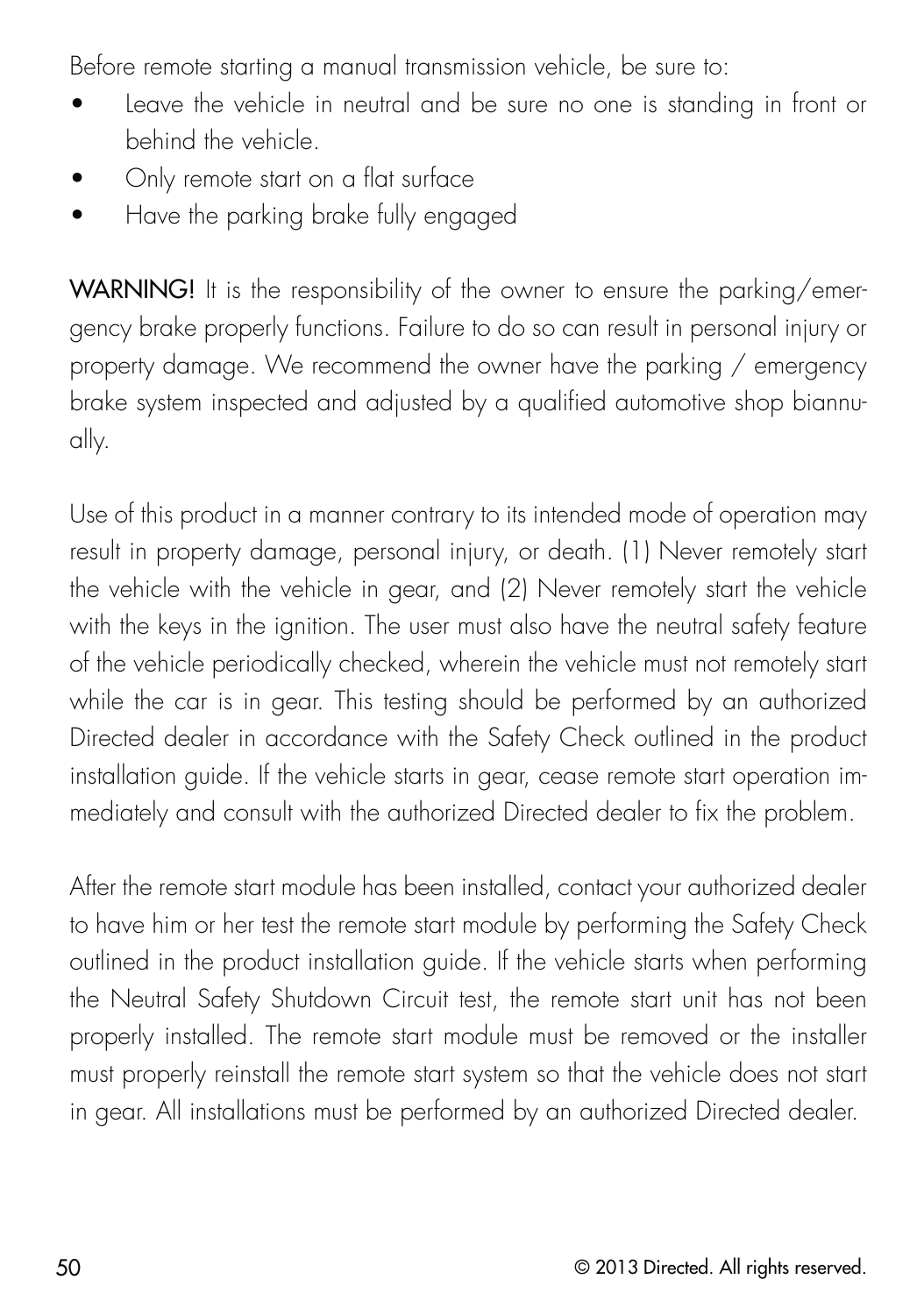OPERATION OF THE REMOTE START MODULE IF THE VEHICLE STARTS IN GEAR IS CONTRARY TO ITS INTENDED MODE OF OPERATION. OPER-ATING THE REMOTE START SYSTEM UNDER THESE CONDITIONS MAY RESULT IN PROPERTY DAMAGE OR PERSONAL INJURY. YOU MUST IMME-DIATELY CEASE THE USE OF THE UNIT AND SEEK THE ASSISTANCE OF AN AUTHORIZED Directed DEALER TO REPAIR OR DISCONNECT THE IN-STALLED REMOTE START MODULE. DIRECTED WILL NOT BE HELD RESPON-SIBLE OR PAY FOR INSTALLATION OR REINSTALLATION COSTS.

This product is designed for fuel injected vehicles only. Use of this product in a standard transmission vehicle must be in strict accordance with this guide.

This product should not be installed in any convertible vehicles, soft or hard top with a manual transmission. Installation in such vehicles may pose certain risk.

### **Interference**

All radio devices are subject to interference which could affect proper performance.

### Upgrades and Batteries

Any upgrades to this product and/or installation of batteries must be performed by an authorized dealer. Do not attempt to perform any unauthorized modifications to this product.

#### Water/Heat Resistance

This product is not designed to be water and/or heat-resistant. Please take care to keep this product dry and away from heat sources. Any damage from water or heat will void the warranty.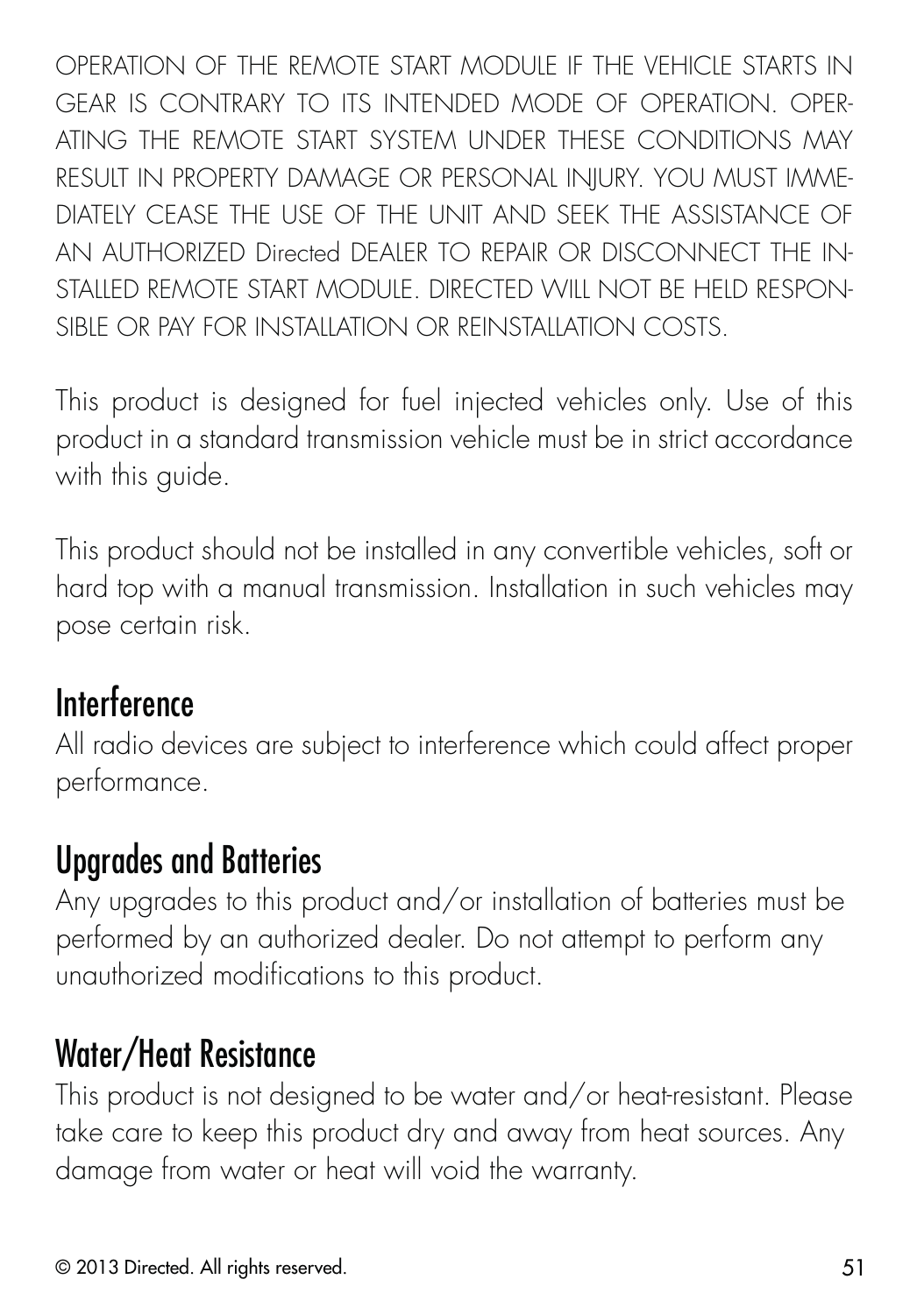## Limited lifetime consumer warranty

Directed Electronics. ("Directed") promises to the original purchaser to repair or replace (at Directed's election) with a comparable reconditioned model any Directed unit (hereafter the "unit"), excluding without limitation the siren, the remote transmitters, the associated sensors and accessories, which proves to be defective in workmanship or material under reasonable use during the lifetime of the vehicle provided the following conditions are met: the unit was purchased from an authorized Directed dealer, the unit was professionally installed and serviced by an authorized Directed dealer; the unit will be professionally reinstalled in the vehicle in which it was originally installed by an authorized Directed dealer; and the unit is returned to Directed, shipping prepaid with a legible copy of the bill of sale or other dated proof of purchase bearing the following information: consumer's name, telephone number and address; the authorized dealers name, telephone number and address; complete product description, including accessories; the year, make and model of the vehicle; vehicle license number and vehicle identification number. All components other than the unit, including without limitation the siren, the remote transmitters and the associated sensors and accessories, carry a one-year warranty from the date of purchase of the same. ALL PRODUCTS RECEIVED BY DIRECTED FOR WARRANTY REPAIR .<br>WITHOUT PROOF OF PURCHASE FROM AN AUTHORIZED DEALER WILL BE DENIED. This warranty is non-transferable and is automatically void if: the unit's date code or serial number is defaced, missing or altered; the unit has been modified or used in a manner contrary to its intended purpose; the unit has been damaged by accident, unreasonable use, neglect, improper service, installation or other causes not arising out of defects in materials or construction. The warranty does not cover damage to the unit caused by installation or removal of the unit. Directed, in its sole discretion, will determine what constitutes excessive damage and may refuse the return of any unit with excessive damage. TO THE MAXIMUM EXTENT ALLOWED BY LAW, ALL WARRANTIES, INCLUDING BUT NOT LIMITED TO EXPRESS WARRANTY, IMPLIED WARRANTY, WARRANTY OF MERCHANTABILITY, FITNESS FOR PARTICULAR PURPOSE AND WARRANTY OF NON-INFRINGEMENT OF INTELLECTUAL PROPERTY, ARE EXPRESSLY EXCLUDED; AND DIRECTED NEITHER ASSUMES NOR AUTHORIZES ANY PERSON OR ENTITY TO ASSUME FOR IT ANY DUTY, OBLIGATION OR LIABILITY IN CONNECTION WITH ITS PRODUCTS. DIRECTED DISCLAIMS AND HAS ABSOLUTELY NO HABILITY FOR ANY AND ALL ACTS OF THIRD PARTIES INCLUDING ITS AUTHORIZED DEALERS OR INSTALLERS. DIRECTED SECURITY SYSTEMS, INCLUDING THIS UNIT, ARE DETERRENTS AGAINST POSSIBLE THEFT. DIRECTED IS NOT OFFERING A GUARANTEE OR INSURANCE AGAINST VANDALISM, DAMAGE OR THEFT OF THE AUTOMOBILE, ITS PARTS OR CONTENTS; AND HEREBY EXPRESSLY DISCLAIMS ANY LIABILITY WHATSOEVER, INCLUDING WITHOUT LIMITATION, LIABILITY FOR THEFT, DAMAGE AND/OR VANDALISM. THIS WARRANTY DOES NOT COVER LABOR COSTS FOR MAINTENANCE, REMOVAL OR REINSTALLATION OF THE UNIT OR ANY CONSEQUENTIAL DAMAGES OF ANY KIND. IN THE EVENT OF A CLAIM